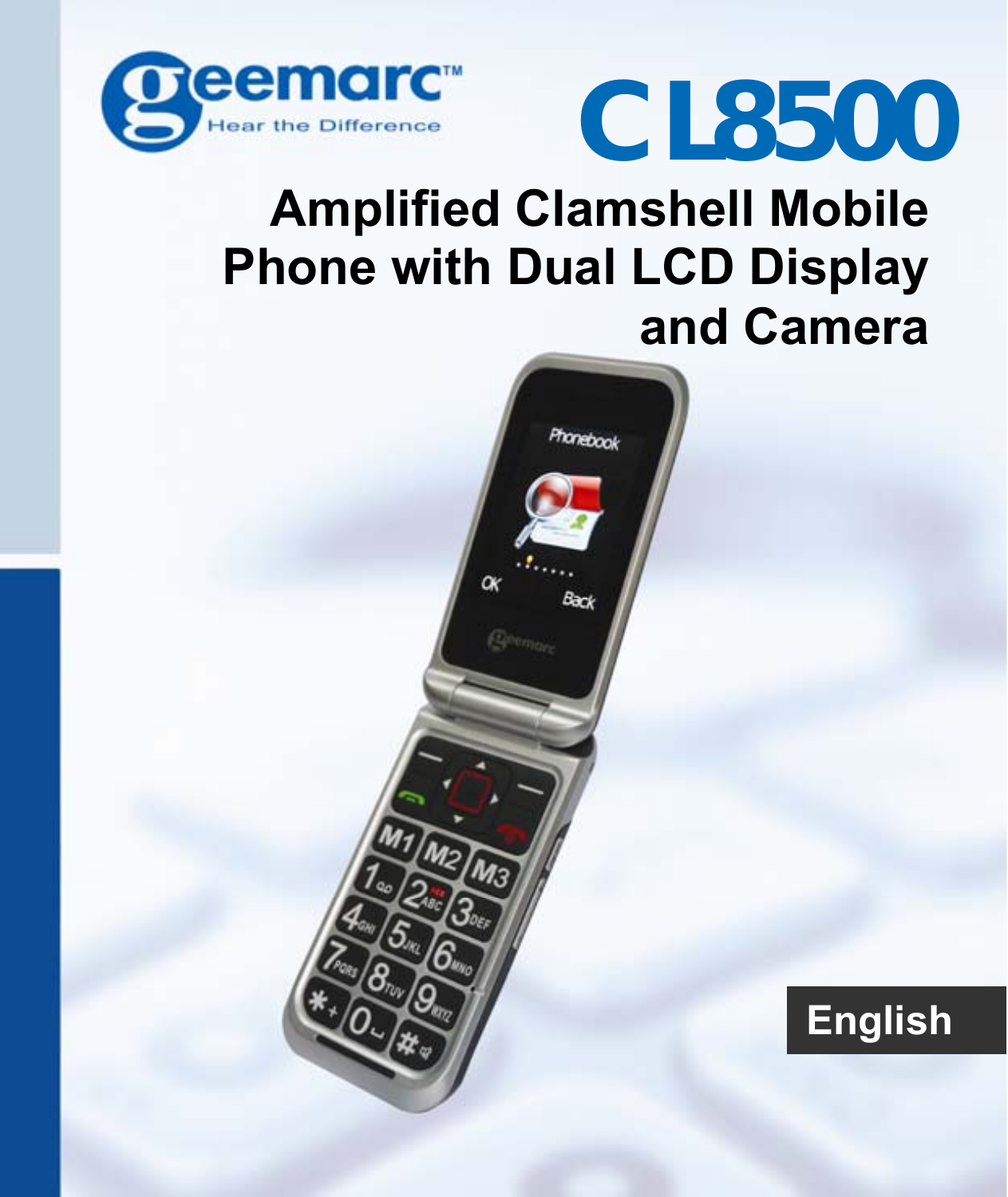| Network Services & Password 20                      |  |
|-----------------------------------------------------|--|
| <b>SETTING UP, Install SIM Card and Battery  21</b> |  |
|                                                     |  |
| Switching On/Off & Battery Use  24                  |  |
| <b>USING THE TELEPHONE, Standby Mode,</b>           |  |
|                                                     |  |
| Making a Call from the Call Record & Phone Book     |  |
| Making a Call using Quick Dial  28                  |  |
| Making a Call using Dialled Numbers List 28         |  |
|                                                     |  |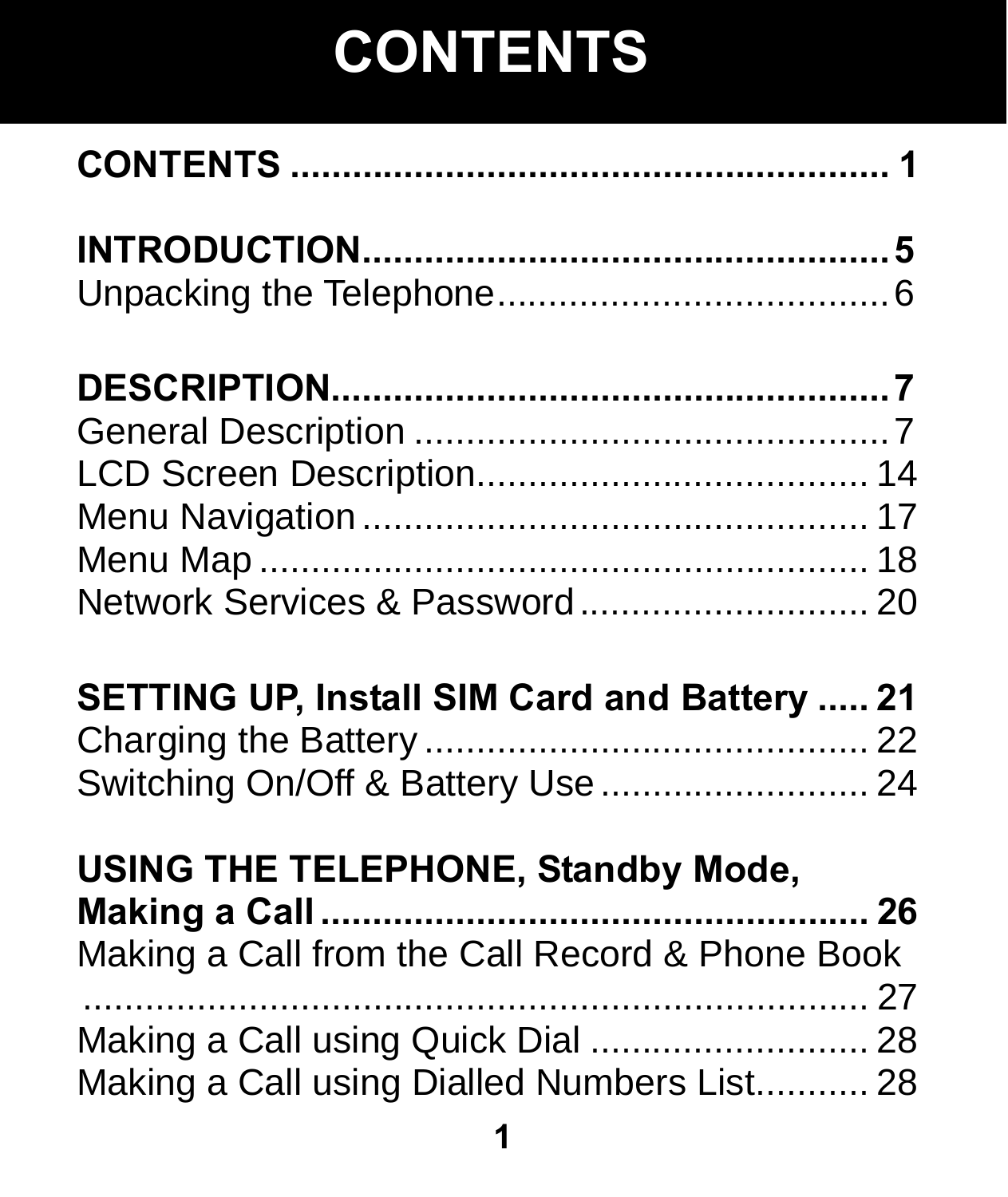#### Receiving a Call, Rejecting a Call, Switch Off Alerts

| Reviewing Stored Text Messages (Inbox)  34 |  |
|--------------------------------------------|--|
|                                            |  |
|                                            |  |
|                                            |  |
|                                            |  |
|                                            |  |
|                                            |  |

|--|--|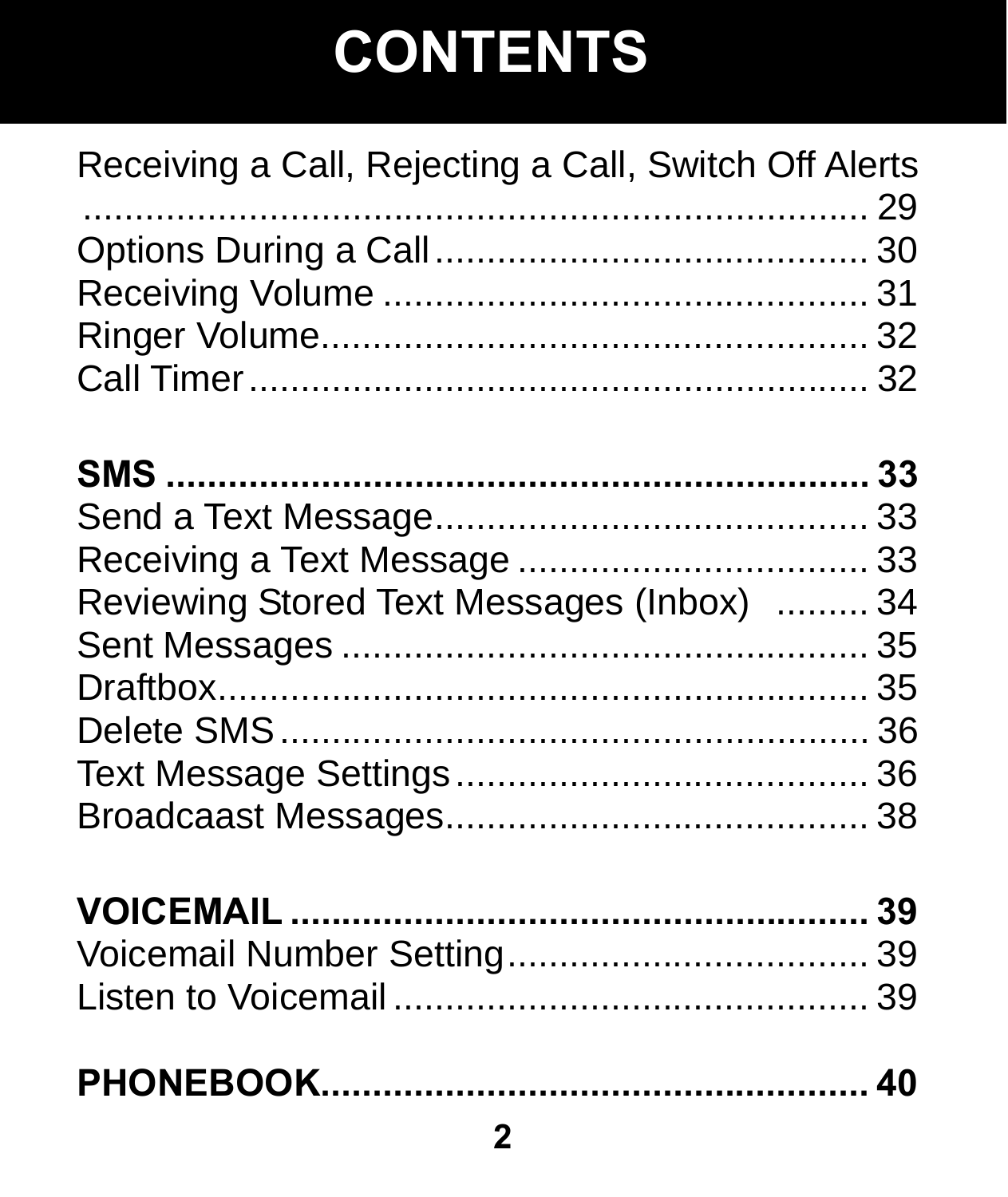| Create a Phone Book Entry from Standby  42 |  |
|--------------------------------------------|--|
|                                            |  |
|                                            |  |
| Create a Picture Phone Book Entry  44      |  |
| Dial a Picture Phone Book Entry 45         |  |
| Storing a Speed Dial Number 45             |  |
| Dialling a Speed Dial Number  46           |  |
|                                            |  |
|                                            |  |
|                                            |  |
|                                            |  |
|                                            |  |
|                                            |  |
|                                            |  |
|                                            |  |
|                                            |  |
|                                            |  |
|                                            |  |
|                                            |  |
|                                            |  |
|                                            |  |
|                                            |  |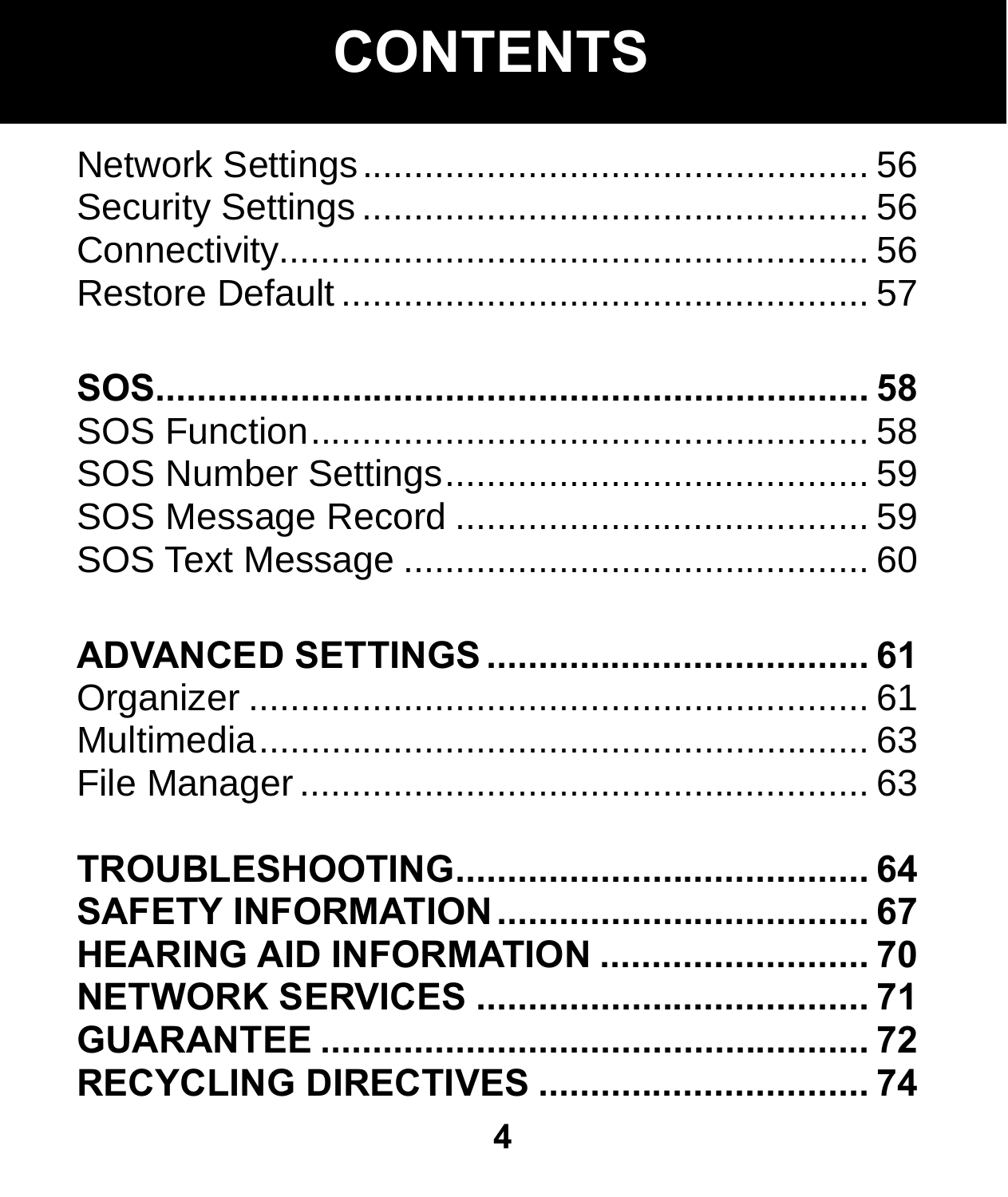### **INTRODUCTION**

Congratulations on purchasing your Geemarc CL8500 telephone. This telephone is hearing aid compatible. It offers many functions such as an alarm, calendar, camera, video, SMS text messaging, a phone book and picture phone book, human voice options with talking keypad, a speakerphone and speed dial buttons. It has an emergency function in which five numbers can be programmed as emergency contacts. In case of emergency these contacts will be called and SMS messages sent with the press of just one button. The font size on the colour LCD display is large and the buttons on the keypad are easy to see and use. This mobile telephone has a loud ringer and strong vibrating setting. There is adjustable receiving volume control reaching up to 40dB with boost key. All these features add up to make this a highly suitable telephone for the elderly, hard of hearing or sight people and anyone who simply wants to keep in touch with a great degree of ease.

Its is important that you read the instructions below in order to use your Geemarc telephone to its full potential. Keep this user guide in a safe place for future reference. This guide explains how to use the following telephone: **GSMCL8500**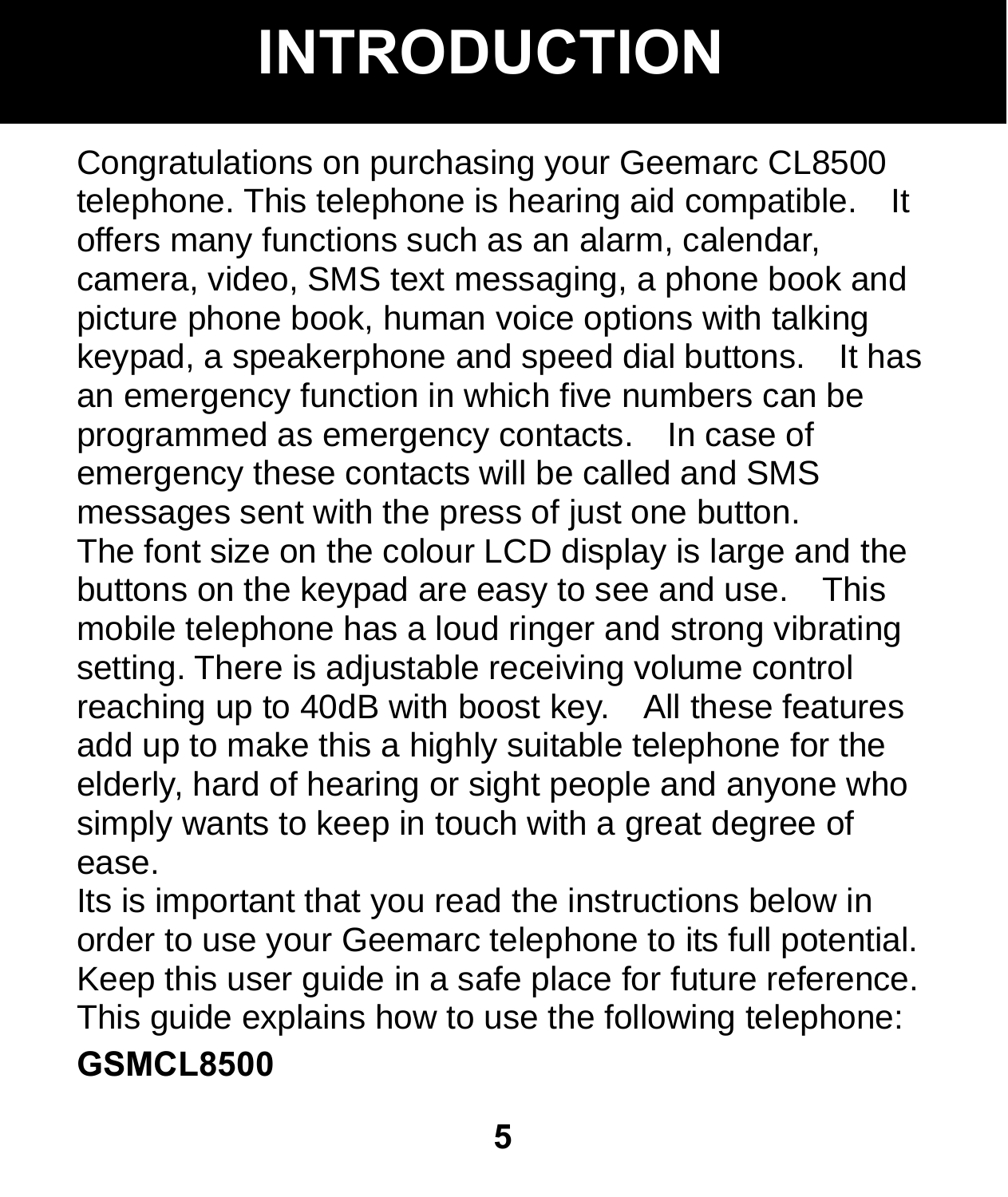## **INTRODUCTION**

### **Unpacking the Telephone**

When unpacking the telephone, you should find the following in the box:

- 1 GSMCL8500 mobile telephone handset
- 1 Desktop charging unit
- 1 Mains power adaptor
- 1 x Li-Polymer rechargeable battery
- 1 User Guide



For product support and help visit our website at

www.geemarc.com Telephone 01707 384438 Or fax 01707 832529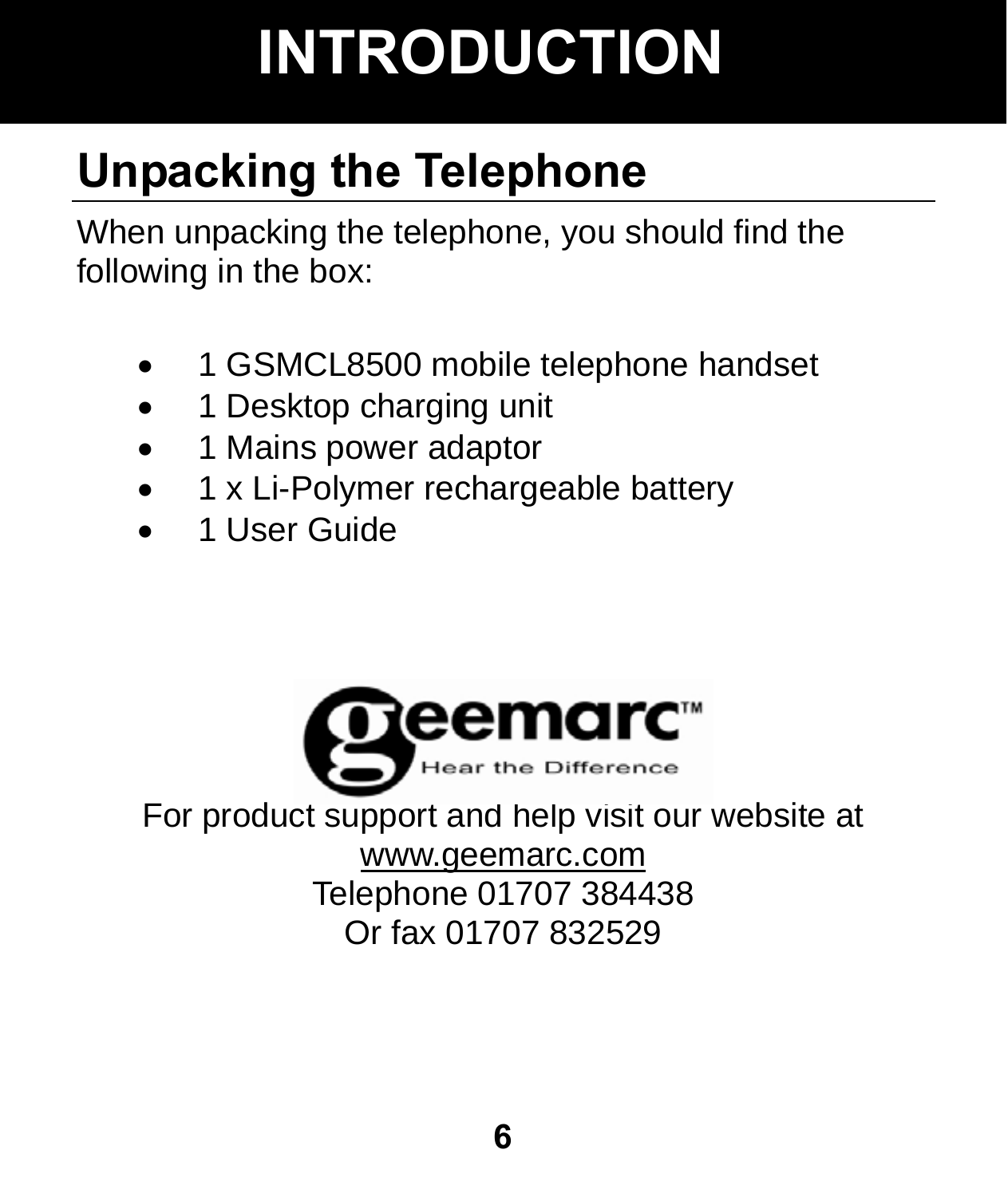### **General Description**

#### **Handset Description (front)**

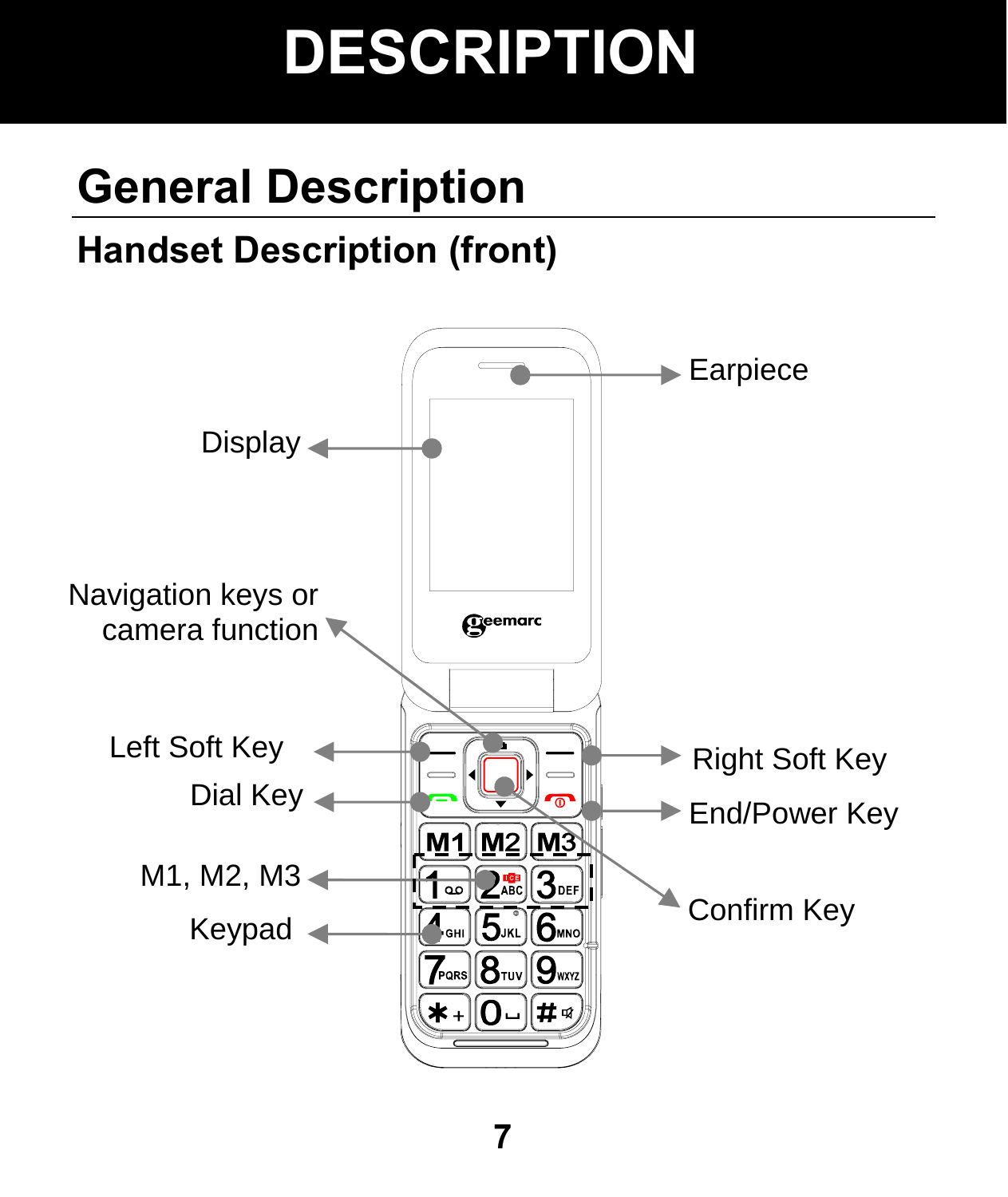#### **Handset Description (Rear)**

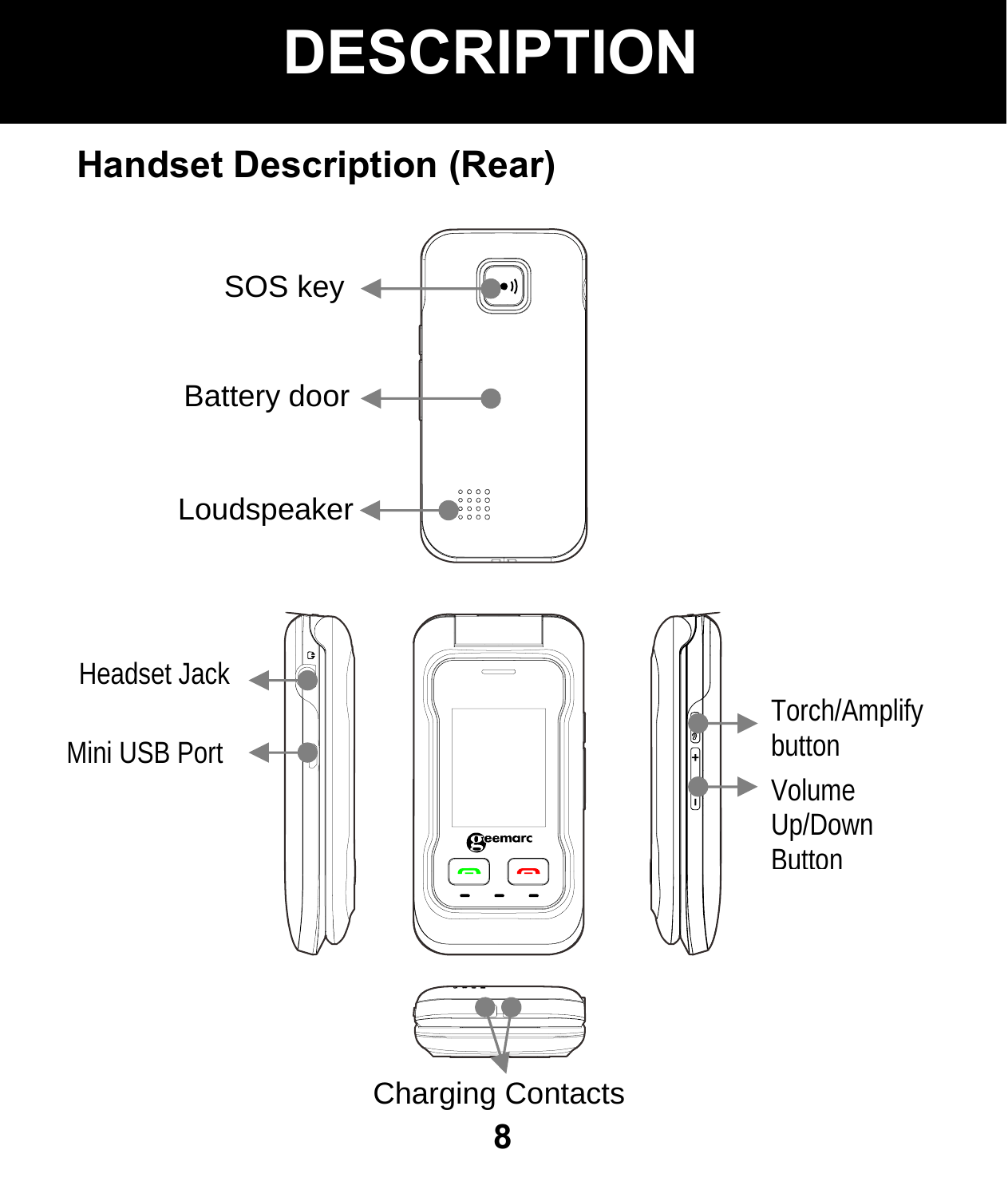Charging Contacts



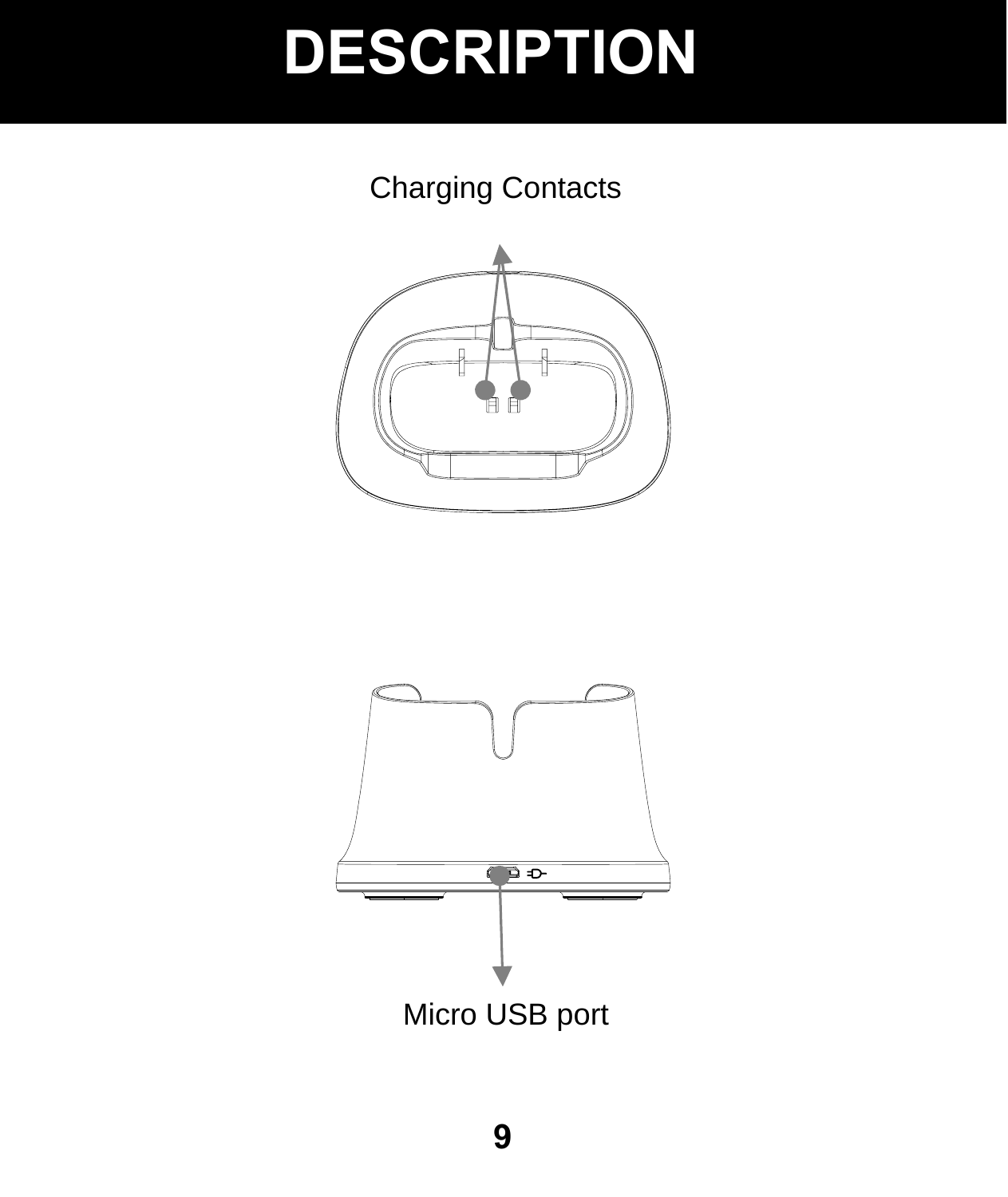| $[M1]$ $[M2]$ $[M3]$ | One touch dialing keys<br>A telephone number can be |
|----------------------|-----------------------------------------------------|
|                      | assigned to each of these                           |
|                      | buttons. To dial the number all                     |
|                      | you have to do is press the button                  |
|                      | once and the number will be                         |
|                      | dialed automatically                                |
|                      | Power key/On-hook key                               |
|                      | Long press to power the                             |
|                      | telephone on and off                                |
|                      | End a call                                          |
|                      | Cancel current process and                          |
|                      | return to standby                                   |
| ο                    | <b>Navigation Button</b>                            |
|                      | Up Key                                              |
|                      | Scroll up through lists and menu                    |
|                      | options.                                            |
|                      | This is a dedicated key in                          |
|                      | Standby. It can be set up in                        |
|                      | <b>Handset Settings or Camera</b>                   |
|                      | function in stand by mode                           |
|                      | Down Key                                            |
|                      | Scroll down through lists and                       |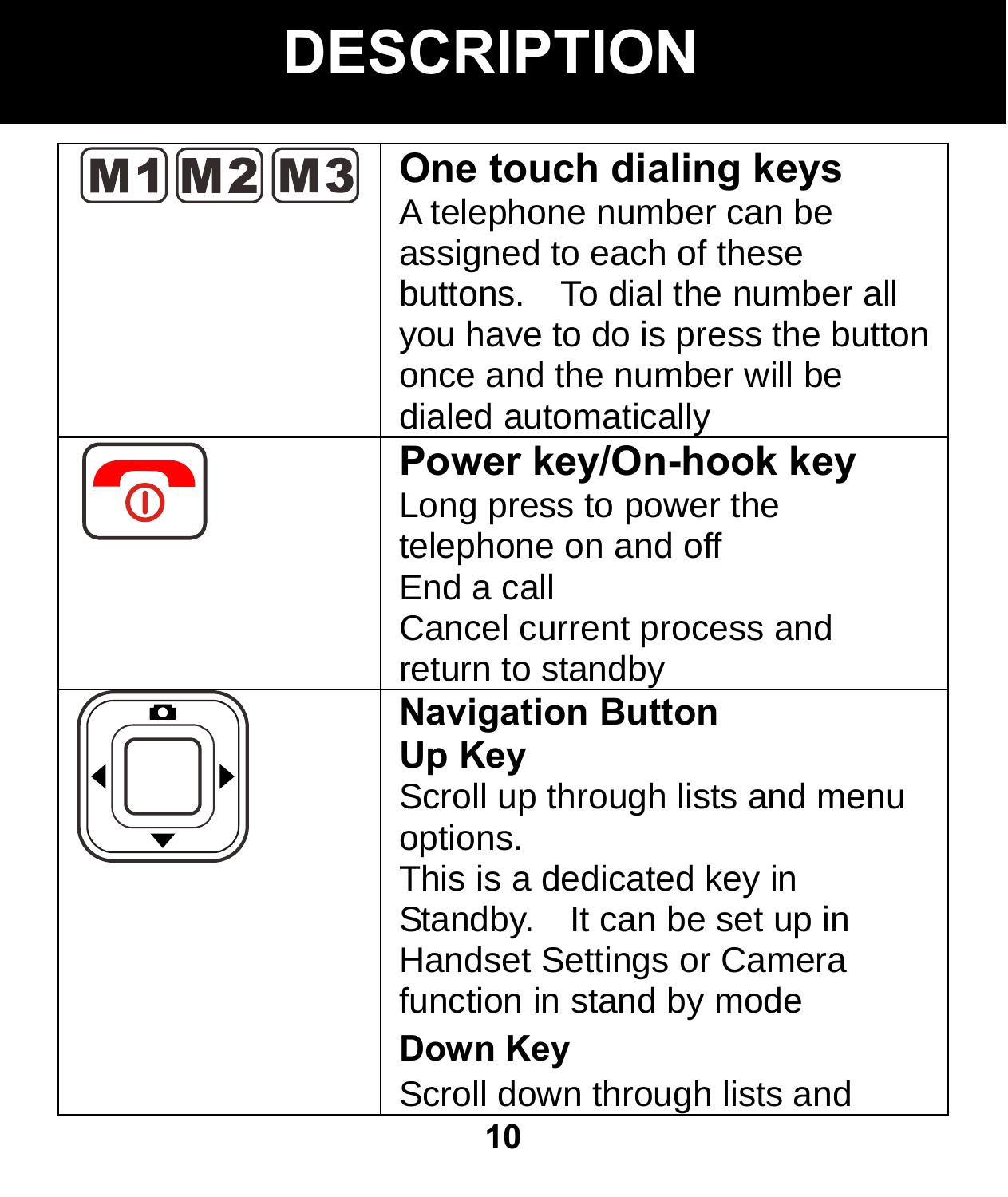| menu options.<br>This is a dedicated key in<br>Standby. It can be set up in<br><b>Handset Settings</b> |
|--------------------------------------------------------------------------------------------------------|
|                                                                                                        |
| <b>Right Key</b>                                                                                       |
| This is a dedicated key in                                                                             |
| Standby. It can be set up in                                                                           |
| <b>Handset Settings</b>                                                                                |
| Left Key                                                                                               |
| This is a dedicated key in                                                                             |
| Standby. It can be set up in                                                                           |
| Handset Settings.                                                                                      |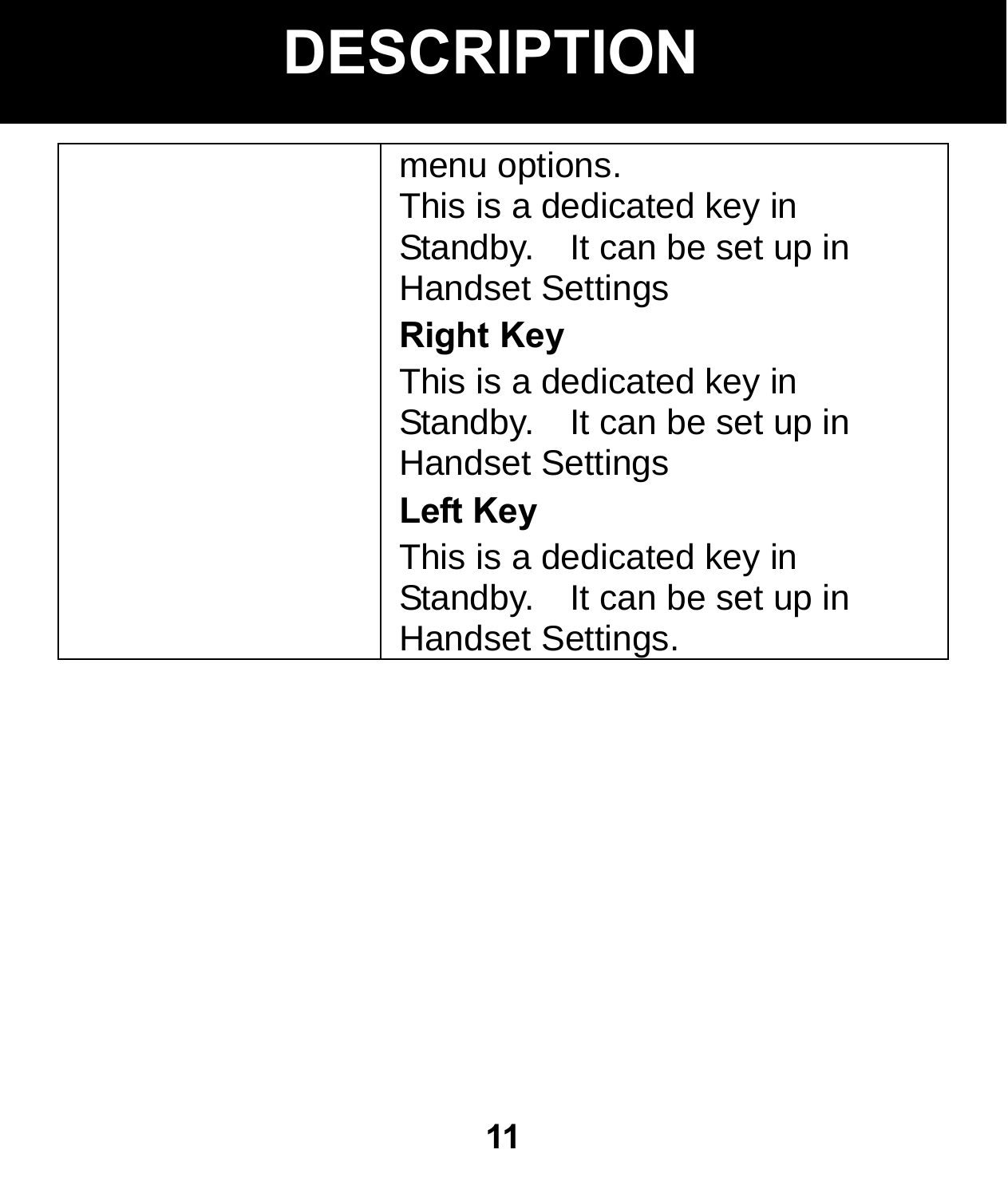| <b>Call Key</b><br>Make a call after dialling the<br>number<br>Receive a call                                                                                                                                    |
|------------------------------------------------------------------------------------------------------------------------------------------------------------------------------------------------------------------|
| Left/Right key<br>These are softkeys i.e. they take on<br>different functions depending on<br>the menu displayed. The current<br>function is always displayed by the<br>text above the key                       |
| Asterisk key<br>Press this key to insert one or more<br>symbols while composing a<br>message or editing a phonebook<br>entry name. Then use the<br>navigation keys to move to the<br>symbols you want to insert. |
| Hash Key<br>Press to switch between different<br>input modes while composing a<br>text message or editing a contact<br>name                                                                                      |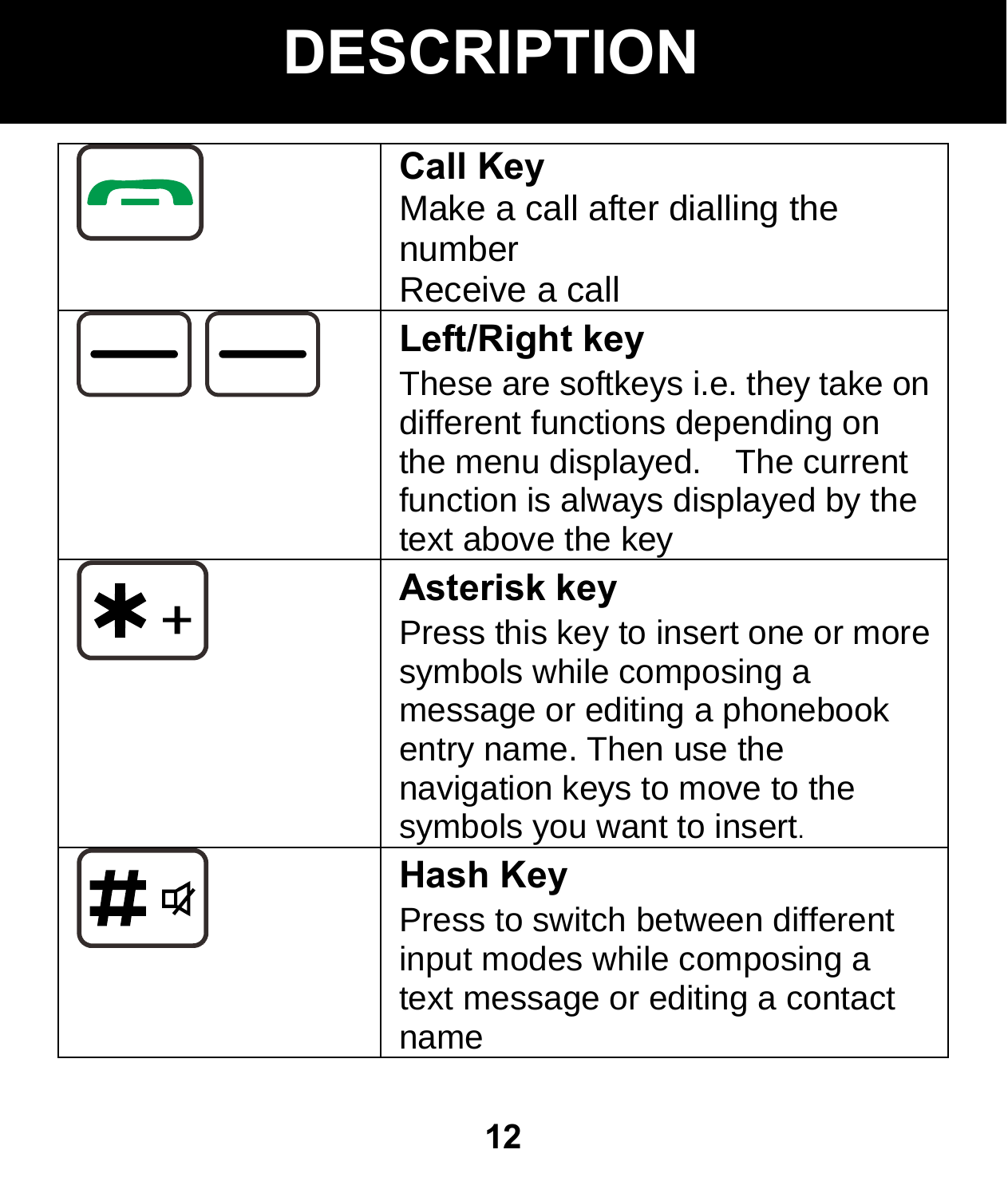| シップル | <b>Amplify/Torch Key</b><br>In standby, press and hold for a few<br>seconds and the torch will shine<br>steadily. Press once more to turn<br>it off.                                                                                                             |
|------|------------------------------------------------------------------------------------------------------------------------------------------------------------------------------------------------------------------------------------------------------------------|
|      | Press this key on the right side of<br>the phone during a conversation to<br>amplify the volume.                                                                                                                                                                 |
|      | <b>Volume Up and Down Key</b><br>Use this key to increase ringer<br>volume when you access <b>Profiles</b><br>menu or when receiving an<br>incoming call. Increase the<br>earpiece/speakerphone volume<br>during a call. There are 7 volume<br>levels available. |
|      | <b>Volume Down Key</b>                                                                                                                                                                                                                                           |
|      | Use key to decrease the ringer<br>volume when you access Profiles<br>menu or when receiving an<br>incoming call. Increase the<br>earpiece/speakerphone volume                                                                                                    |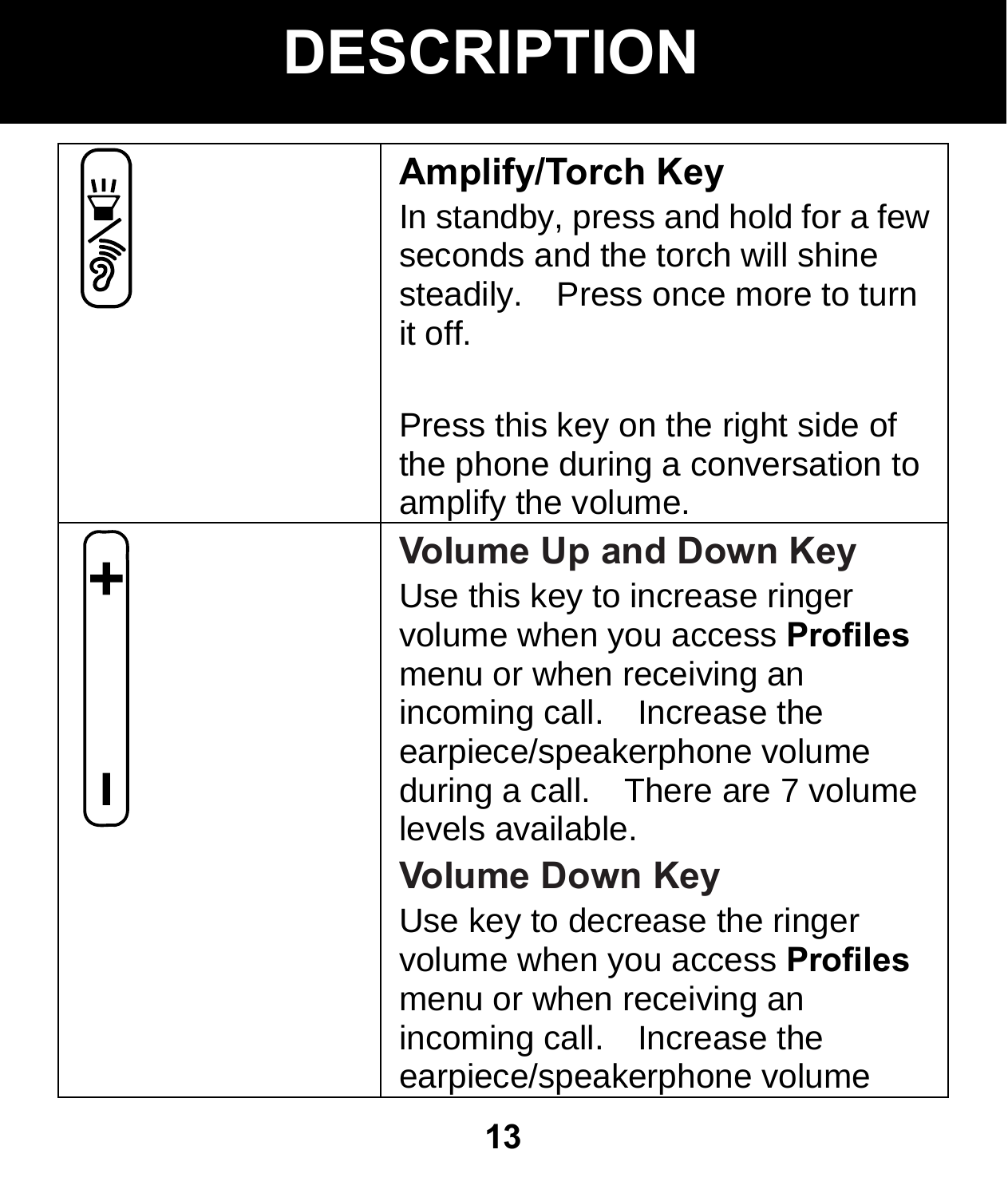|                    | during a call. There are 7 volume<br>levels available. |  |
|--------------------|--------------------------------------------------------|--|
|                    | Answer incoming call                                   |  |
|                    | Or                                                     |  |
| <b>Front Cover</b> | Pause when MP3 playing                                 |  |
|                    | Reject incoming call or end call                       |  |
|                    | Or                                                     |  |
| <b>Front Cover</b> | Pause when MP3 playing                                 |  |
|                    |                                                        |  |

#### **LCD Screen Description**

The LCD screen is split into three distinct areas: **The icon area**. This is found at the top of the screen. This displays the various system icons which help you to use the telephone.

**The main area**. This is found across the centre of the screen. It displays the following:

- number being dialled
- caller ID information
- phonebook
- menu information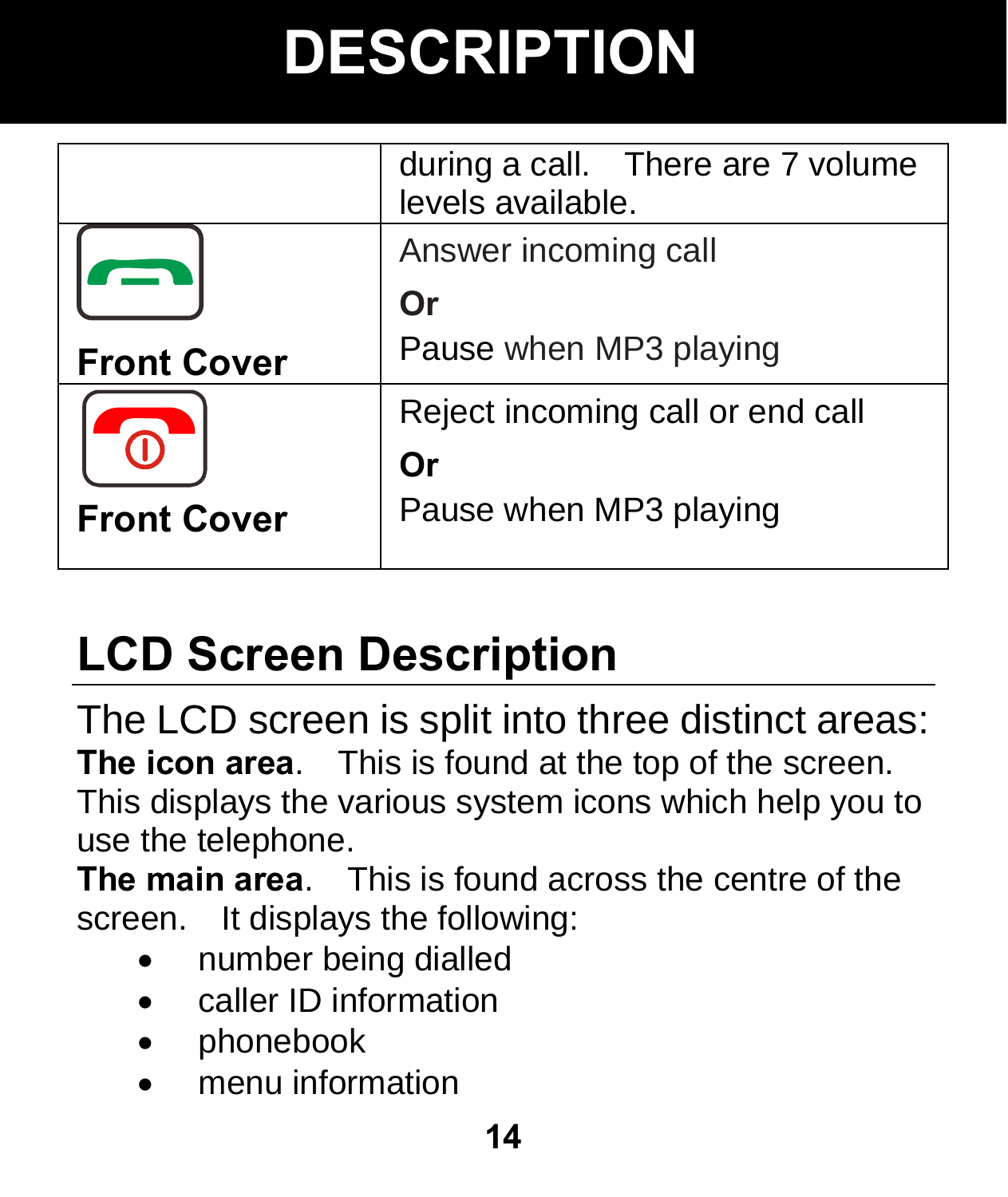in standby mode current time, date and service provider name

**The soft key area.** This is found at the bottom of the screen.



#### **Signal Strength icon**

This is always displayed when your telephone is switched on. It shows the current signal strength. More bars indicate more signal strength. There is one of these icons per SIM.



#### **Alarm icon**

The alarm has been set to ring at a specified time.



#### **Battery Status icon**

This is always displayed when your telephone is switched on. It shows the level of battery charge. More bars indicate more battery charge



#### **Roaming icon**

A roaming call is taking place i.e.international call – outgoing or incoming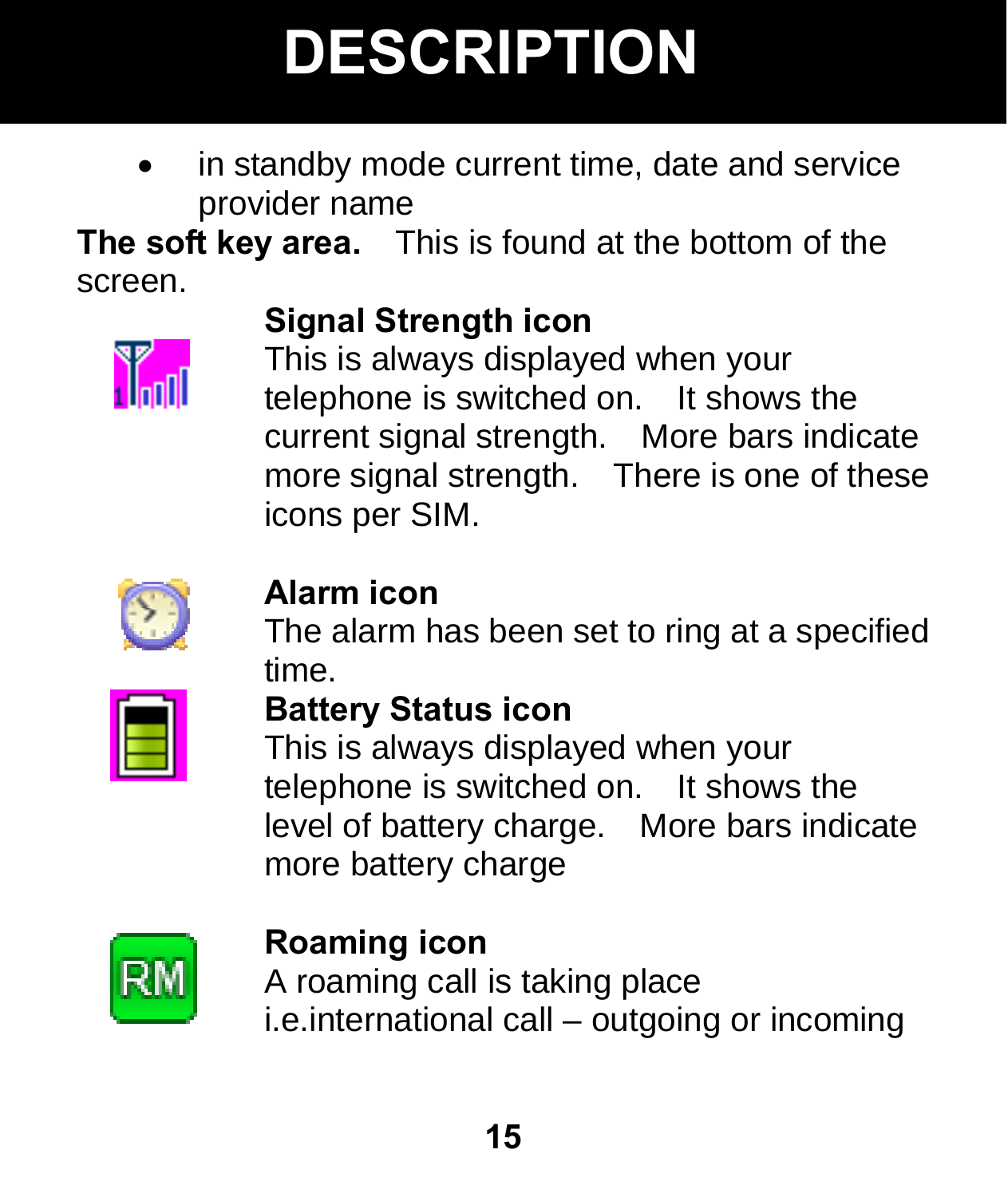

**SMS icon**  A new SMS (text message) has been received



**Mute icon**  The microphone is temporarily muted during the conversation



**Silent icon**  The telephone is in silent mode. There will be no call alert



**Headset icon**  The headset is plugged in



**Missed Call**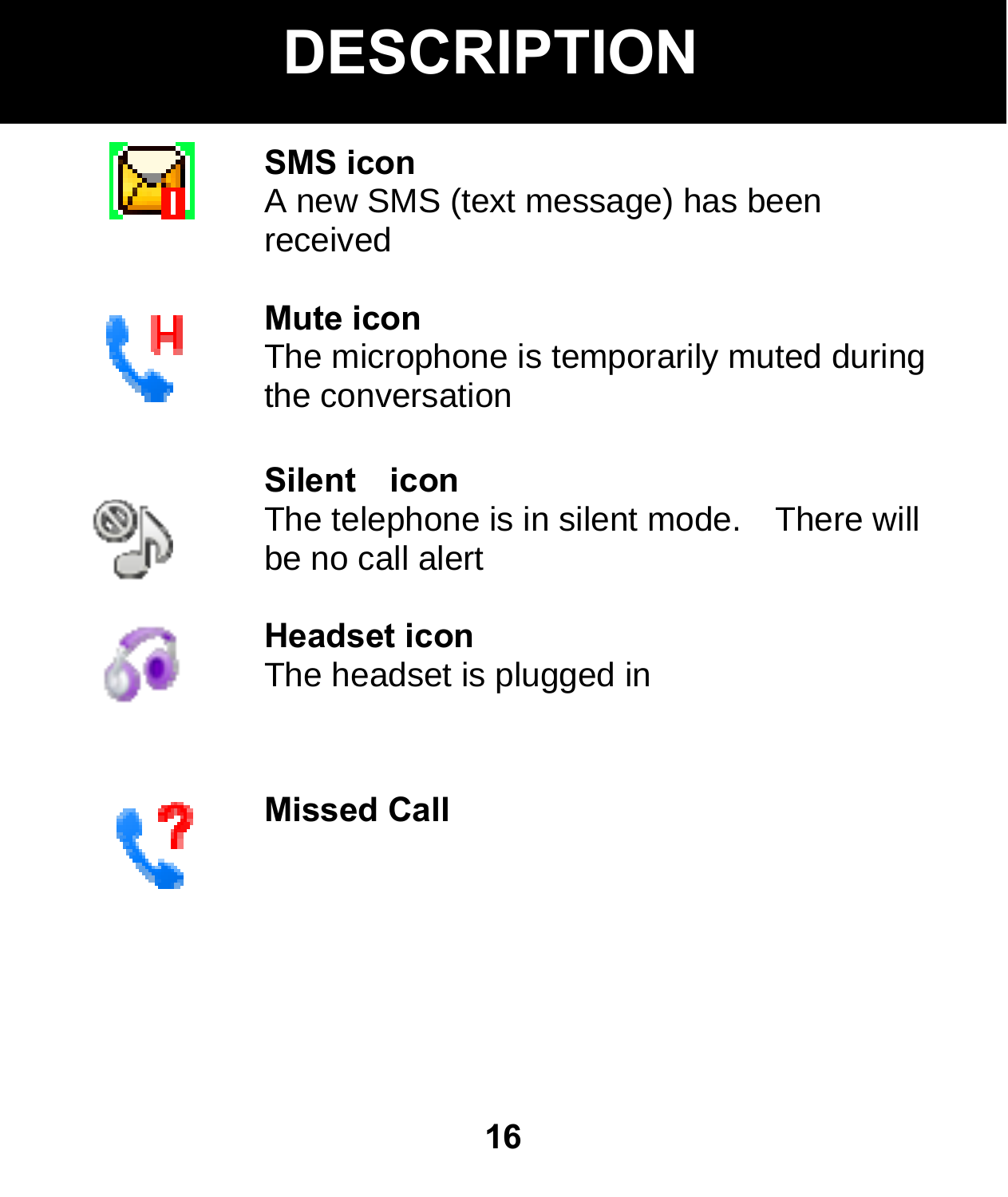### **Menu Navigation**

The **MENU** soft key or central square key is used to activate the menu. The **BACK** soft key is used to go

back a level in the menu system. Press  $\omega$  to deactivate the menu and return to standby mode from any menu.

The **▼**and**▲** keys are used to scroll through the menu.

- **▲** move backward through the menu
- move forward through the menu

Sometimes **<** and **>** are used to navigate through sub menus.

The **OK** soft key key is used to confirm/ select an action or choice on a screen.

The central square key is used to go to Menu or to confirm/ select an action or choice on a screen.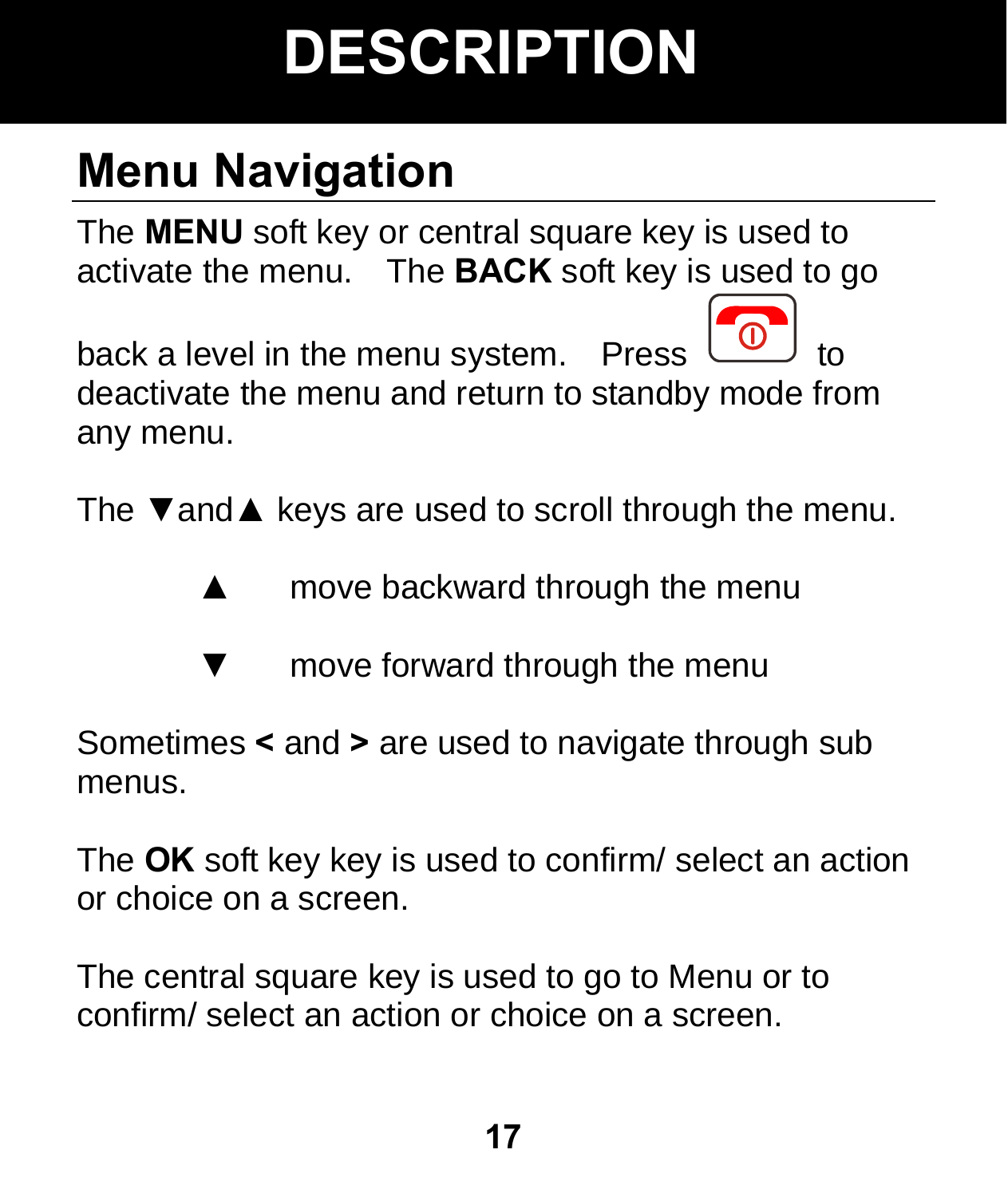#### **Menu Map**

| <b>Phonebook</b>   | Picture Phonebook         |
|--------------------|---------------------------|
|                    | Normal Phonebook          |
| <b>Messages</b>    | Write Message             |
|                    | Inbox                     |
|                    | Drafts                    |
|                    | Outbox                    |
|                    | Sent Messages             |
|                    | <b>Broadcast Messages</b> |
|                    | Message Settings          |
|                    |                           |
| <b>Call Center</b> | Call History              |
|                    | <b>Call Settings</b>      |
| SOS                | SOS                       |
|                    | Record SOS Message        |
|                    | <b>SOS SMS</b>            |
| <b>Settings</b>    | I.C.E                     |
|                    | <b>Boost Setting</b>      |
|                    | <b>Profiles</b>           |
|                    | Direct Number             |
|                    | Dual SIM Settings         |
|                    | <b>Phone Settings</b>     |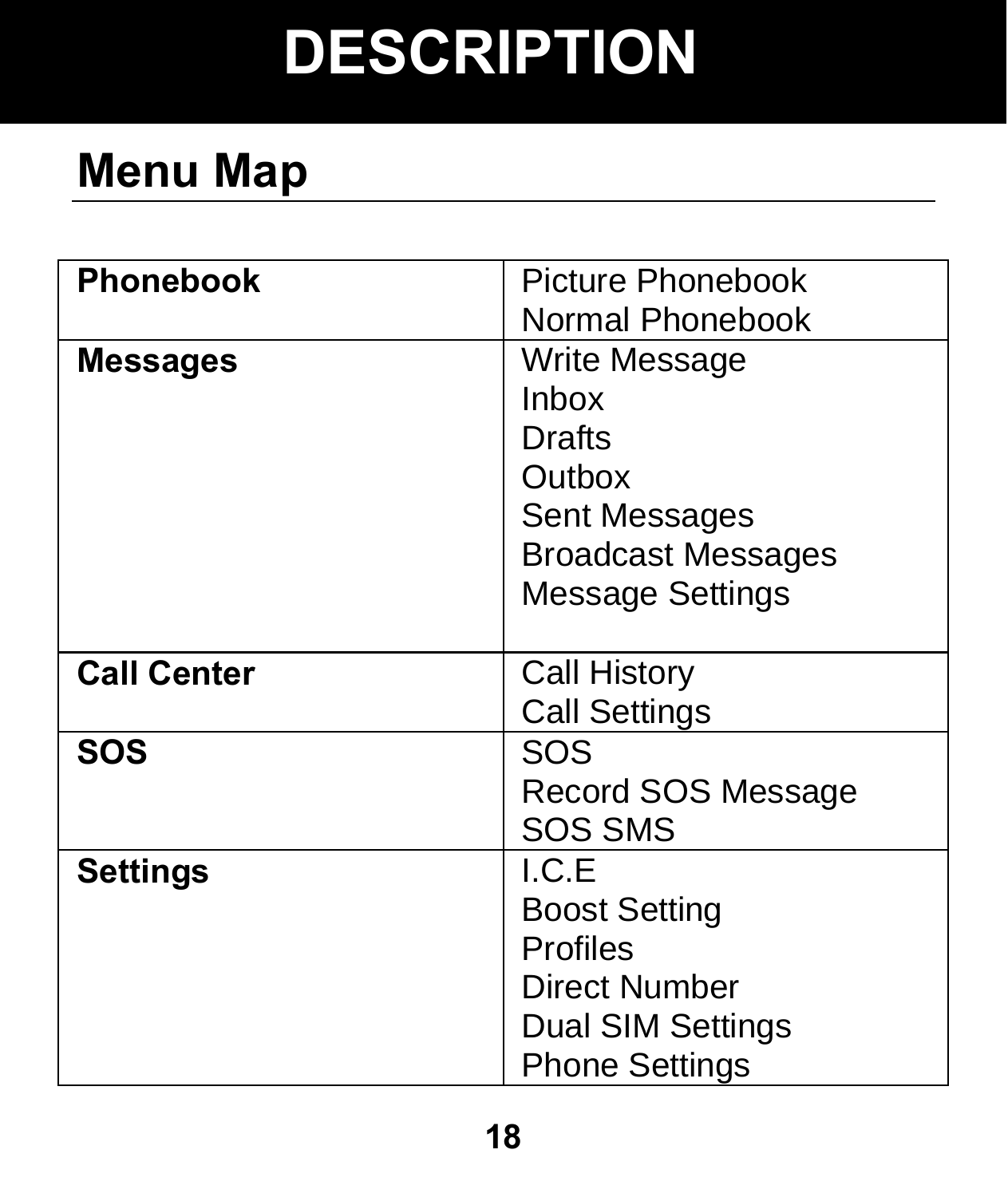|                     | Network Settings<br><b>Security Settings</b><br>Connectivity                                                    |
|---------------------|-----------------------------------------------------------------------------------------------------------------|
|                     | <b>Restore Settings</b>                                                                                         |
| Organizer           | Human Voice<br>Calendar<br>Tasks<br>Alarm<br><b>Bluetooth</b><br><b>World Clock</b><br><b>Shortcuts</b>         |
| <b>Services</b>     | Internet Service<br><b>SIM Toolkit</b><br><b>SIM Toolkit</b>                                                    |
| <b>Multimedia</b>   | Camera<br>Gallery<br>Video Recorder<br>Video Player<br><b>Audio Player</b><br>Sound Recorder<br><b>FM Radio</b> |
| <b>File Manager</b> | Phone<br>Memory card                                                                                            |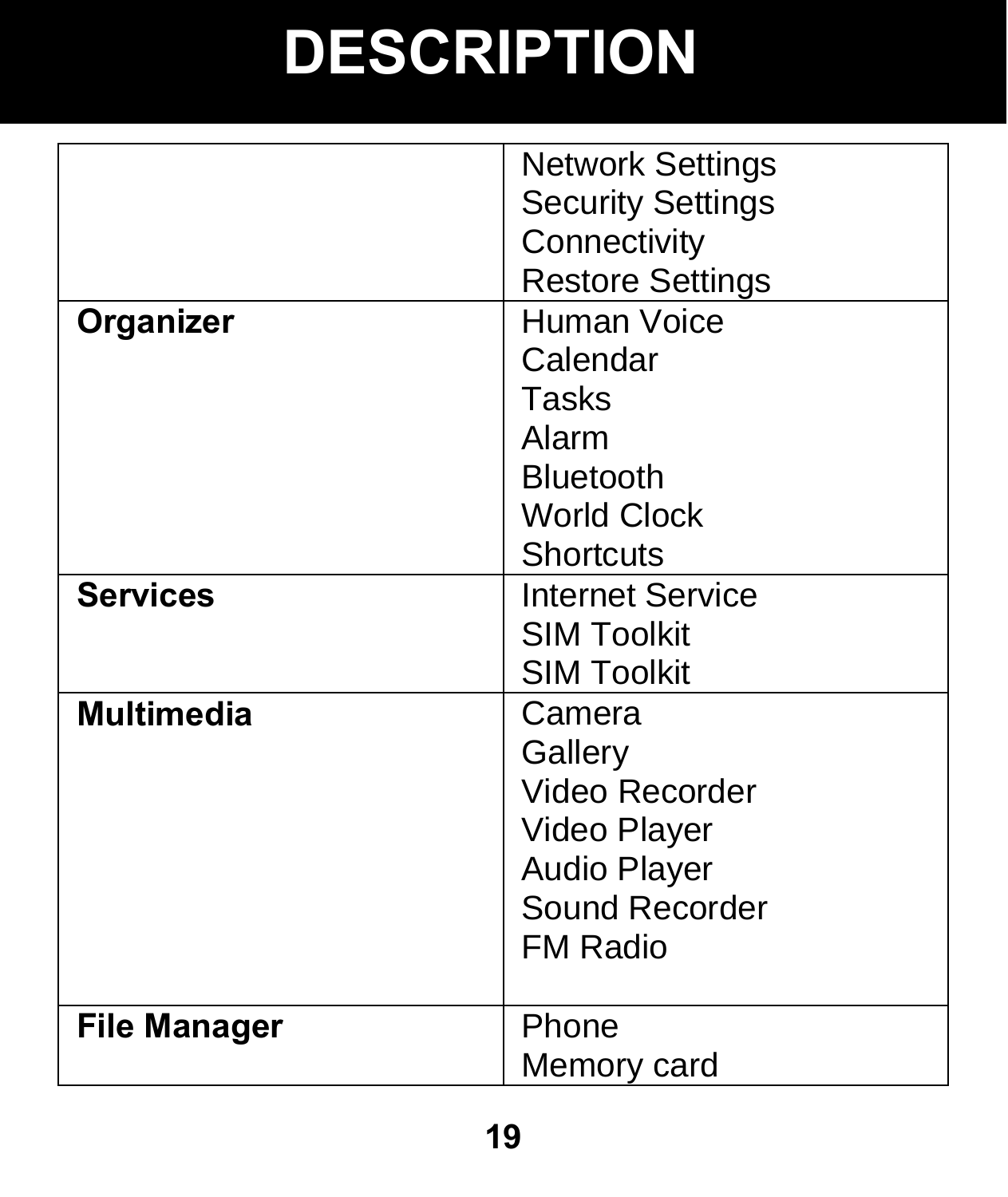#### **Network Services**

To use this mobile telephone you must subscribe to a service from a service provider. Different service providers offer different features (at a variety of charges). This may effect the features made available to you through this mobile telephone.

#### **Passwords**

This mobile telephone allows you to set up passwords to help protect your telephone from unauthorized use.

The PIN and PIN2 codes are supplied with your SIM card. The PIN code help to protect the SIM card from unauthorized use. The PIN2 code is required to access certain services.

The PUK and PUK2 codes may be supplied with the SIM card. If you enter the PIN code incorrectly three times in succession, the PUK will be required. If the codes are not supplied, contact your service provider.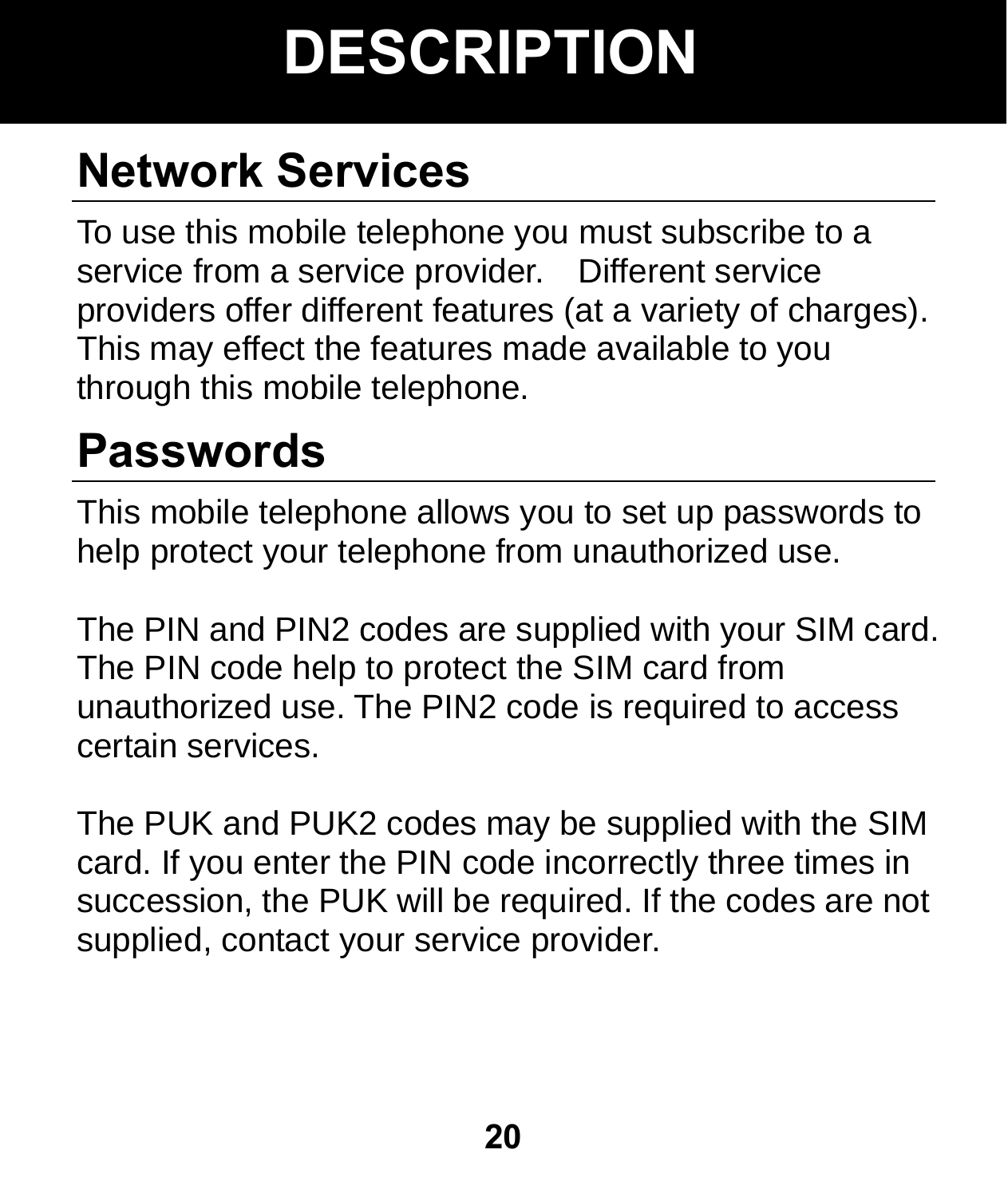#### **Install SIM Card and Battery**

Always switch the telephone off and disconnect the charger before removing the battery.

Take care when handling the SIM card. The SIM card and its contacts can be easily damaged by scratches or bending.

To remove the battery compartment cover, slide the cover in the direction shown and pull it off.



Remove the battery (if battery already inside).

Slide a SIM with the gold contacts face down under the silver SIM holder as shown below.

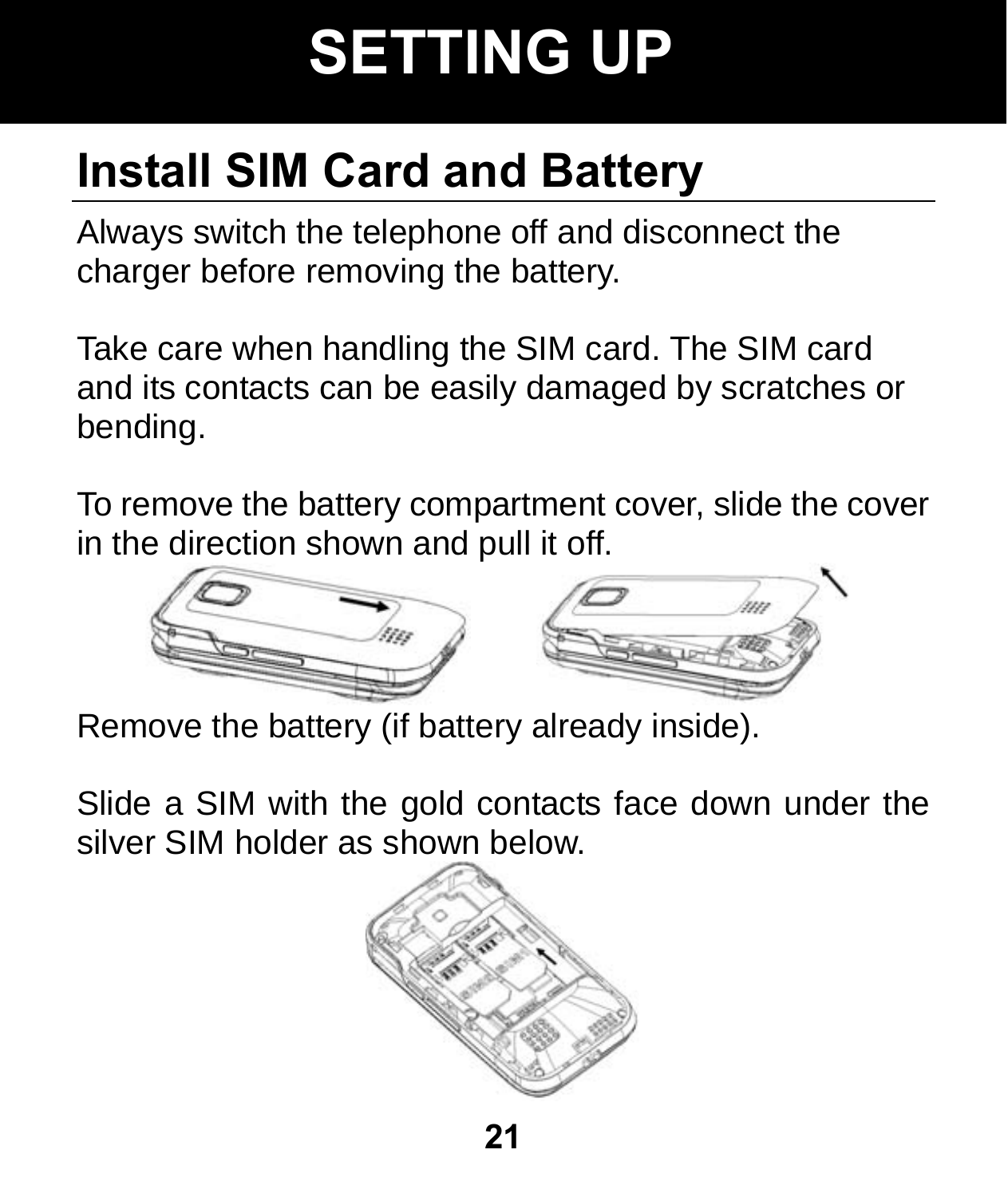You can insert 2 SIM cards into this telephone. There are many reasons to do this, however, one important reason is that if you use two SIMS from different providers you will probably get better network coverage. However, just using one will be fine too! Observe the battery contacts (the gold coloured contacts

must face towards the top left).and insert the battery.

Place the battery cover into position and press down lightly.

#### **Charging the Battery**

#### **Charging via the Mini USB Port**

Plug the charger into a wall socket.

Connect the lead from the charger into the Mini USB port on the side of the telephone. During charging, the battery

 $\frac{1}{2}$  starts to fill.

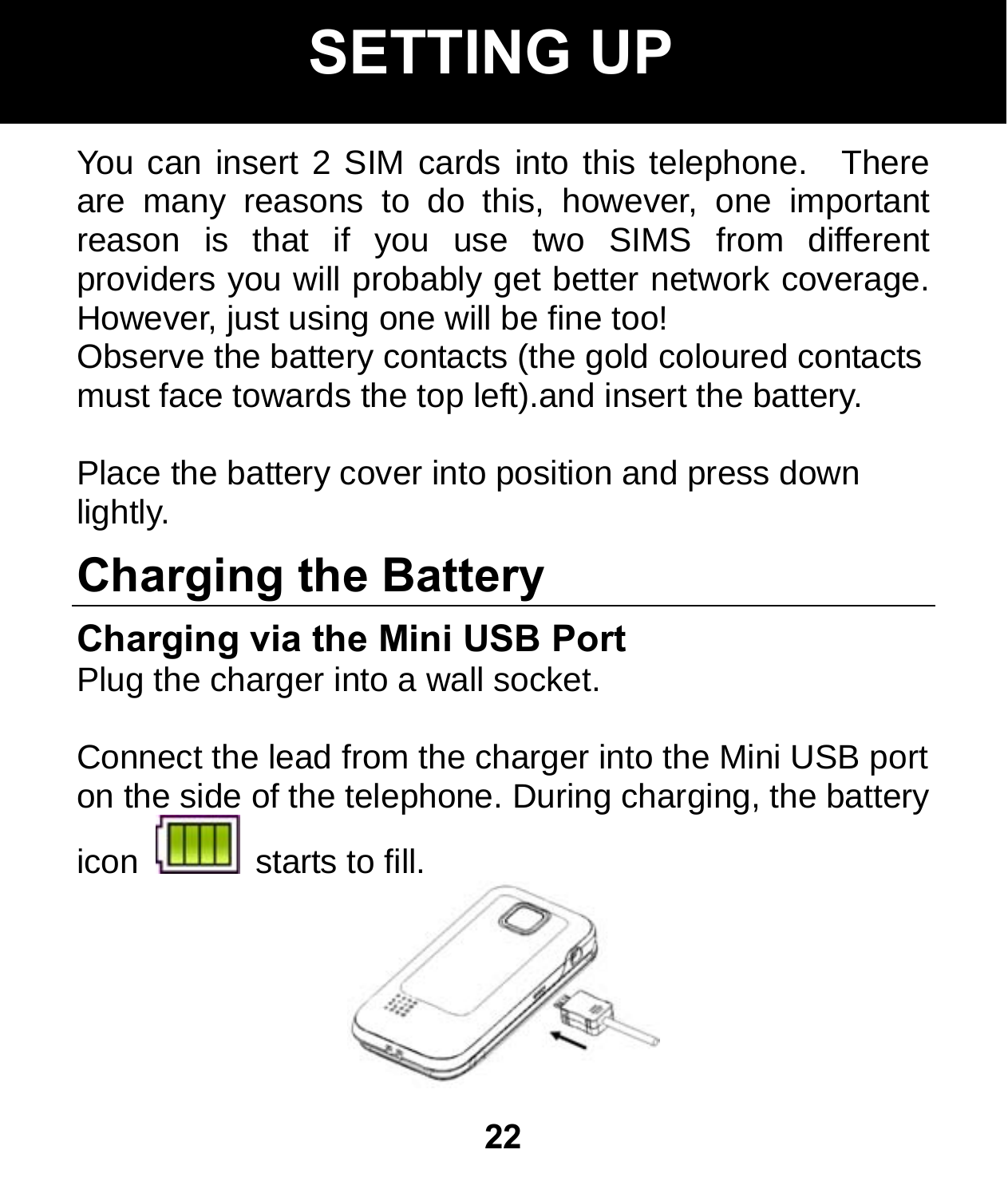#### **Charging via the Charging Unit**

Plug the charger into a wall socket.

Connect the lead from the charger into the Micro USB port on the charging unit.

Place the mobile telephone onto the charging unit.



**Note:** Only use batteries and chargers supplied with the telephone. The guarantee will be invalid if an unapproved cable is used. Keep the battery contacts clean and free of dirt. Try and avoid removing the battery as this could short circuit the battery.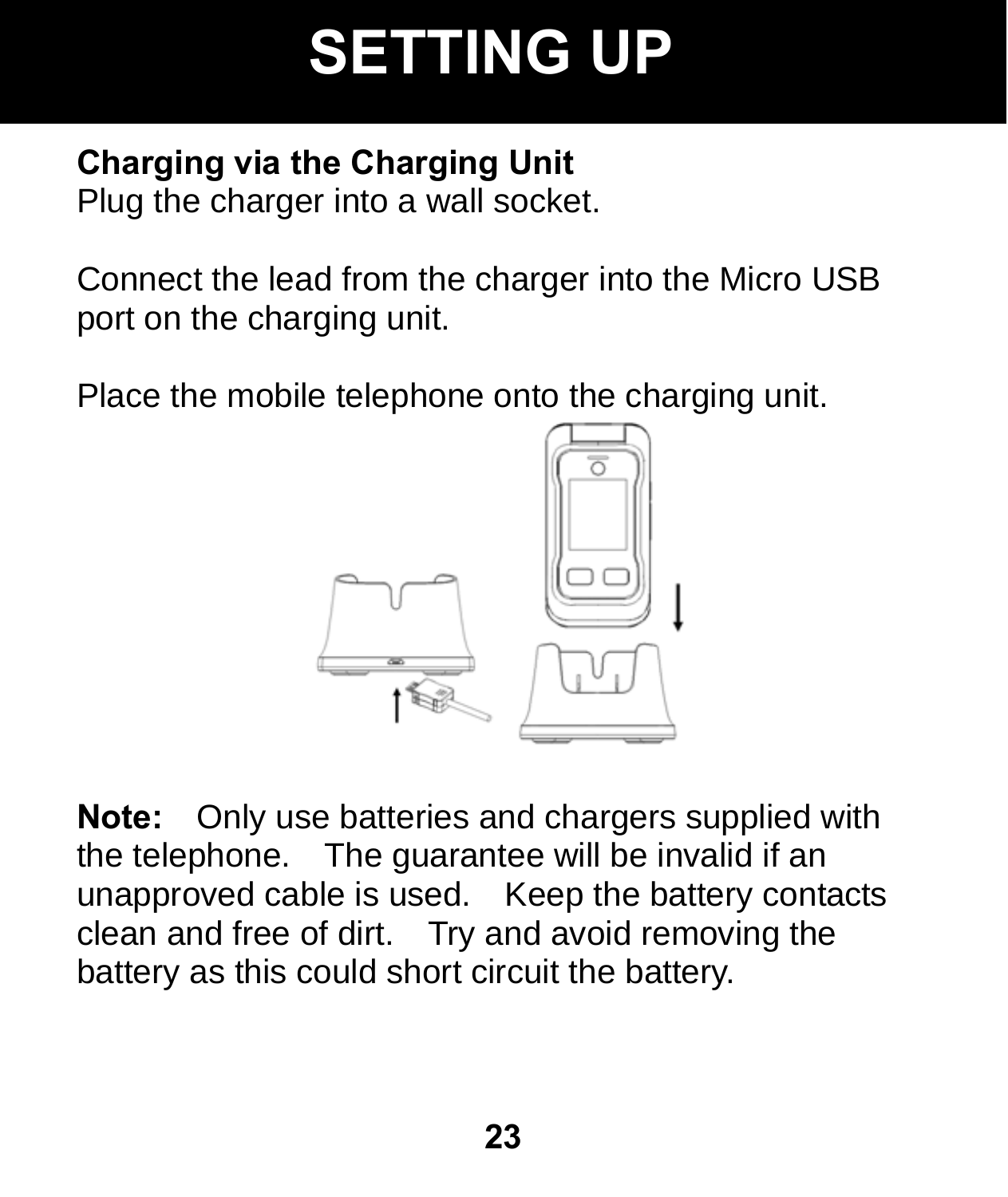If the battery is completely discharged, it may take a few seconds before the charging indicator appears on the display or before any calls can be made.

**Before the handset is first used, the battery must be charged for a minimum of 4 hours.**

#### **Switching On/Off**

for 3 seconds or longer to switch the telephone on.

If no SIM card has been inserted, **LIMITED SERVICE** will be displayed. Only emergency calls can be made until the SIM has been inserted.

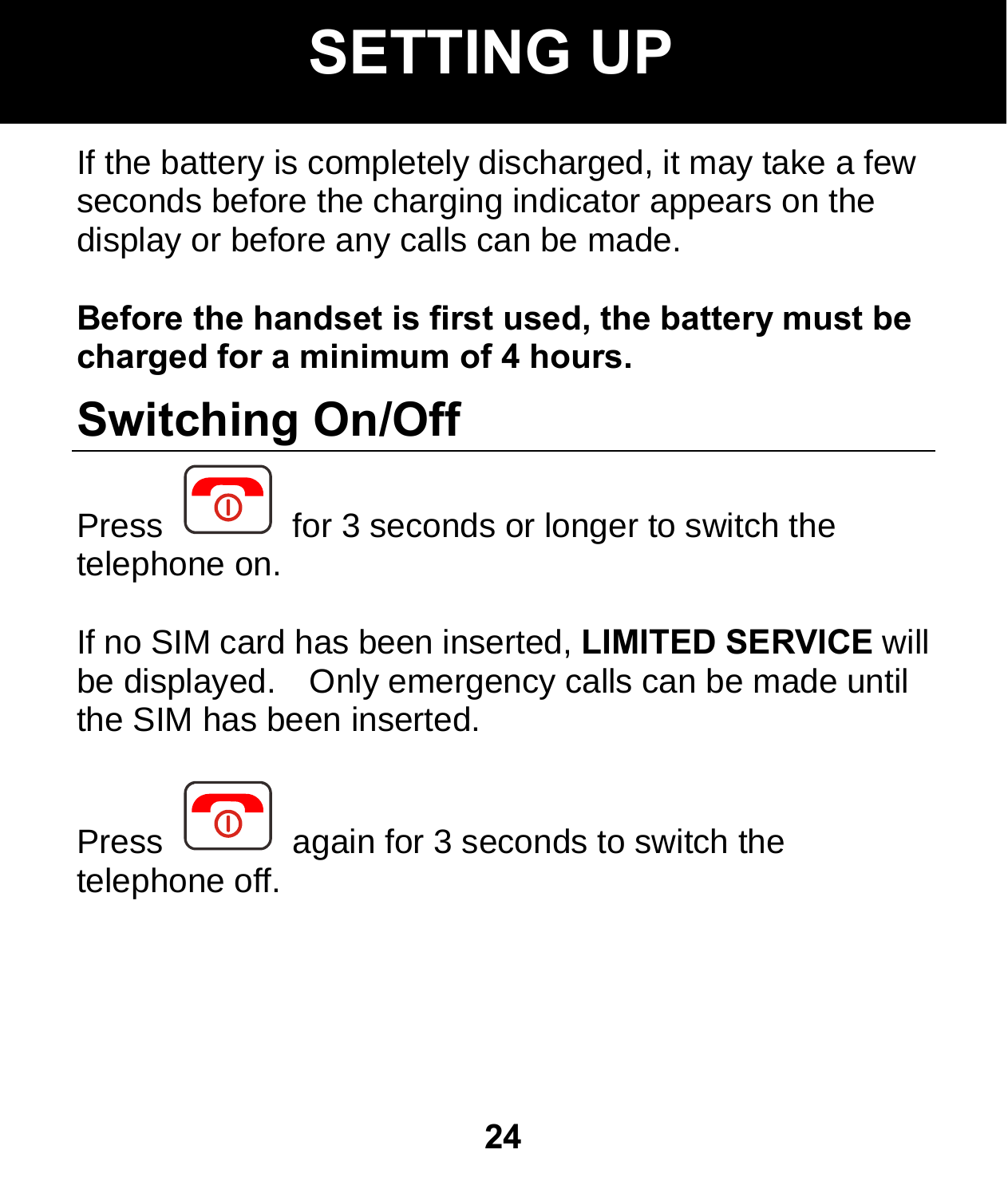#### **Battery Use**

The **interest in the interest of the top right** corner of the LCD display. The icon indicates the level of battery power. The more bars displayed, the more power available.



When the battery charge is low, a warning message will be displayed. The back lighting and certain other functions may stop working. When the battery is too weak for the telephone to operate, the handset will automatically switch off.

Battery talk and standby times are subject to change. Replace the battery when the battery power has deteriated noticeably (requires charging more frequently).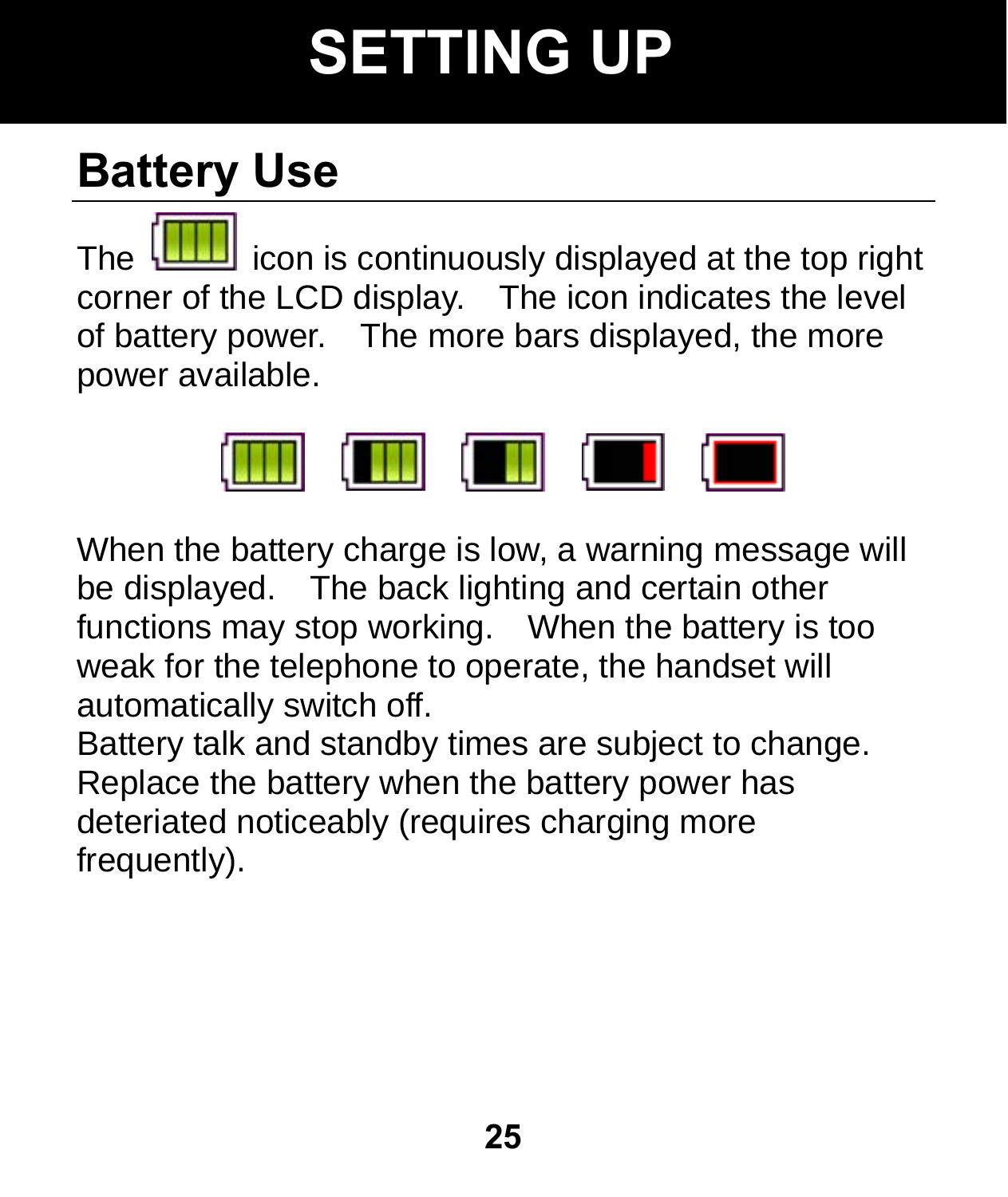### **Standby Mode**

When the telephone is ready for use and you have not entered any characters, the telephone is in standby mode. You can set the telephone to standby mode by

pressing



#### **Making a Call**



To place an international call you need to press **+** before the country code. Simply, press **\*** key twice. Some foreign telephone networks have extension lines that cannot be dialled as dial-through, but need to be entered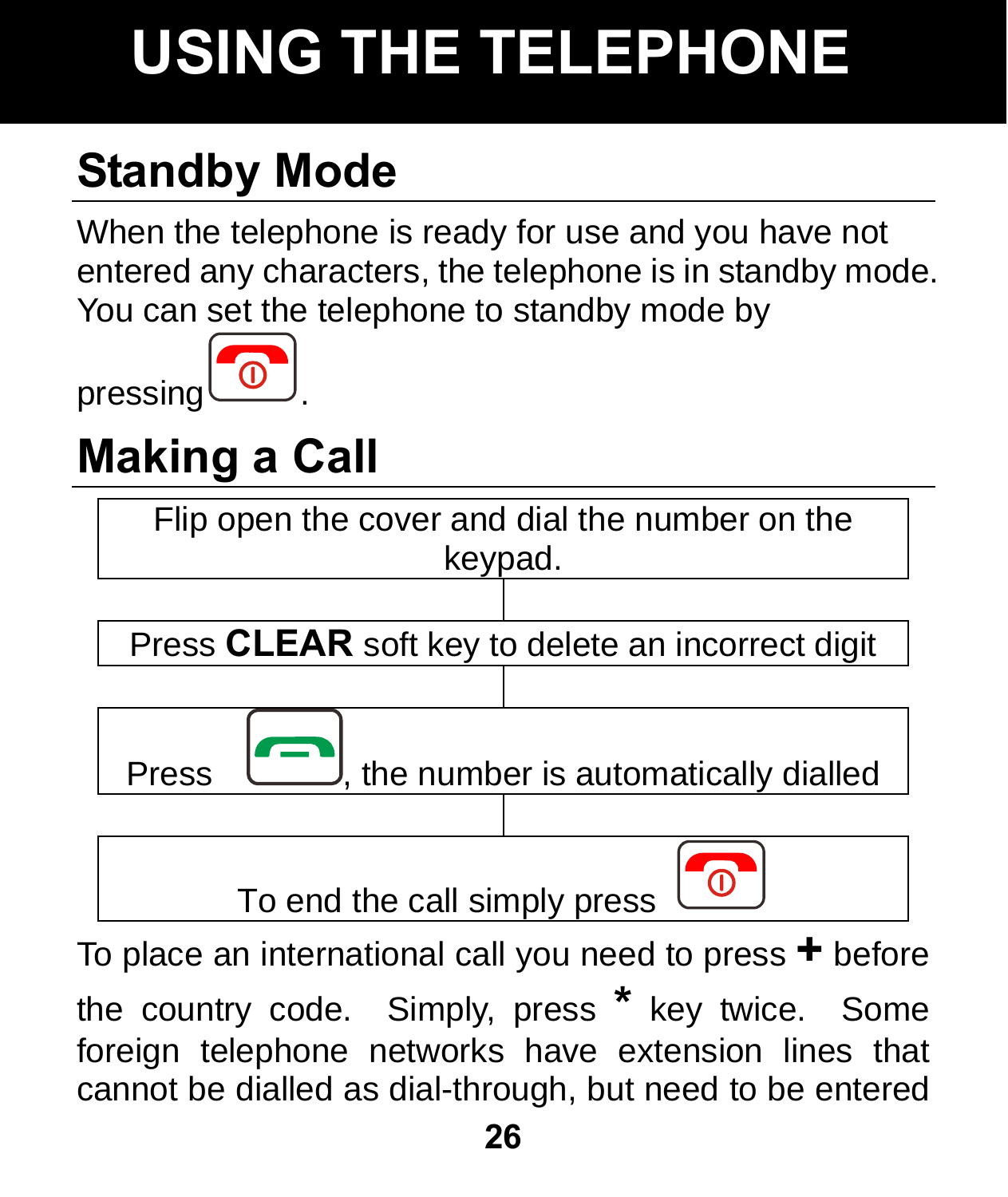by the keypad. To dial these directly, press **\*** quickly three times in a row after the telephone number. The **p** character will appear and then you can enter the extension.

### **Making a Call from the Call Record**

You can find numbers dialled, received or missed in the call record.

1. Menu--->Call Centre--->Call History--->Select the list required--->Select the telephone number required

2. On finding the desired number,  $pres$ , the number is automatically dialled

3. To end the call simply press



#### **Making a Call from the Phone Book**

If you have stored numbers in the phone book, you can dial numbers using the phone book.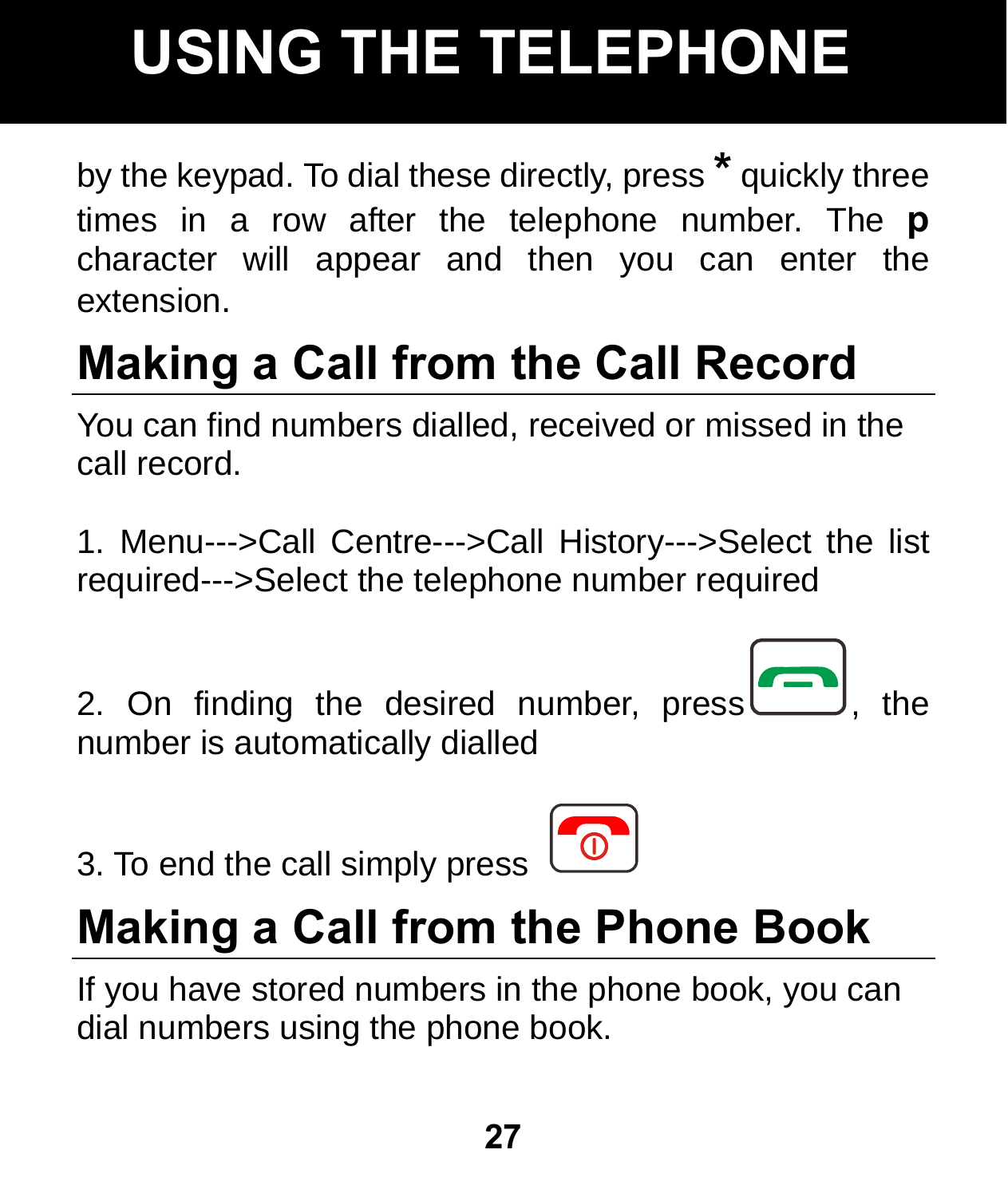1. Menu--->Phonebook--->Picture Phonebook or Normal Phonebook--->Select the telephone number required

2. On finding the desired number,  $pres$ , the number is automatically dialled

3. To end the call simply press

### **Making a Call using Quick Dial**

If you have stored numbers in the quick dial locations, press either M1, M2 or M3 (dependant on who you wish to ring). The chosen telephone number will be dialled automatically.

#### **Making a Call from the Dialled Numbers List**





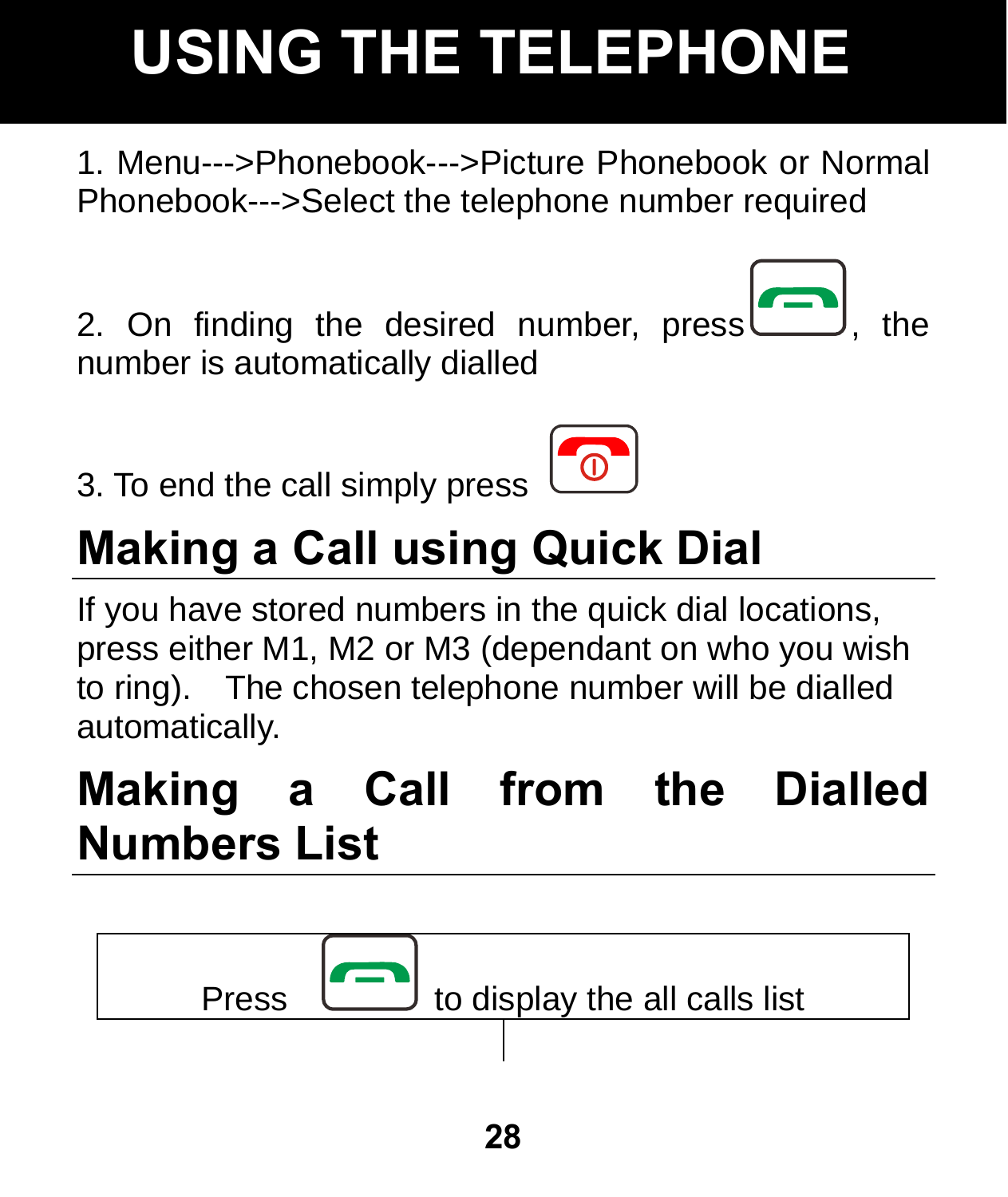

#### **Receiving a Call**

When an incoming call is received the telephone. If the Caller ID service is activated, the caller's telephone number will be displayed. If this caller's number is stored in the Phonebook, the associated name will displayed



#### **Rejecting a Call**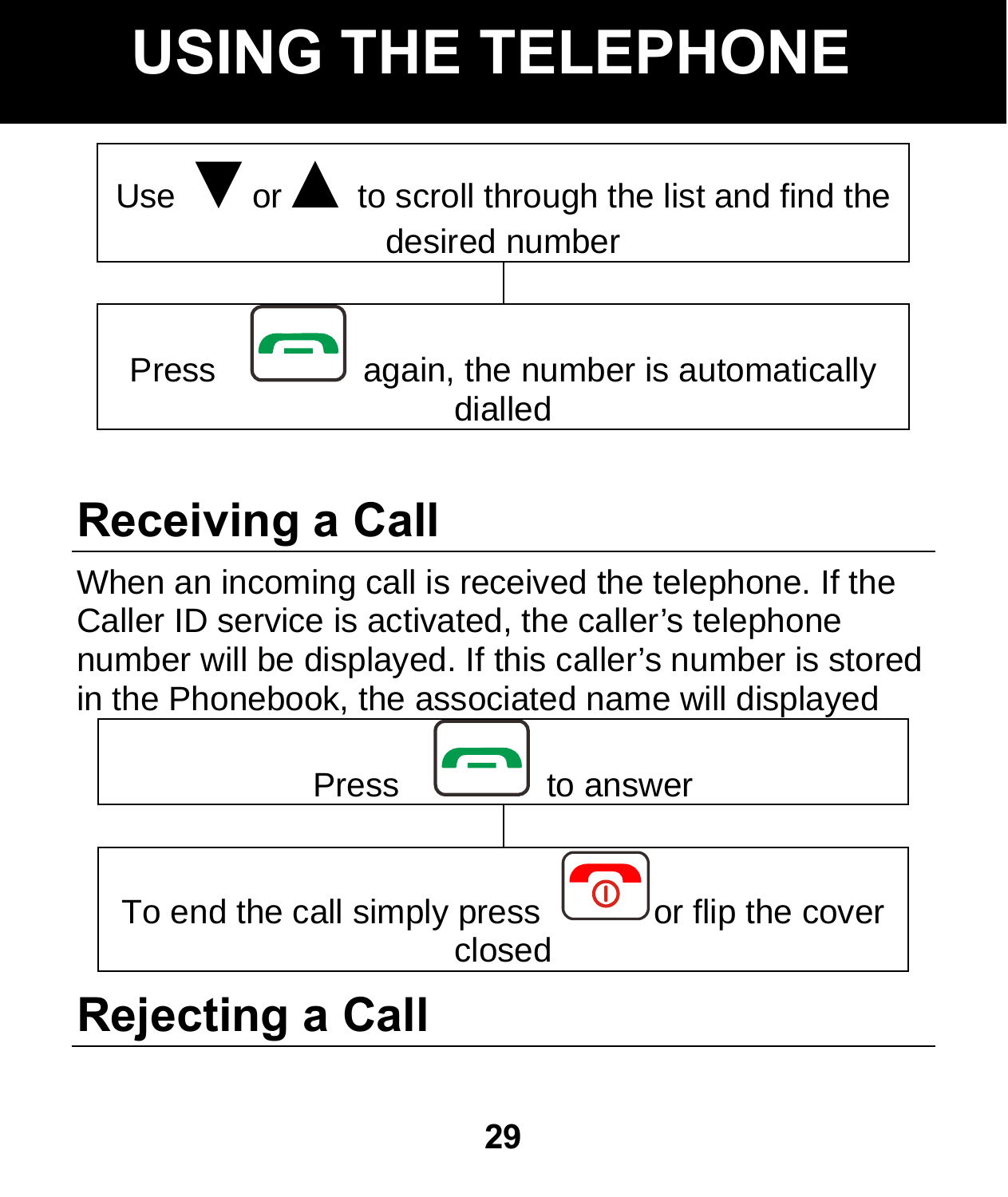To reject an incoming call, simply press soft key **SILENT** and then **REJECT**



#### **Switch Off Alerts**

You can temporarily switch off all of the alerts and vibrations for an incoming call.

On receiving an incoming call, press **SILENT** soft key

### **Options During a Call**

You can use a variety of functions during a call by pressing the **OPTION** soft key.

You get the option to do the following:

- Hold a Call
- End a Single Call
- Enter the Phonebook
- View Call History
- Messages
- Sound Record Record the call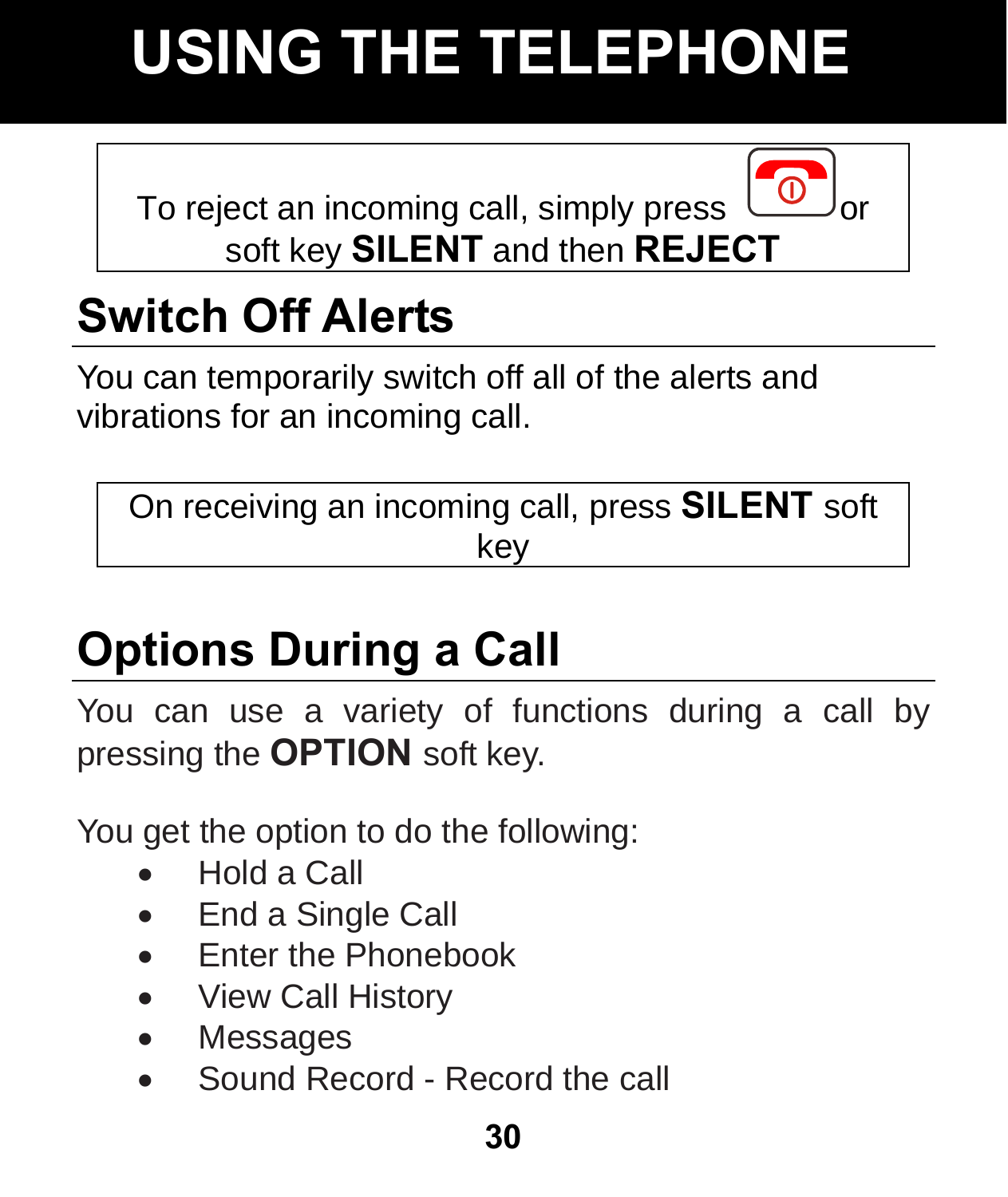Call diverting", "multiparty calls", "call hold" and "call waiting" function need network support, so please contact your network provider

#### **Receiving Volume**

During a conversation, the **V+** and **V-** buttons found on the right side, adjust the ear piece volume level, there are 7 volume levels. The **AMP** button, found on the right side, will give a boost with the maximum volume attainable being 40dB.

#### **Hands free Function**

You can turn on the speakerphone built into the telephone during a call, simply press the right soft key. In this mode there is no need to hold the handset. You will hear the third party through the speaker and the microphone will pick up your voice.

**Note:** Before putting the handset to your ear, please ensure you have switched the speakerphone off.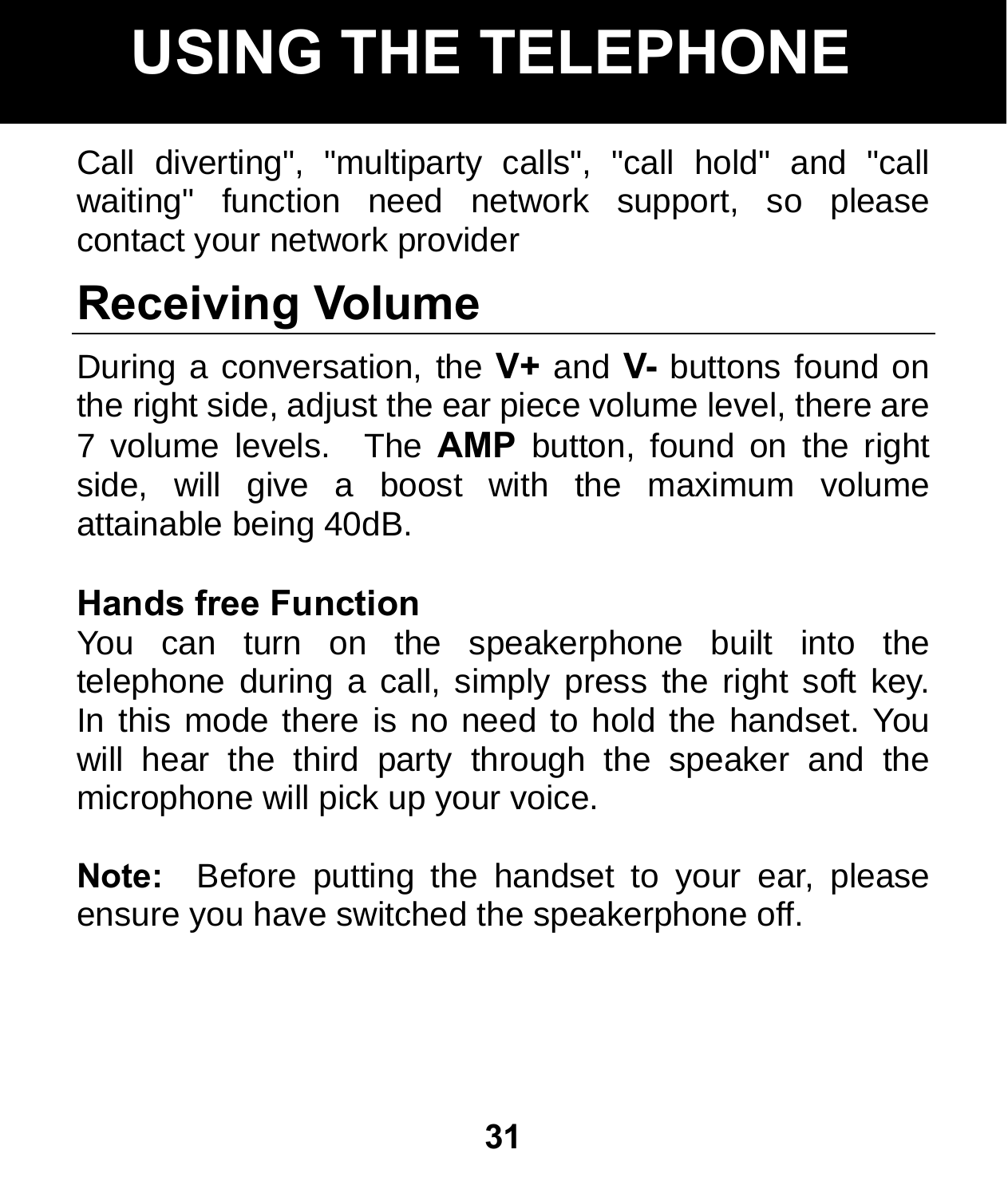### **Ringer Volume**

When the phone rings with an incoming call, you can adjust the ringer volume by pressing **V+** or **V-**. This will override the ringer volume setting in the profile currently being used.

#### **Call Timer**

Your handset automatically times the duration of every external call. The time is shown during the call and for a few seconds after the call has ended.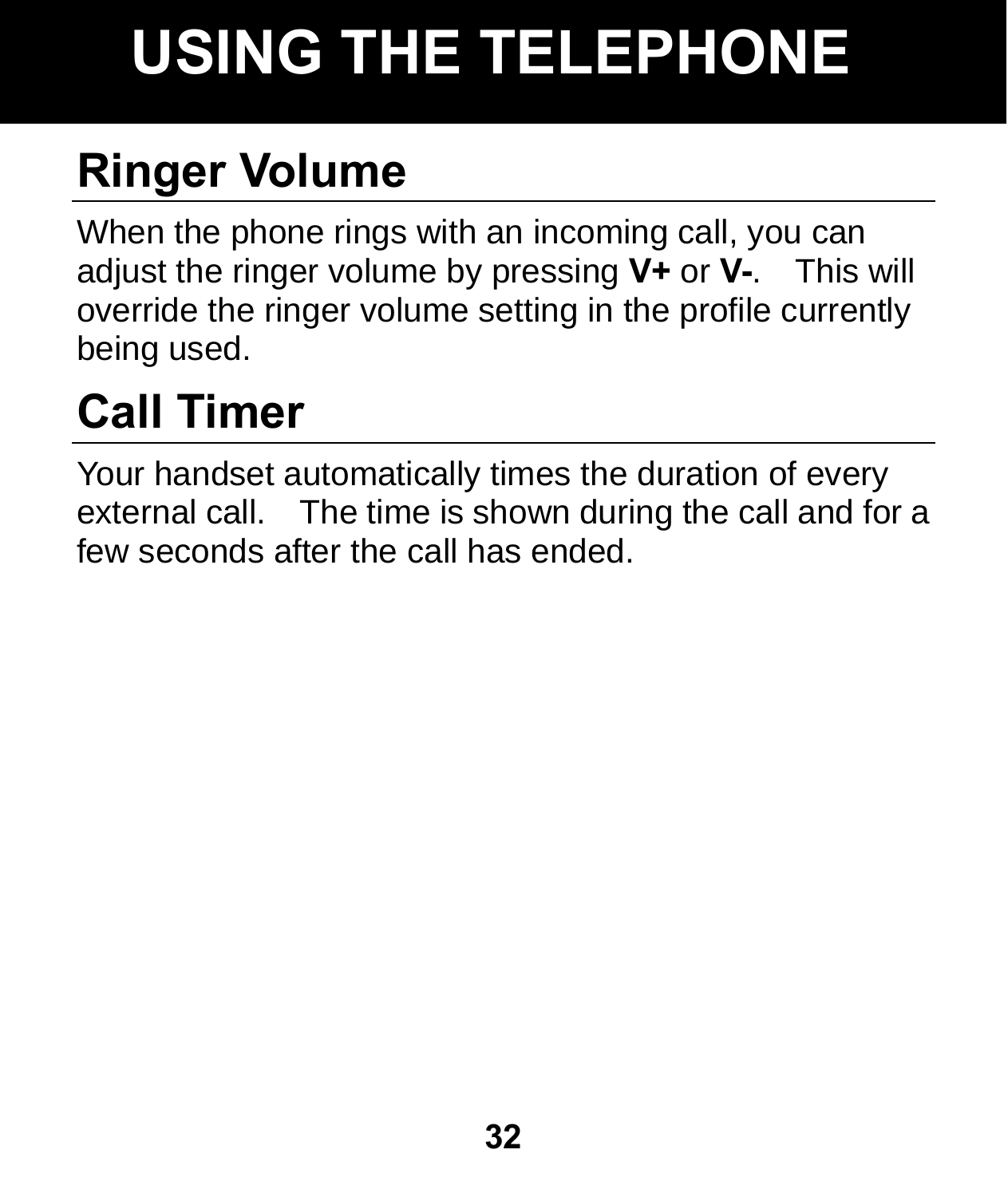### **SMS**

#### **Send a Text Message**

A text message using this telephone can contain up to 160 characters. This figure includes spaces.

1. Menu--->Messages--->Write Message--->Text Message or MMS

2. Write your text message (See text entry in Phonebook Chapter)

3. Options--->Send to--->Enter Number and then enter the actual number **or**  Select from the Phonebook List

4. Options--->Send

#### **Receiving a Text Message**

On receiving a text, an alert tone will be audible. **1 UNREAD MESSAGE** will be displayed on the LCD. 1. Press **VIEW** soft key followed by Central square key to display the message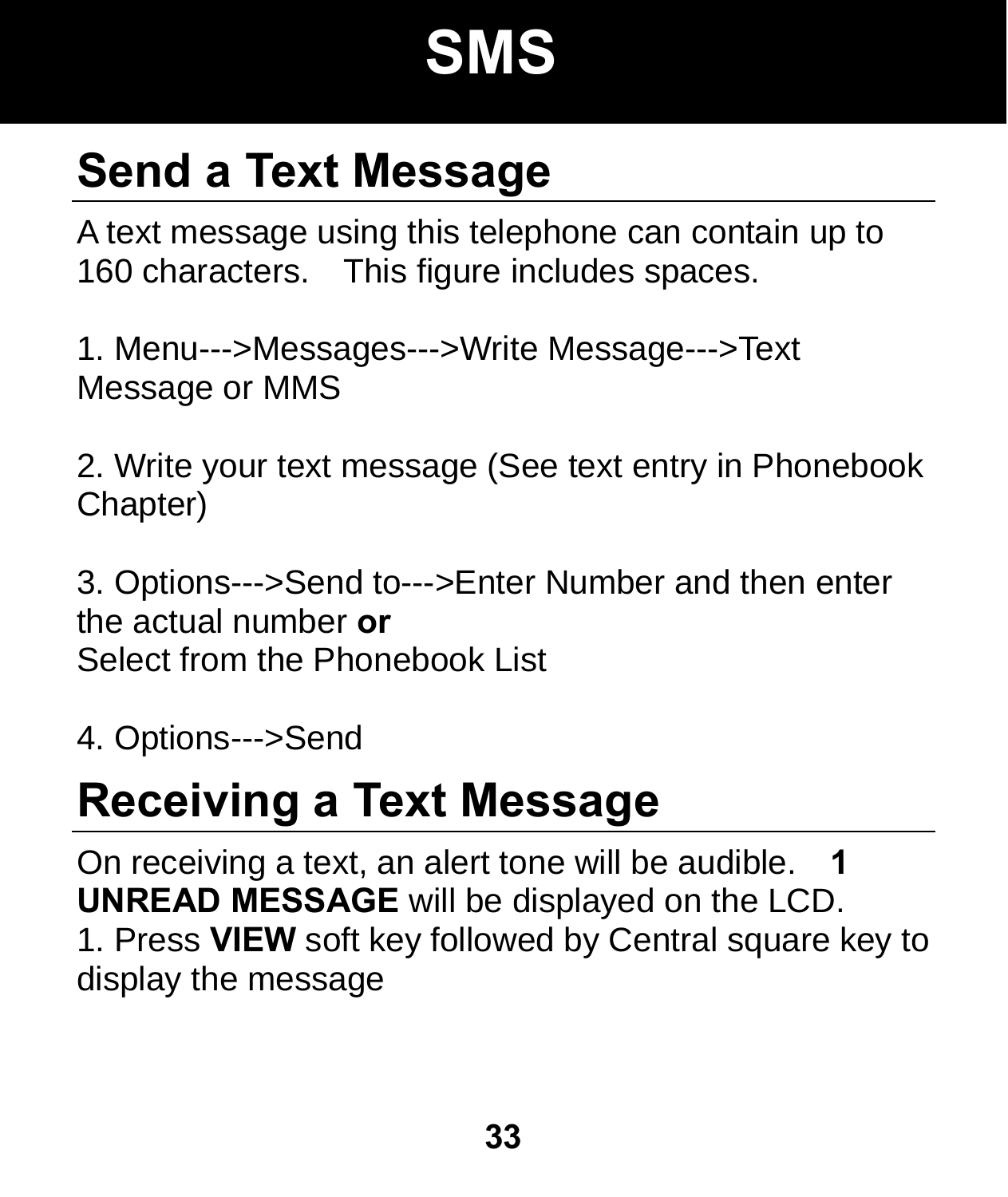### **SMS**

2. Press **OPTIONS** soft key to see all the options available that can be performed on this selected text message

3. These options include **Reply by SMS, Reply by MMS, Call Sender, Forward, Delete and Advanced Options** 

#### **Reviewing Stored Text Messages (Inbox)**

- 1. Menu--->Messages--->Inbox
- 2. Scroll to the message you wish to review
- 3. Press the central square key to view

4. Press **OPTIONS** soft key to see all the options available that can be performed on this selected text message

5. These options include **Reply by SMS, Reply by MMS, Call Sender, Forward, Delete and Advanced Options**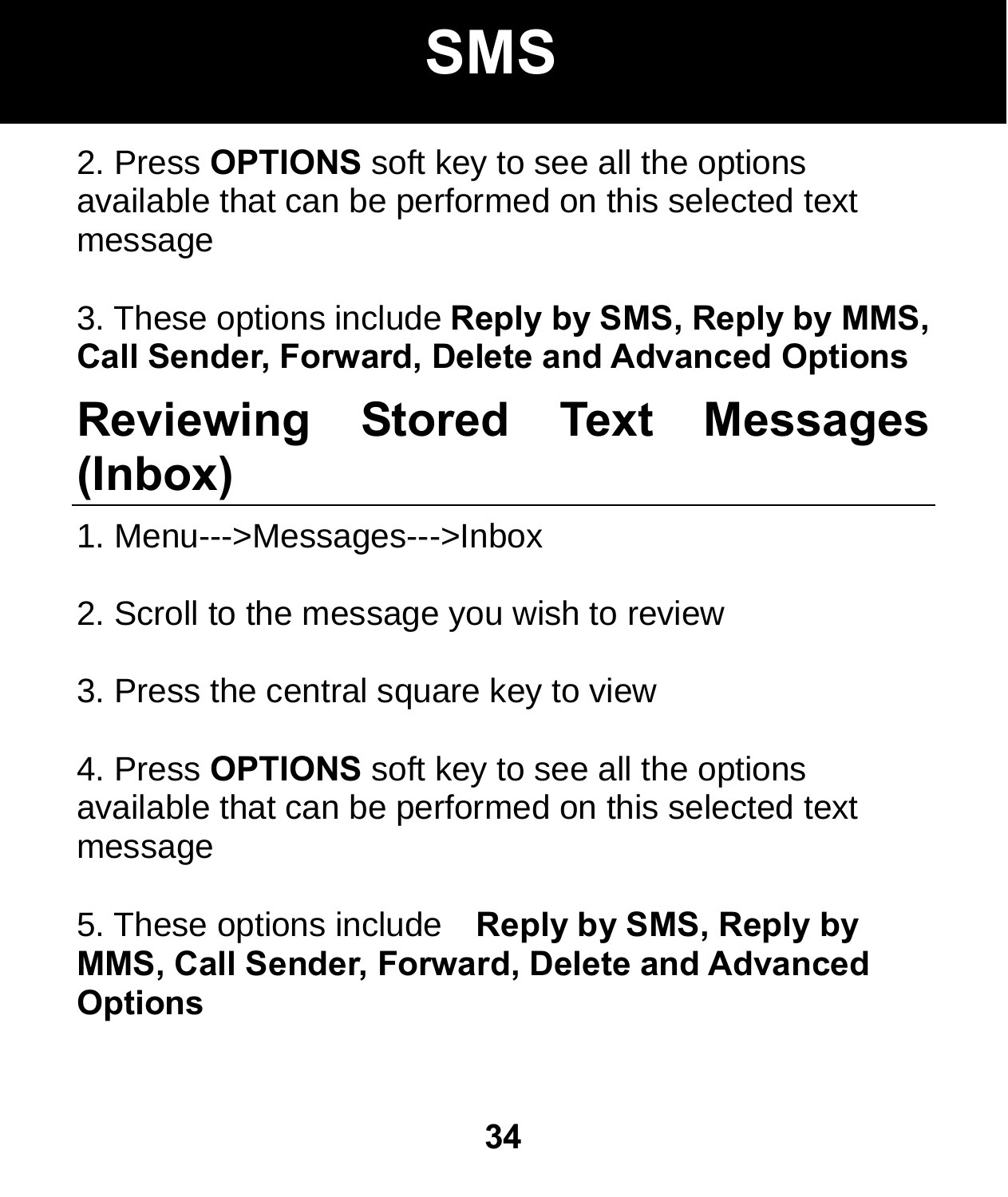### **SMS**

#### **Sent Messages**

The outbox stores successfully sent and saved messages (if the phone is set up to save outbound text messages in Message Settings).

- 1. Menu--->Messages--->Sent Messages
- 2. Scroll to the message you wish to review
- 3. Press the central square key to view

4. Press **OPTIONS** soft key to see all the options available that can be performed on this selected text message

5. These options include **Forward, Delete and Advanced**

#### **Draftbox**

The draft box stores messages that you have saved but not sent yet. You now get the chance to send the message, resume editing or delete.

1. Menu--->Messages--->Draft Messages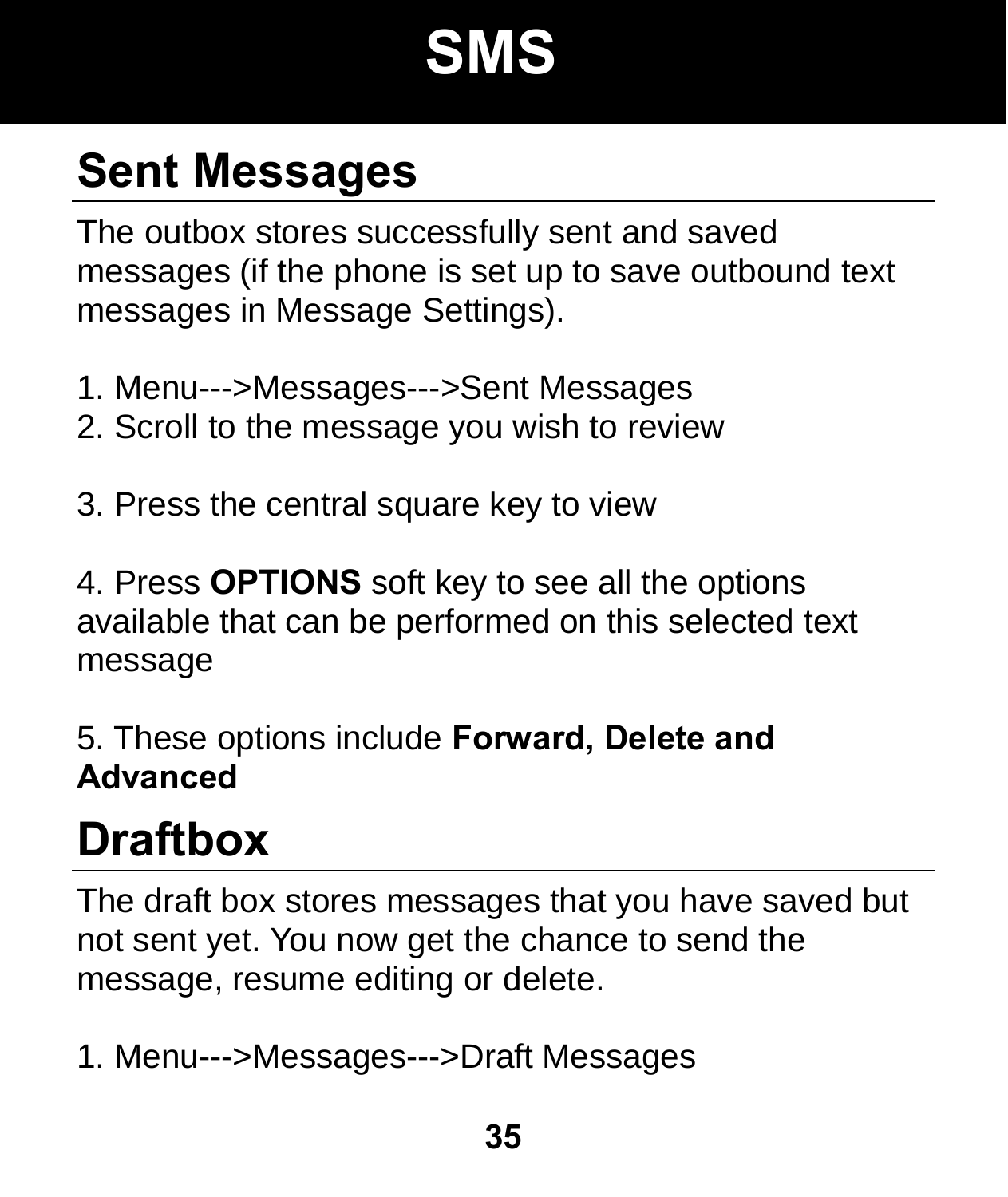## **SMS**

- 2. Scroll to the message you wish to review
- 3. Press the central square key to view

4. Press **OPTIONS** soft key to see all the options available that can be performed on this selected text message

5. These options include **Send, Edit, Delete and Advanced Options**

### **Delete SMS**

You can delete messages in the Inbox, Outbox, Draftbox or Sent Messages.

1. Menu--->Messages--->Select either Inbox, Drafts, Outbox or Sent Messages--->Options--->Delete All--->Yes

## **Text Message Settings**

Service Centres distribute SMS messages. Your mobile telephone must have the telephone number for the service centre programmed into memory. Generally, this will have already been set up by your service provider.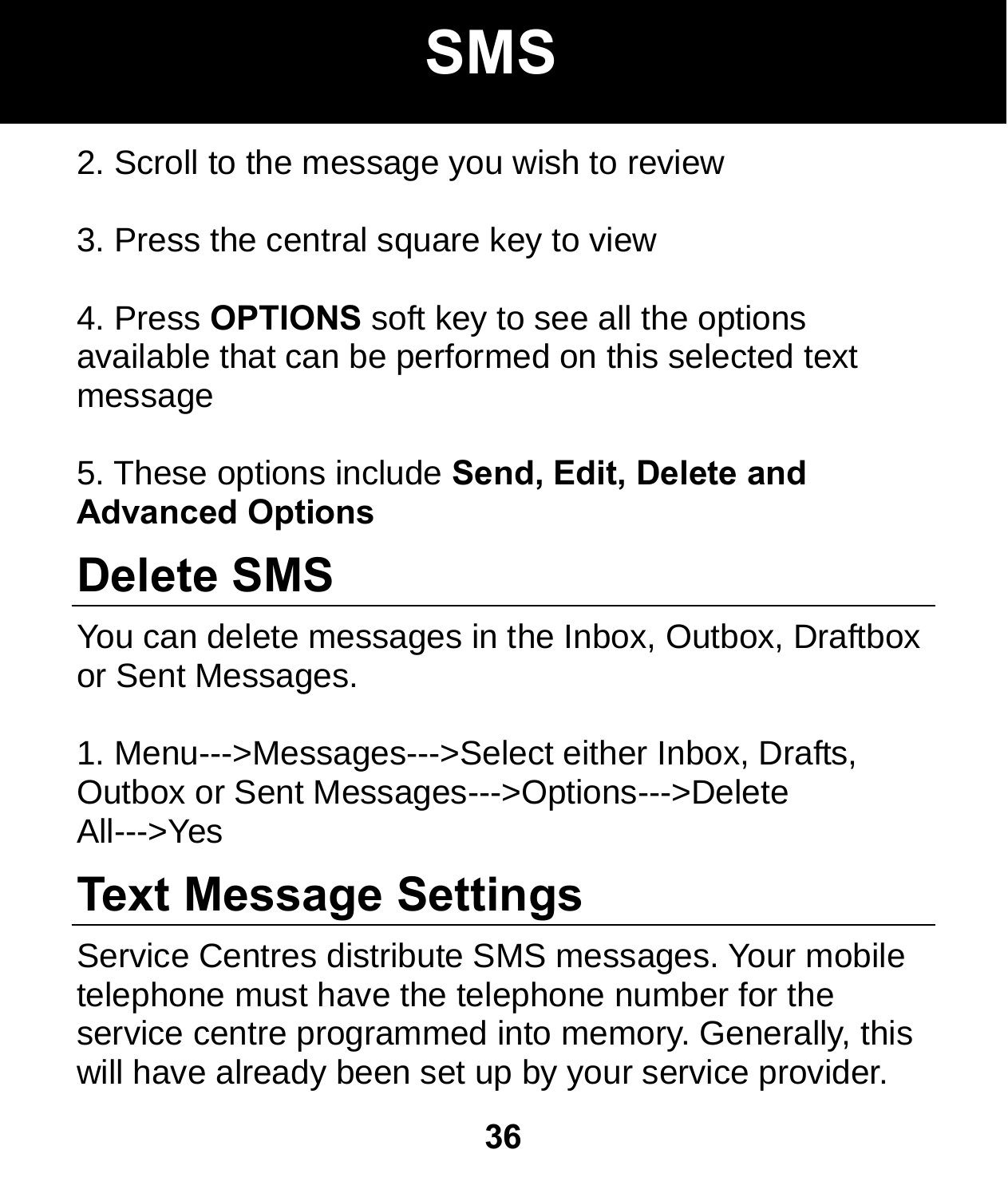## **SMS**

There are many settings options:

**SIM** in which you can alter settings such as

### **Validity period**

You can stipulate how long an attempt at delivering a message should be

#### **Message type**

You can choose the type of message in the list

### **Delivery Report**

Every time a text is sent you will get a message to say it has been sent successfuly (or not).

### **Reply Path**

If you activate this feature, when you reply to a message, the cost of sending it is charged to the recipient's account instead of your own.

#### **Preferred connection**

You have the possibility to choose the connection on GPRS, GSM ou GSM seulement **Voicemail Server** 

Set up the location of the voicemail server

#### **Memory Status**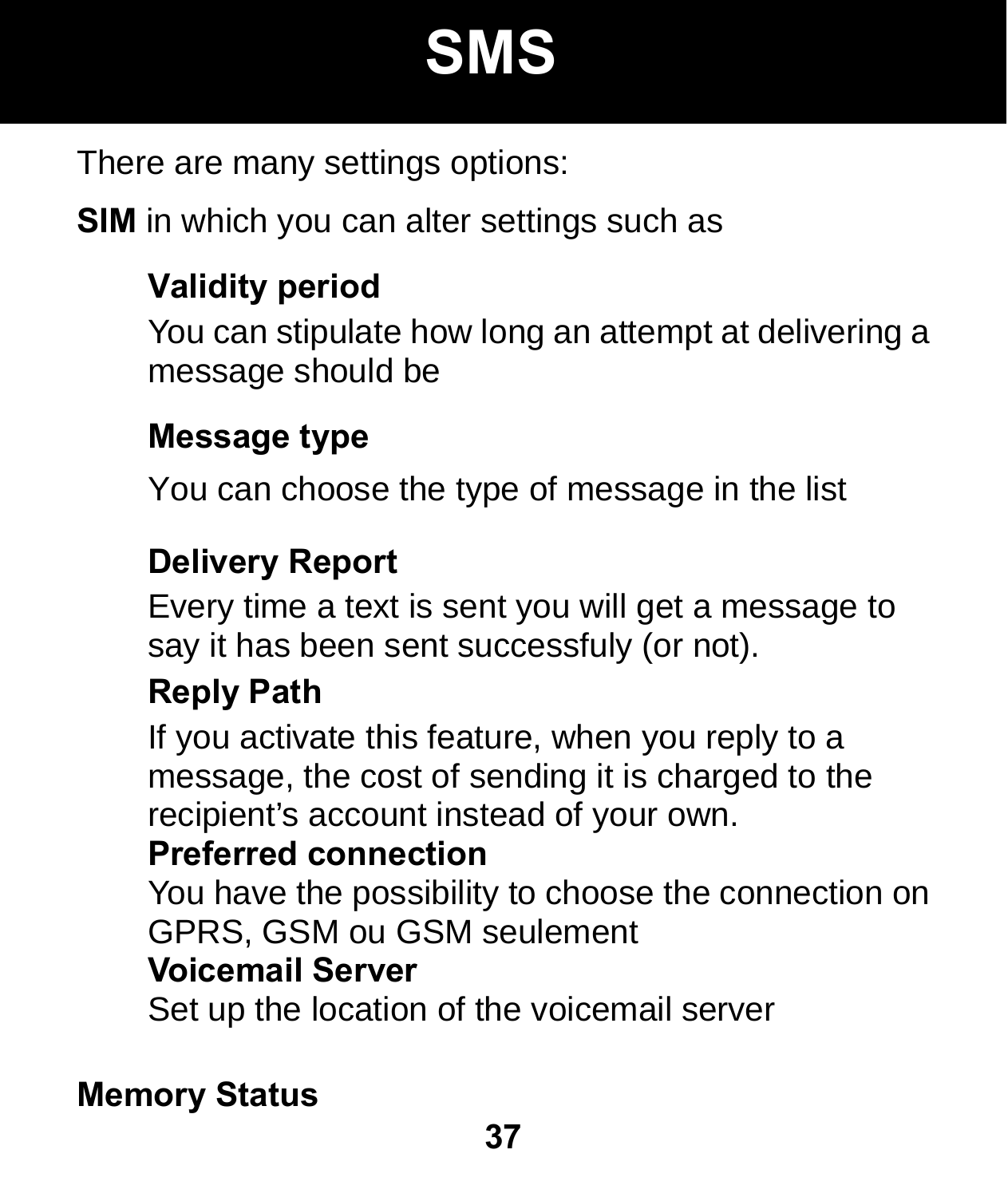## **SMS**

A useful option is to request to see how much memory is occupied and how much is free on both the SIM card and the telephone e,g,  $\boxed{=}$  17/40,

 $2/40$ 

### **Text Message Counter**

### **Save Sent Messages**

### **Storage Media**

If you select **SIM PREFERRED**, when you receive a new message it will be stored on the SIM card by default. When the SIM card memory is full new messages will stored in the phone.

### **Broadcast Messages**

This telephone supports the broadcast messages i.e. information services from your service provider

Menu--->Messages--->Broadcast Messages--->SIM1 or 2--->Read Messages

You can select options such as choose to receive these messages, the language of broadcast together with channel setting.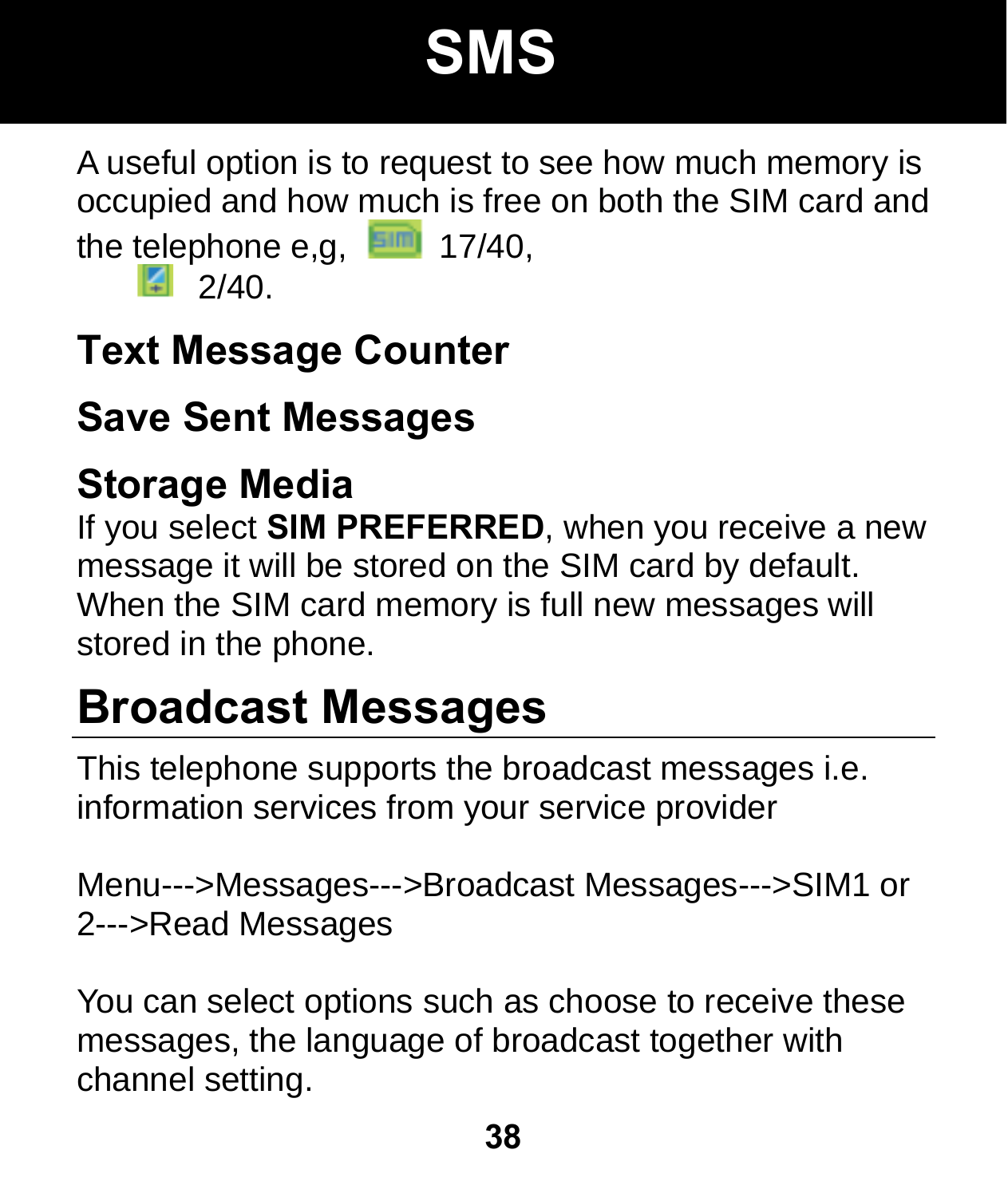# **VOICEMAIL**

## **Voicemail Number Setting**

The voicemail function allows you to listen to any voicemail messages people may have left for you. The voice mailbox is a network service to which you may need to subscribe. Contact your service provider if in doubt.

If your service provider does give you access to voice mail, the telephone number used to access the voice mail system will normally be set up on your telephone. If it is not, when you receive a message for the first time you will be prompted to enter the name and number settings to access your provider's Voicemail system.

## **Listen to Voicemail**

If you have missed a call, you will receive a message on the phone's display, **1 MISSED CALL**. Press **VIEW**, you will see a list of all missed calls in the Call Record.

From standby, you can access voicemail by simply pressing and holding **1**. You will be connected to voice mail and can listen to your messages. To use the voicemail system, follow the instructions your voicemail provider gives.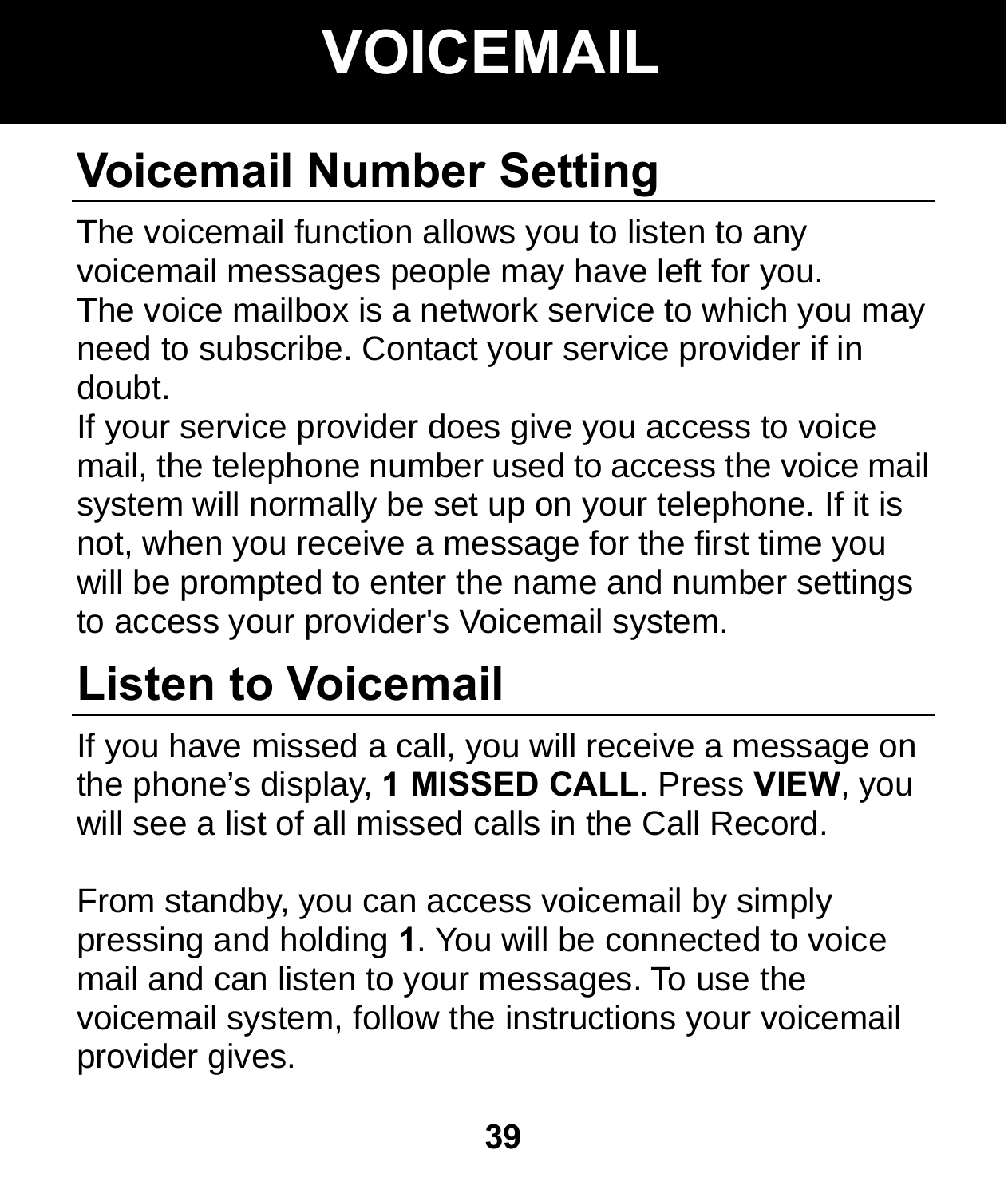Telephone numbers and names can be stored in the phone book. This is held both on the SIM and in the phone memory. It allows you to store frequently used numbers so that you can easily make a call without having to remember or enter the telephone number. You can search and recall numbers in order to make a call, send a message or use an entry as an emergency contact. The phone book can contain at least 300 entries. If you try to add a new entry when all the memory is filled, a warning message will be displayed. You will need to delete an existing entry in order to add the new telephone number. The contacts saved in the SIM card memory are indicated by **SIM**. The advantage of saving to SIM means you can transfer the information to another telephone.

### **Create a Phone Book Entry**

1. Menu--->Phonebook--->Normal Phonebook--->Add new Contact and press the center of the navigator key

2. Select--->SIM or Phone

3. Create a name for the Phonebook Entry using the numeric keypad (see below)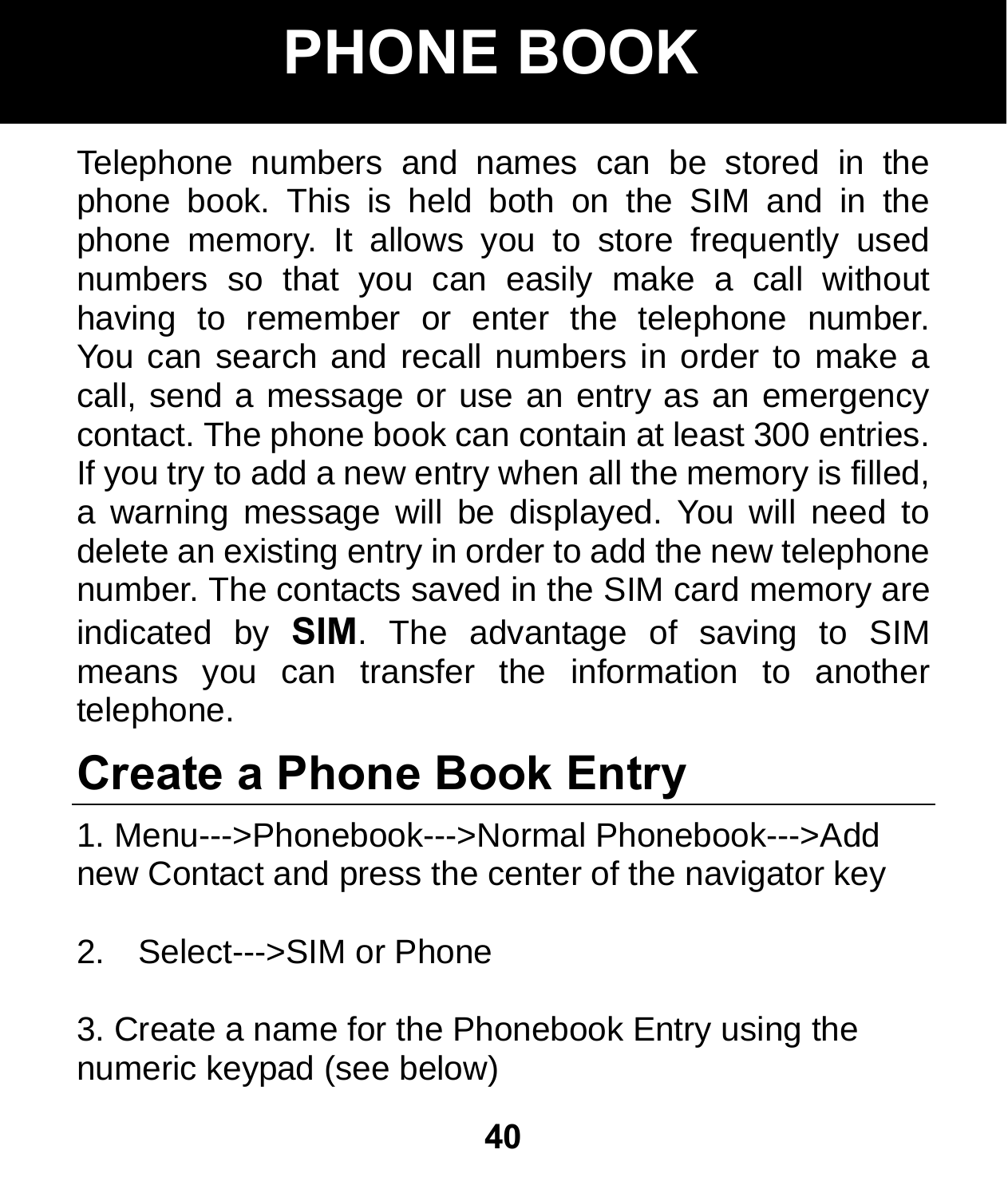- 4. Enter a number for the phonebook entry
- 5. Options--->Save

The numeric keypad also has characters printed on the keys. These characters are used for entering text for the purposes of phonebook entry and modification, SMS text writing and searching for an entry in the phonebook.

Press each key the relevant number of times to get the letter you need e..g. to get the letter J, press the 5 key once, to get the letter S, press the 7 key four times in quick succession.

To move on to the next letter, wait a few seconds and the cursor will appear **|** after the last letter you entered. You may now enter the next letter. To switch between upper and lower case use the  $H^{(4)}$  key. You can also switch to numbers using  $\left| \frac{H}{\mu} \right|$  key. The input mode will be indicated on the right hand side of the name entry field indicated by a pencil..

Press 0 to insert a space.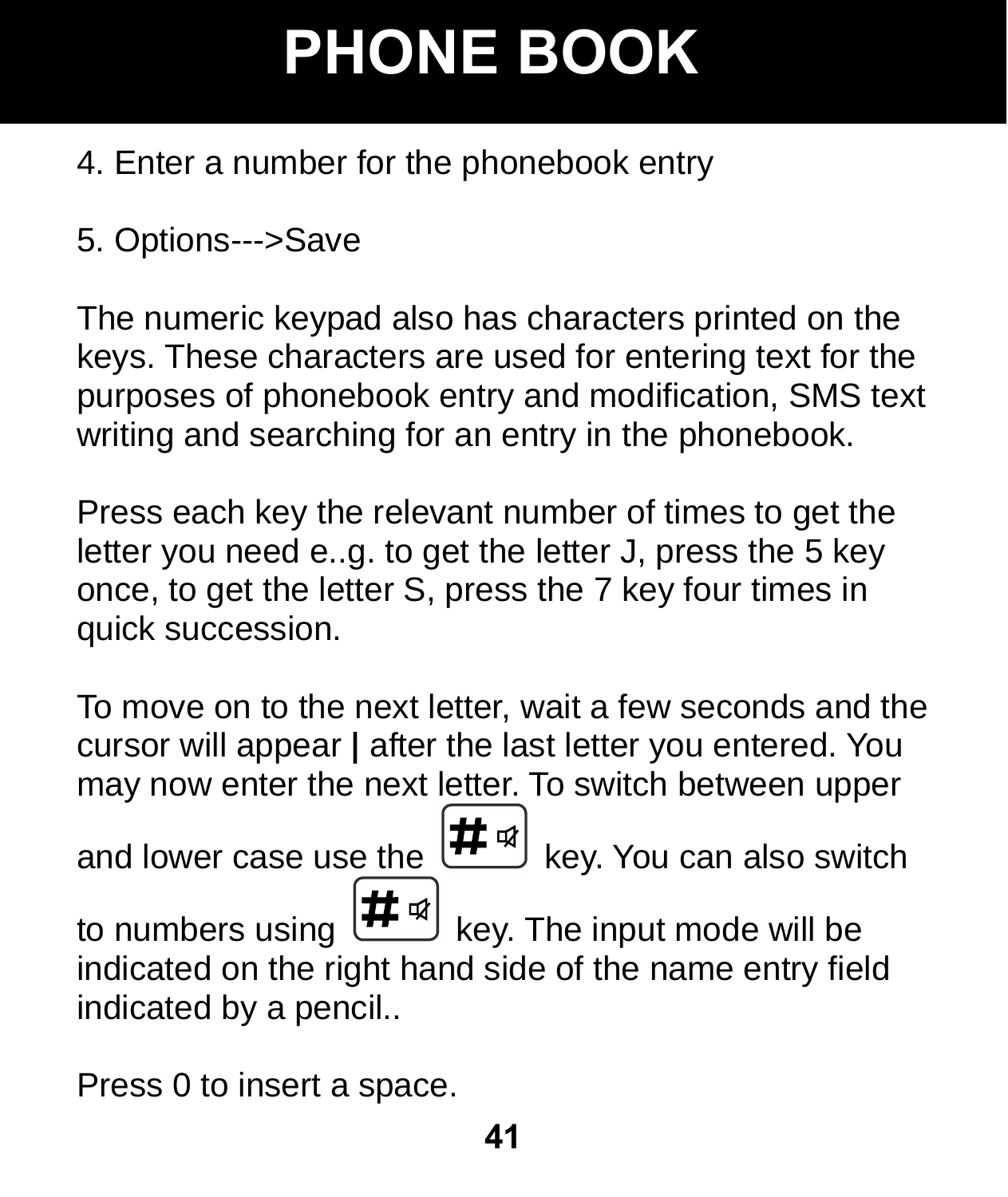Press the **CLEAR** soft key to delete the last character typed in while entering a number or a name. Press and hold the **CLEAR** soft key to clear the screen.

### **Create a Phone Book Entry from Standby**

Enter the number using the numeric keypad (always include the local area code)

- 1. Options---> Save to Phonebook
- 2. Select either SIM or Phone

3. Create a name for the Phonebook Entry using the numeric keypad (see above)

5. Options--->Save

If you are saving the contact to the Phone, you get many more options to save extra detail such as:

Email address Caller Picture Caller Ringtone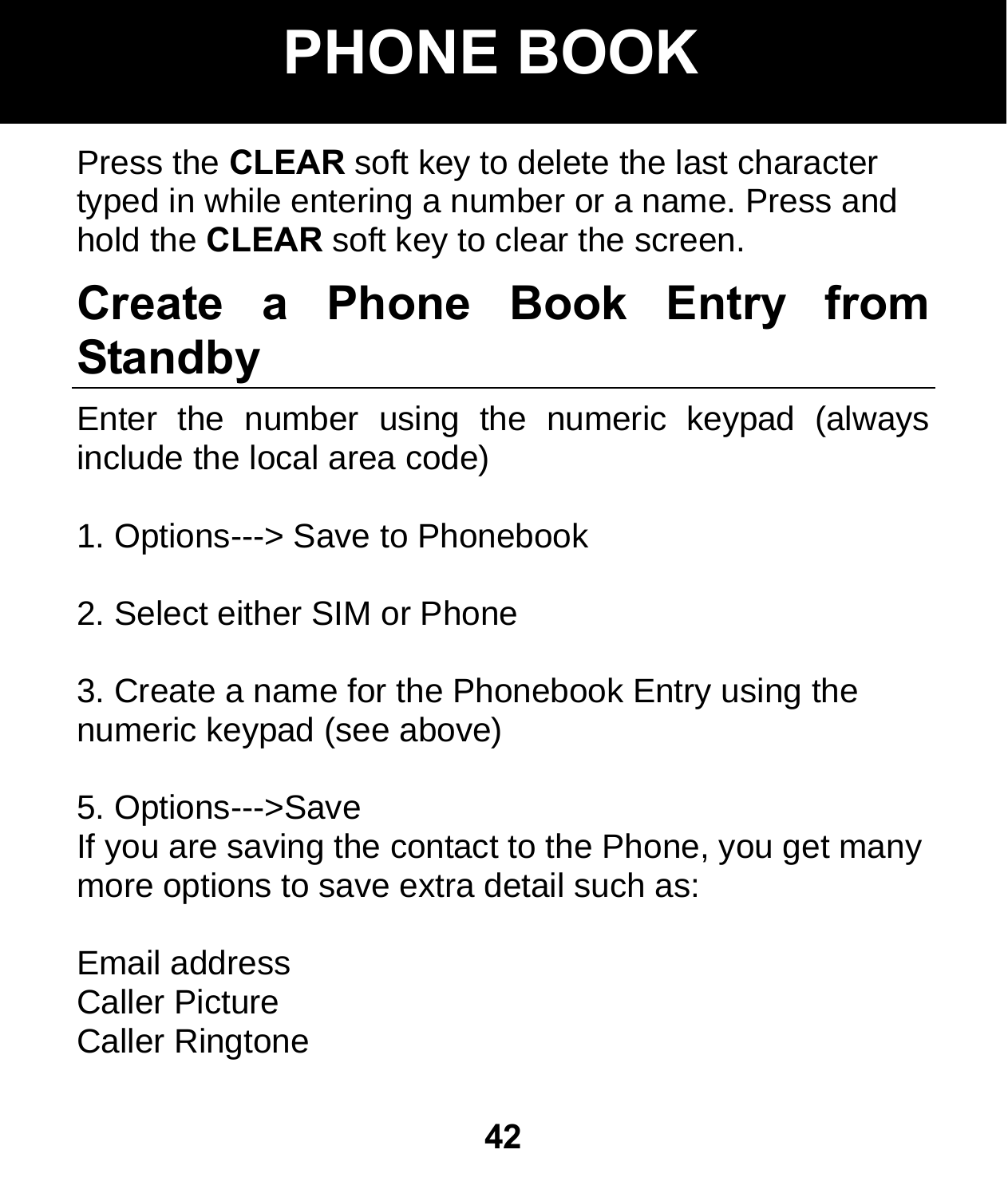## **View Phone Book Entries**

1. Menu--->Phonebook--->Normal Phonebook---> 2. Use **▼**and**▲** to scroll through the list until you find the desired contact. Or, you can search for a contact in the phonebook via an alphabetic search. Simply, type the first character of their name and you will be automatically positioned at the correct part of the phonebook

## **Options within Phonebook**

1. Menu--->Phonebook--->Normal Phonebook---> 2. Use **▼**and**▲** to scroll through the list until you find the desired contact

3. Press **OPTIONS** soft key

4. Options available to be performed on that contact record are as follows:

**43 VIEW Send Text Message Send multimedia message Call Edit Delete Copy**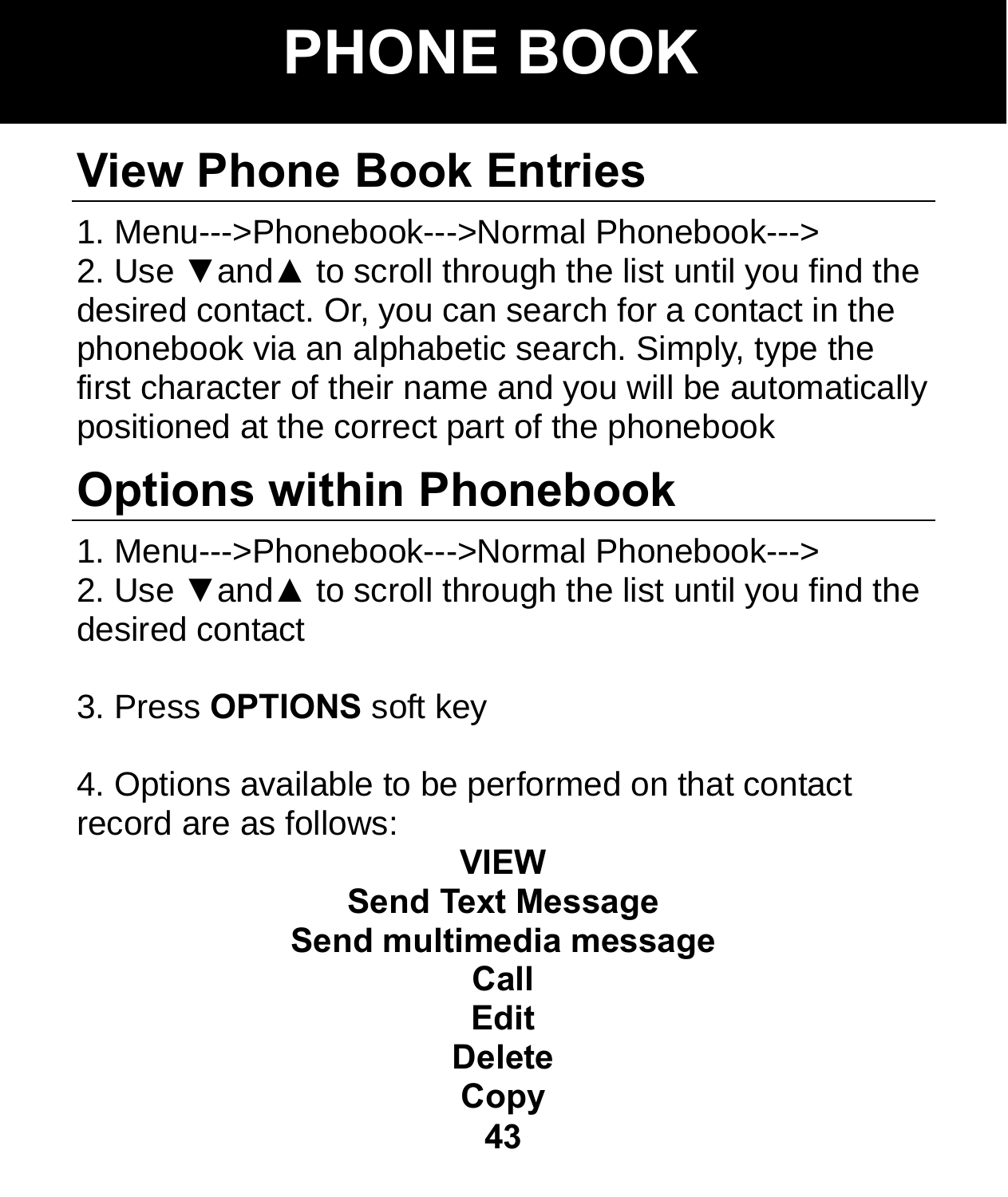#### **Add to block list Groups Phonebook Settings**

Within Phonebook Settings you can do the following: 1) Assign the default storage location (SIM, Phone or both)

2) Assign Phonebook entries to a Speed dial number (2,3,4,5,6,7,8,9 can have a telephone number assigned to them)

3) View how much storage has been used on the SIM and the Phone

4) Copy or Move contacts between the Phone and Sim and vice versa

5) Delete all Contacts

### **Create a Picture Phone Book Entry**

You can also create a Phonebook entry with a picture associated with it. This is particularly useful when you receive an incoming call as the photograph will be displayed on the inside screen. Therefore you can see who is calling by simply looking at the photograph of them.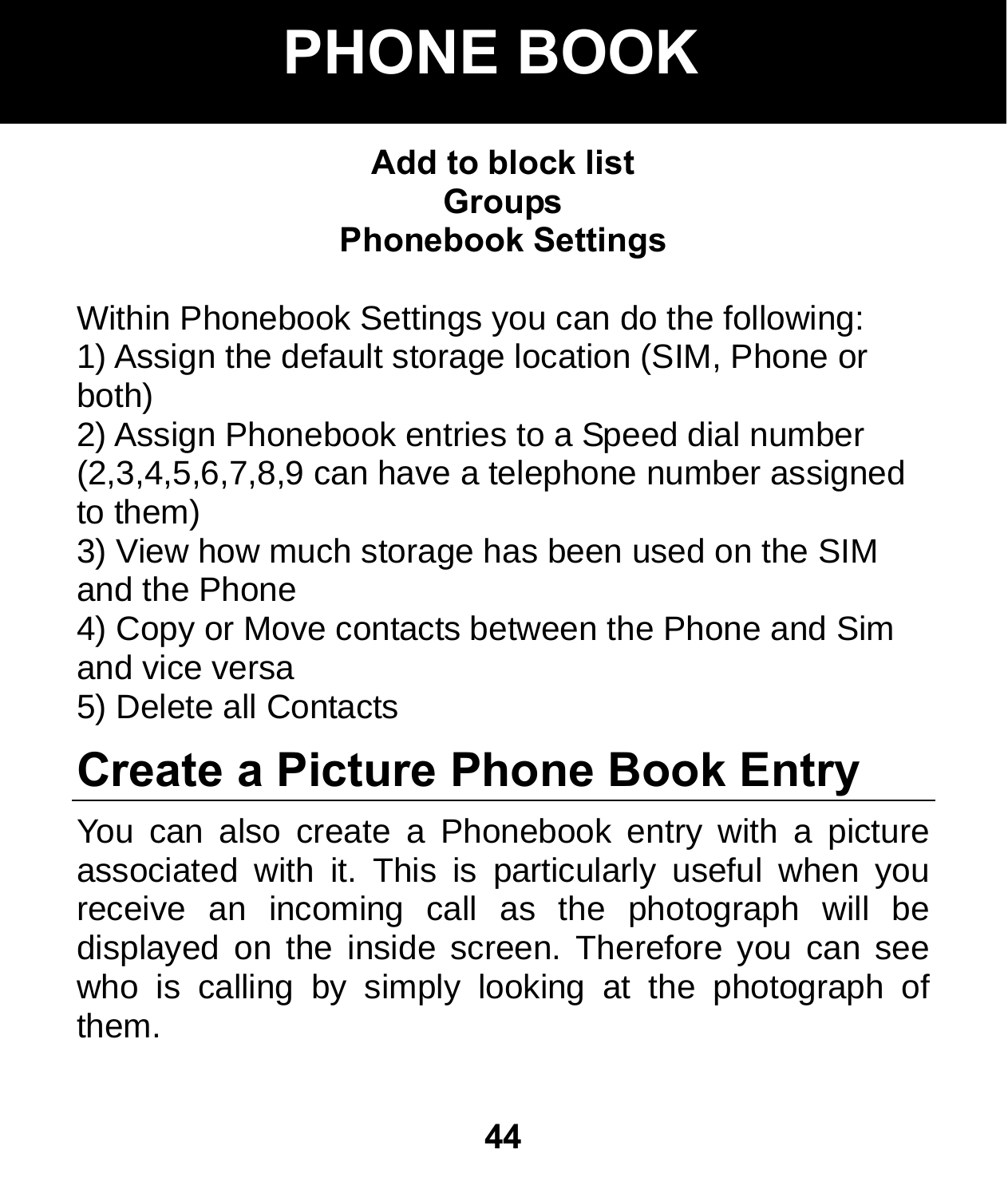1. Menu--->Phonebook--->Picture Phonebook--->Add (Use **<** and **>** to locate the green button)---> Add --->Picture

2. Take a photograph of the person that you are adding to the phonebook (press Central Square key). Press save soft key

3. Name---> Create a name for the Phonebook Entry using the numeric keypad (see above)

4. Enter a number for the phonebook entry

5. Save--->Back

## **Dial a Picture Phone Book Entry**

Use **<** and **>** to move to the desired photo to call.



## **Storing a Speed Dial Number**

You can assign a speed dial number to a phonebook entry. This means you can dial a number very easily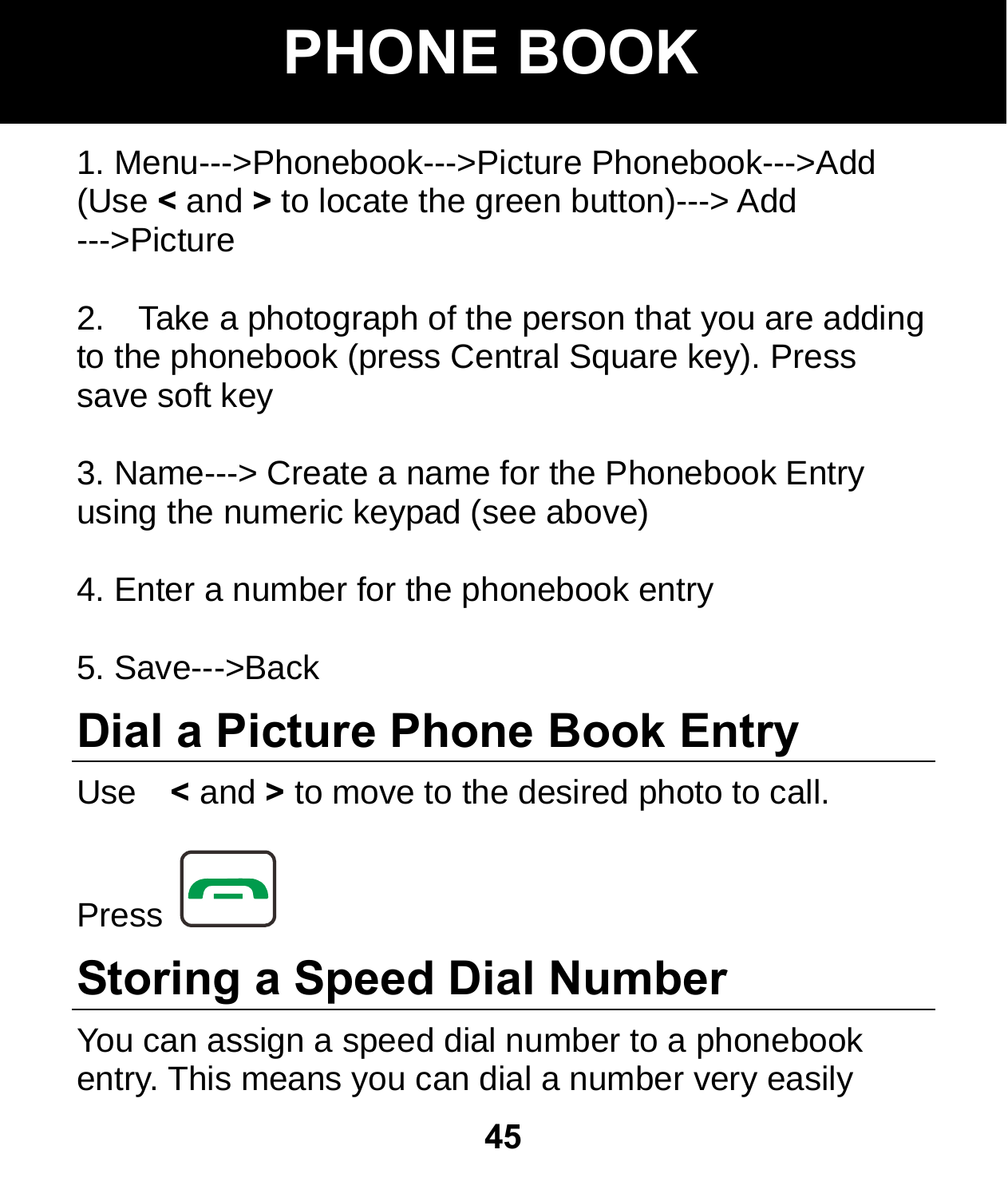whenever you want simply by pressing the associated number.

- 1. Menu--->Settings--->Direct Number
- 2. Select either M1, M2 or M3
- 3. Name is automatically filled, do not edit.
- 4. Options--->Add from Phonebook **or**  Enter Number, Add the telephone number required--->OK--->Save--->Yes

## **Dialling a Speed Dial Number**

Press and hold the desired key (M1, M2 or M3) to dial out the corresponding number.

Information about all calls is stored on this telephone in the Call Record. These calls include: Missed calls Calls dialled Calls received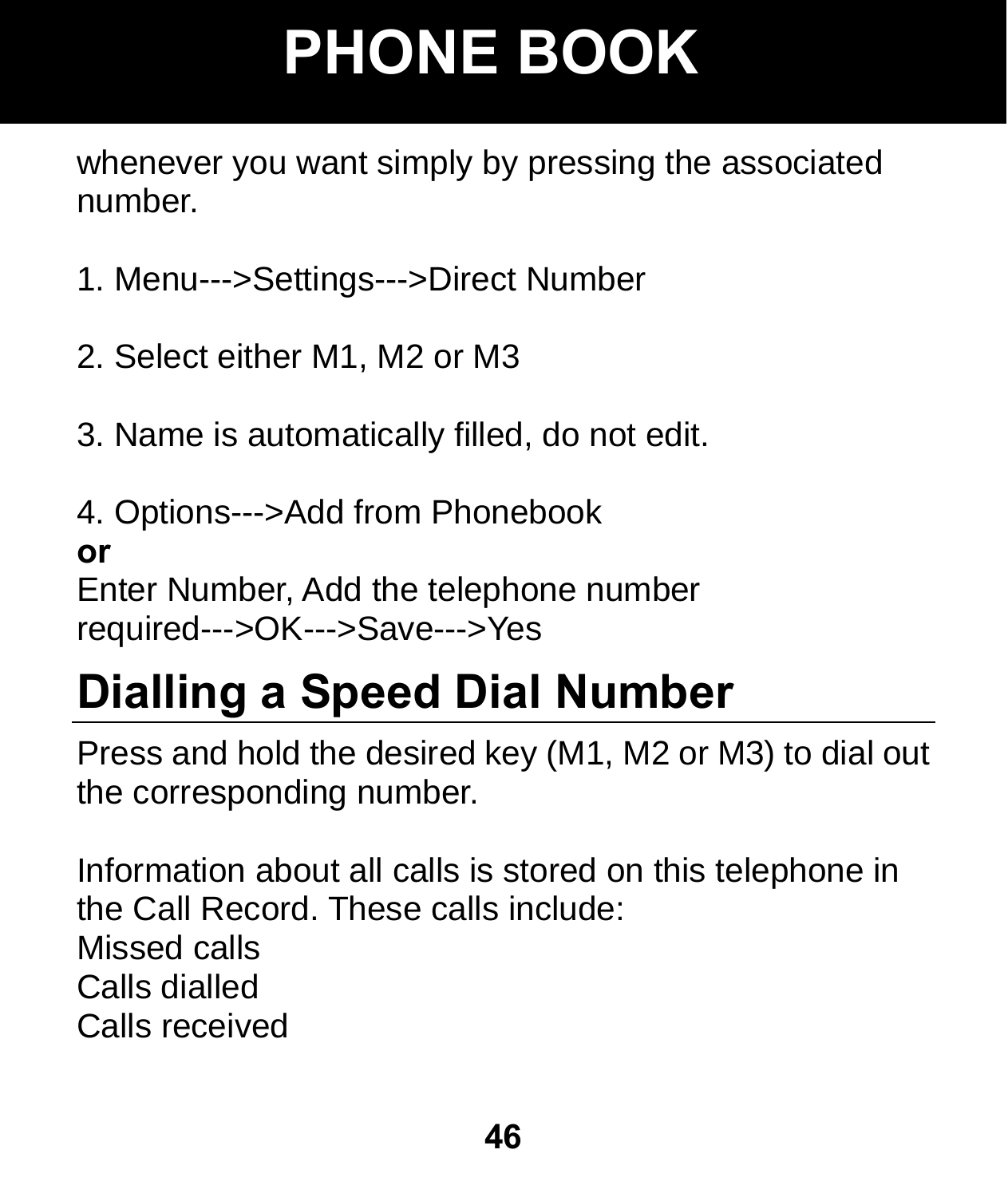## **Display Missed Calls**

When you have a missed call, a message **n MISSED CALLS** will appear on the display e.g. **3 MISSED CALLS**. Press **VIEW** soft key to review the details or press **CANCEL** to exit. You can also review missed calls via the menu as follows:

1. Menu--->Call Centre--->Call History--->Missed Calls

2. Use **▼**and**▲** to scroll through the list until you find the desired contact

3. Press the soft key **OPTIONS**, the following will be available to perform on that call record entry:

> **View Call Send Text Message Send Multimedia message Save to Phonebook Add to block list Delete**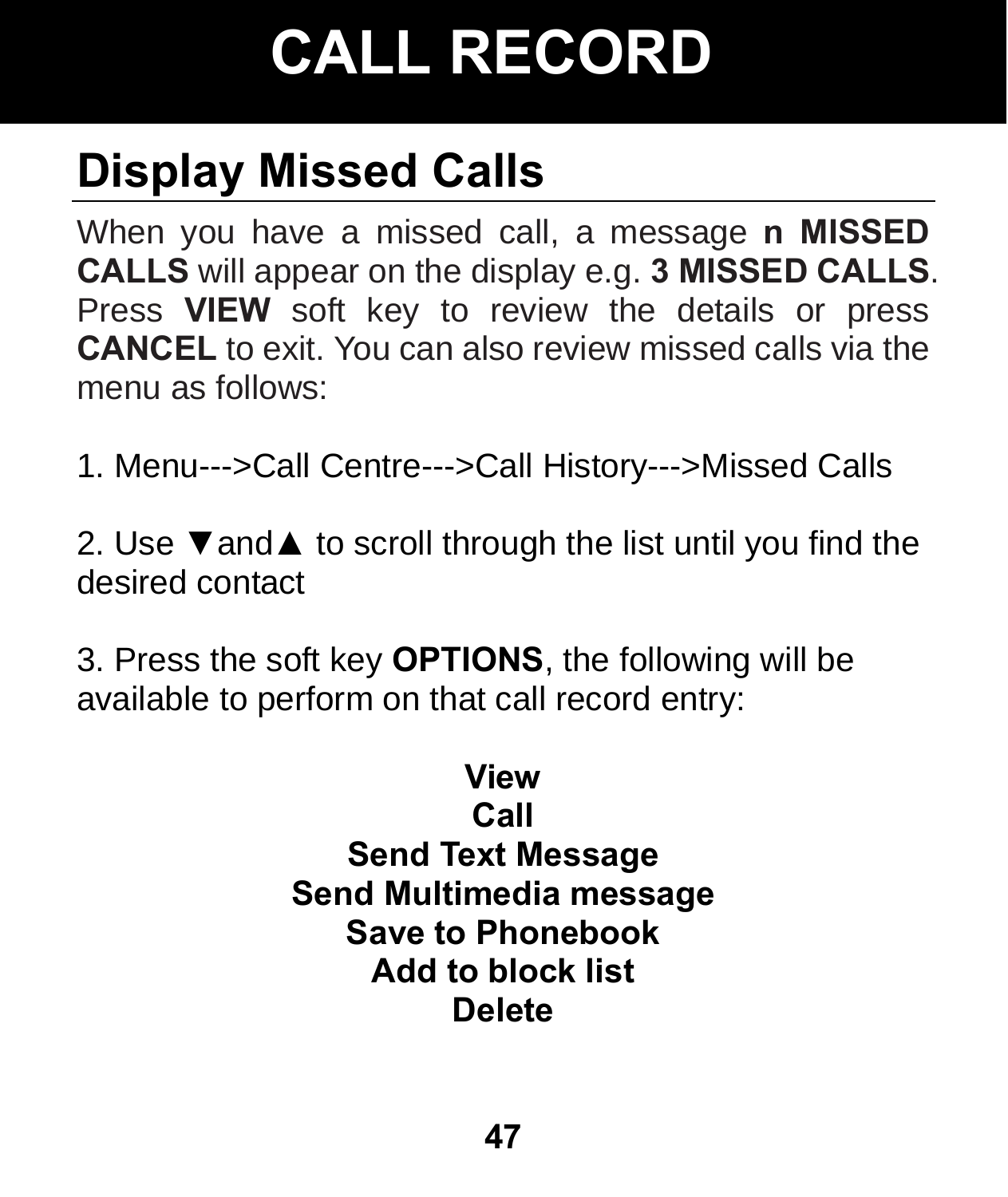## **Display Dialled Calls**

1. Menu--->Call Centre--->Call History--->Dialled Calls

2. Use **▼**and**▲** to scroll through the list until you find the desired contact

3. Press the soft key **OPTIONS**, the following will be available to perform on that call record entry:

#### **View Call Send Text Message Send Multimedia message Save to Phonebook Add to block list Delete**

### **Display Received Calls**

1. Menu--->Call Centre--->Call History--->Received Calls

2. Use **▼**and**▲** to scroll through the list until you find the desired contact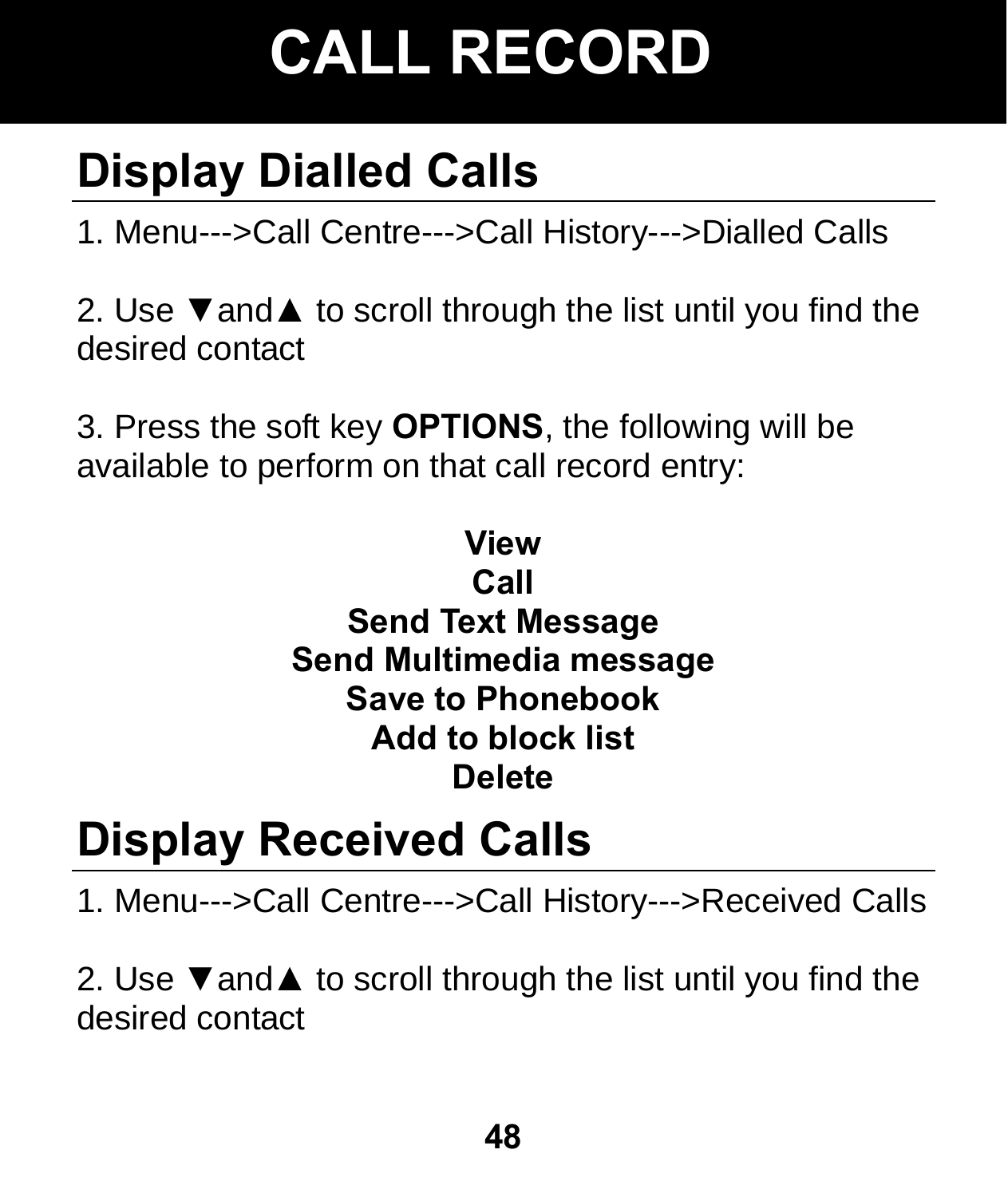3. Press the soft key **OPTIONS**, the following will be available to perform on that call record entry:

> **View Call Send Text Message Send Multimedia message Save to Phonebook Add to block list Delete**

### **Delete Call Logs**

1. Menu--->Call Centre--->Call History--->Delete Call Logs

2. Select either Missed call, Dialled calls, Received Calls or All Calls to set to zero.

### **Call Settings**

Within Call Settings there is SIM Call Settings and Advance Settings

You can access SIM Call Settings as follows: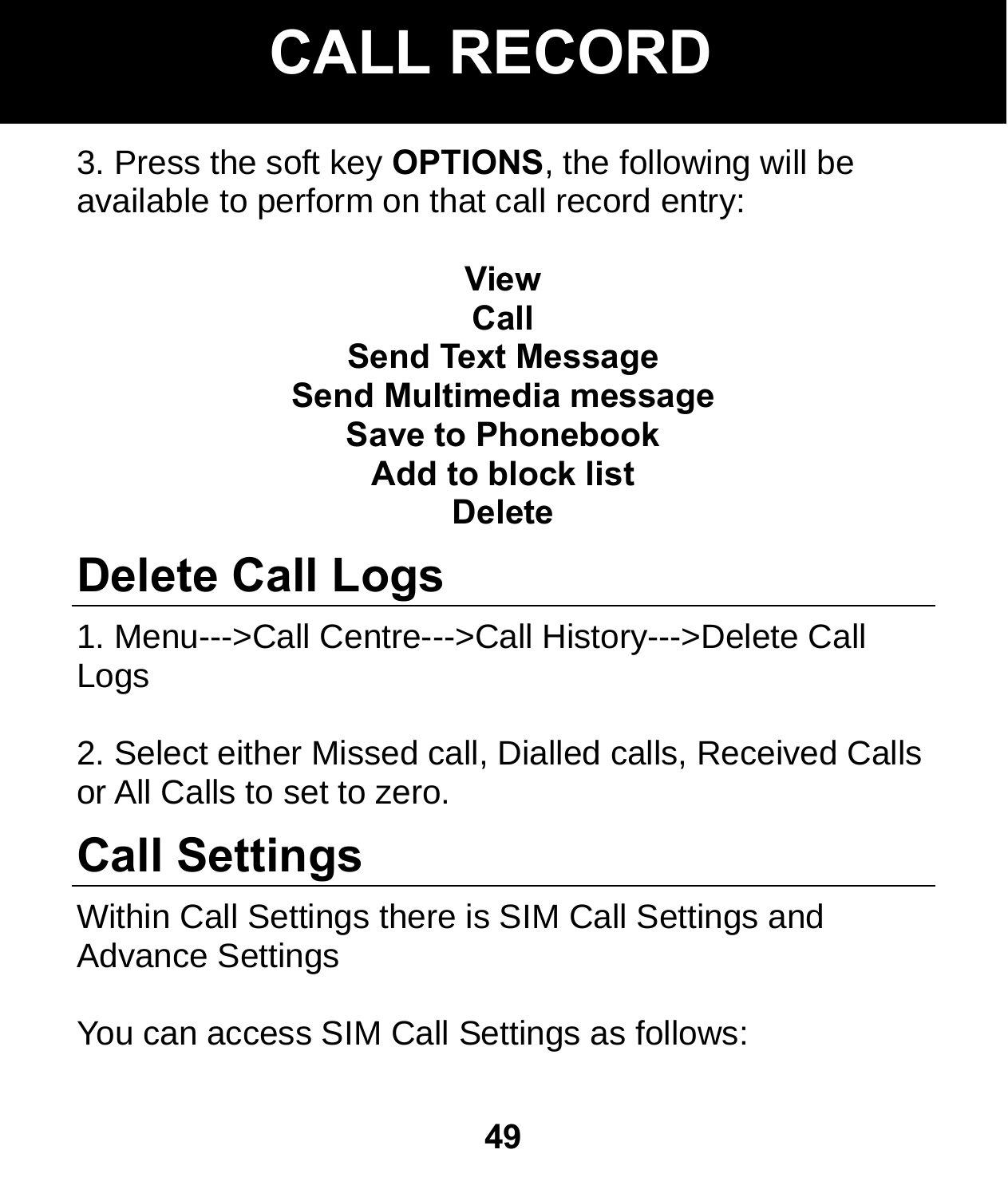#### **Menu--->Call Centre--->Call Settings--->SIM Call Settings**

There are many settings available:

**Caller ID:** - You can choose whether this is set by network, hidden or shown

**Call waiting:** This can be activated or deactivated. Please check that this service is available from your service provider. You can **INTERROGATE** to find out if your service provider offers this service.

**Call Divert:** Incoming calls can be diverted to a specified telephone number (voicemail number generally). There are 5 options available with this function:

- **Divert all voice Calls:** Call divert is applied to all incoming calls
- **Divert if Unreachable:** Call divert is applied to all incoming calls if your phone is switched off or you are not in a service area
- **If No Answer:** Call divert is applied to all incoming calls if you do not answer the call
- **If Busy:** Call divert is applied to all incoming calls if your line is busy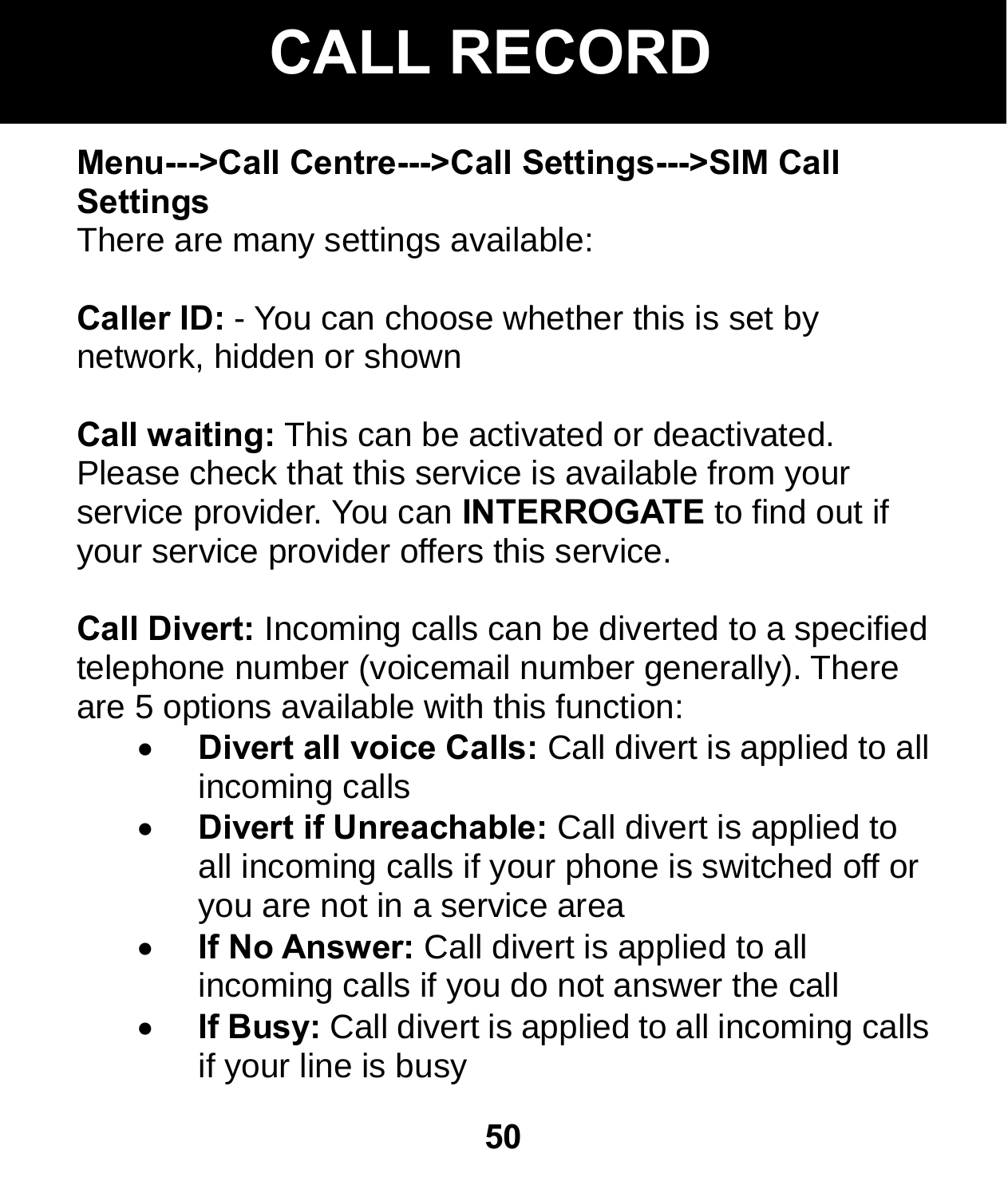- **Divert All Data Calls**
- **Cancel all diverts**

**Call Barring:** Incoming and outgoing calls to and from your phone can be limited. There are 4 options available with this function:

- **Outgoing Calls:** No outgoing calls can be made
- **All Incoming Calls:** No incoming calls can be received
- **Cancel all**
- **Change barring password**

**Line Switching:** To select the line 1 or 2

You can access Advance Settings as follows:

#### **Menu--->Call Centre--->Call Settings--->Advance Settings**

There are many settings available:

**Block List:** The ability to Reject and blacklist numbers

**Auto Redial:** If this setting is activated, when you make a call but cannot get through as the other line is engaged,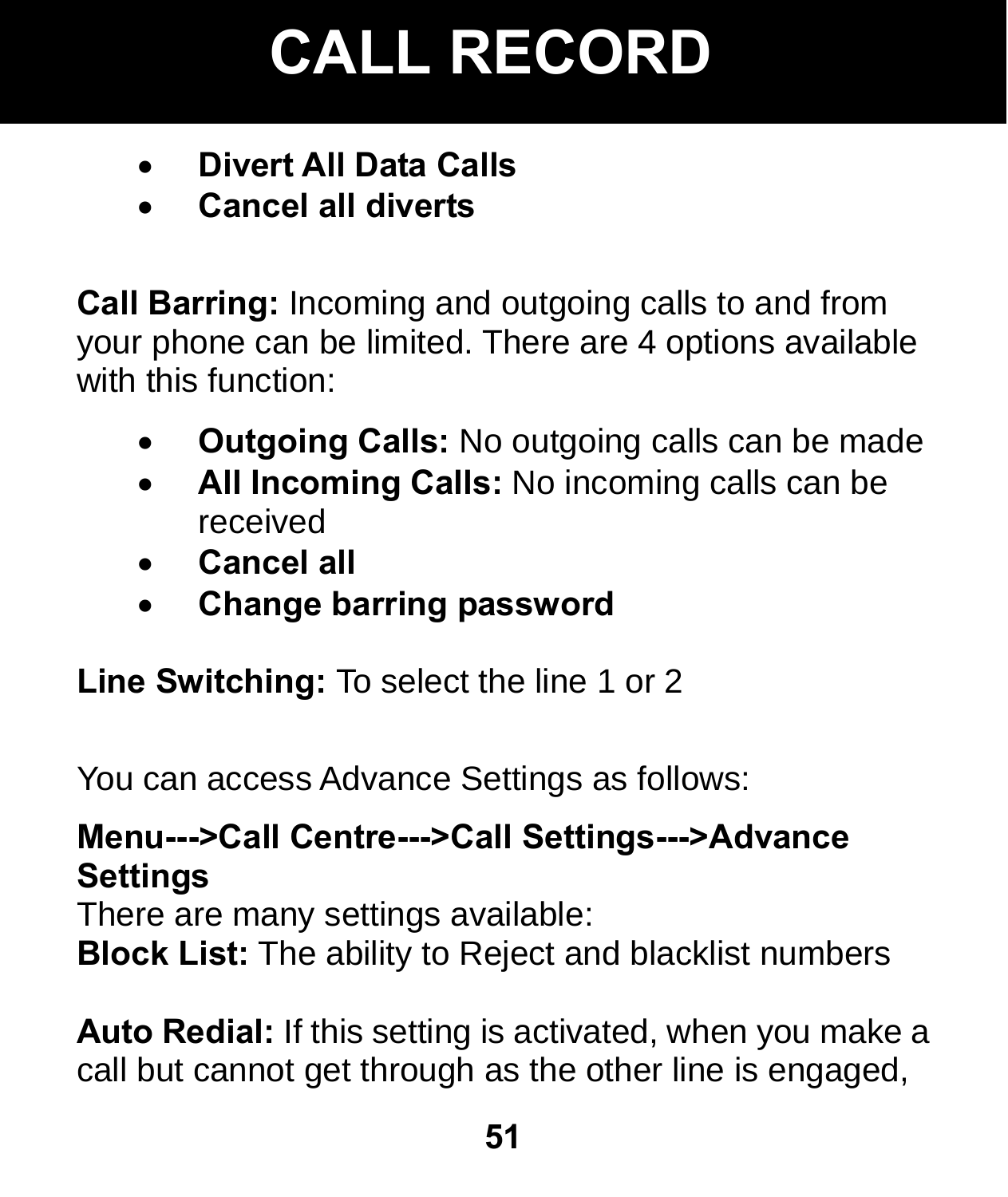your telephone will automatically redial this number after a certain amount of time (decided by you). This will take place provided you have not cancelled the call.

### **Call time Display**

**Call Time Reminder:** - customise if you want a reminder of how long you have been on the phone

**Auto quick end:** To finish a call in close the phone **Answer mode:** 

- **Flap answer:** If this setting is activated, when there is an incoming call simply flip the phone open to answer it.
- **Any key:** If this setting is activated, when there is an incoming call you can press any key to answer it.
- **Auto answer** when on Headset mode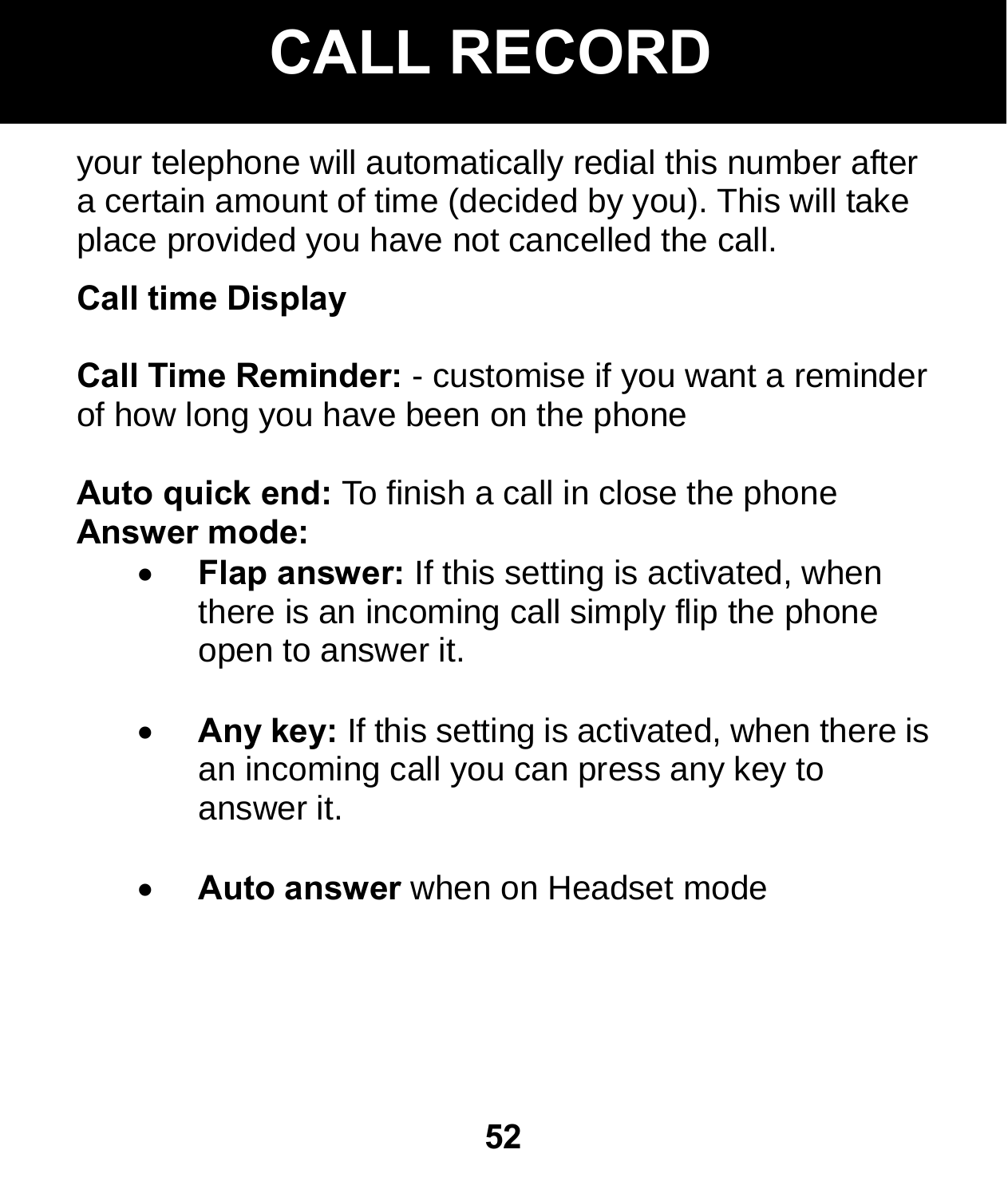## **I.C.E In Case of Emergency**

You can add 4 Names and Numbers of people who could be contacted in times of Emergency.

Menu--->Settings--->ICE--->Contacts

You can input all the phone owner's information e.g.name, address, disease, allergy, blood group, doctor

Menu--->Settings--->ICE--->Owner Info

## **Boost Settings**

Whenever you make or receive a call, the amplify feature can be set to on as a default.

Menu--->Settings--->Boost Settings

## **Profiles**

There are 4 types of profile available: General Silent Meeting **Outdoor**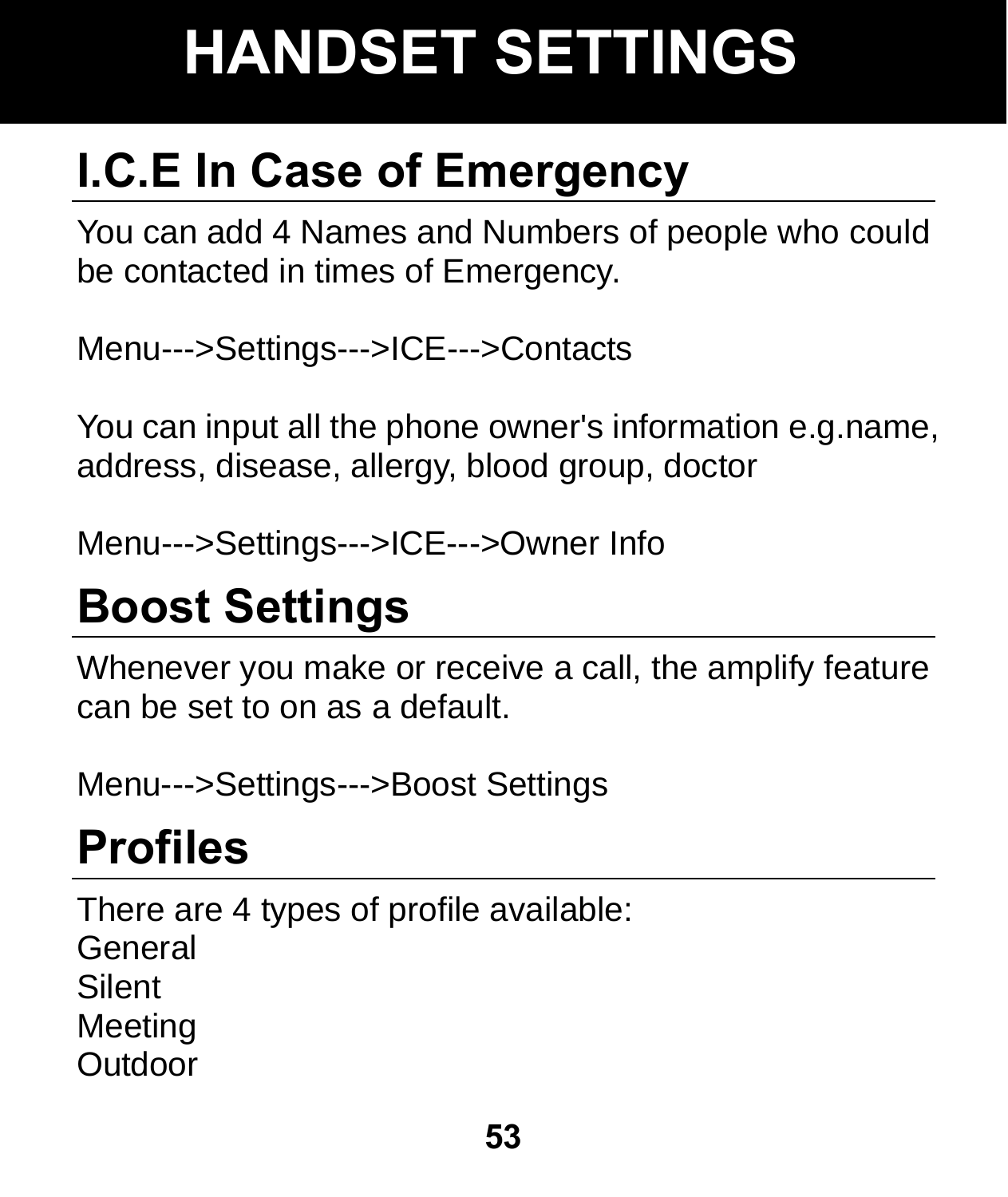### Menu--->Settings---> Profiles

You can make changes to the detail of the profile selected. A profile is made up of the following settings: Alert type, Ring Type, Ringtone, Ringtone Volume, SIM 1 Message, SIM 2 Message, Message Volume, Keytone Type, Keytone Volume, Power on tone, Power Off tone, Flap open tone type, Flap close tone type, System alert

## **Direct Number**

You can assign a one touch button number to a phonebook entry. This means you can dial a number very easily whenever you want simply by pressing either M1, M2 or M3.

Menu--->Settings---> Direct Number---> Select either M1, M2 or M3

## **Dual Sim Settings**

Set the setting to use one or 2 SIM.

### **Phone Settings**

Within Phone Settings you can adjust the following functions: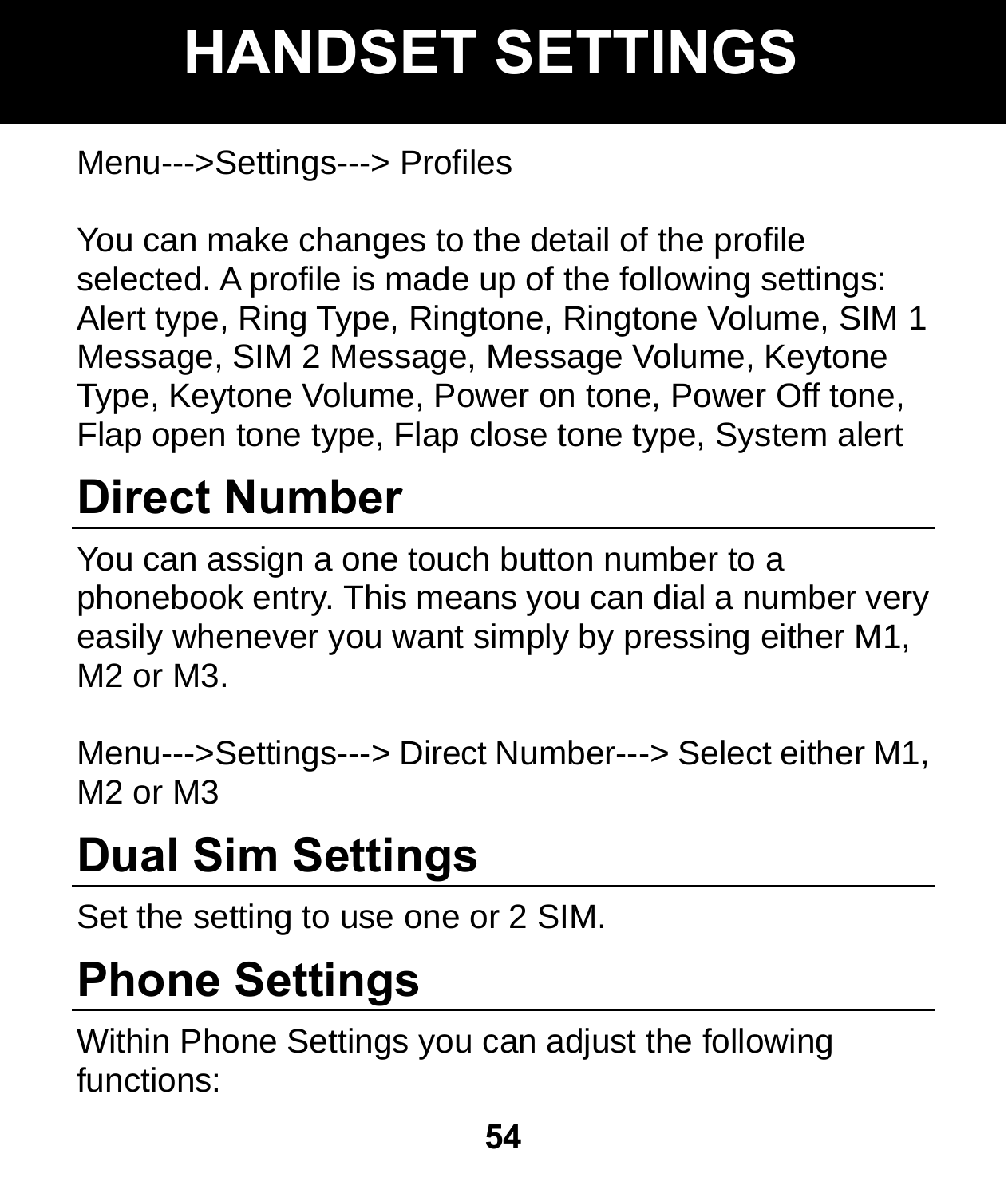**Time and date:** Set home city, Set the time and date, set format (12hr or 24hr and DDMMYYYY or MMDDYYYY or YYYYMMDD) and update with time zone.

#### **Scheduled Power On or Off**

**Language:** There are 14 languages available to display the menu i.e. English, French, Spanish, Dutch and German etc.

**Preferred input methods** e.g. Capitals or lower case.

**Extra Settings:** Different Modes can be set up

**Display Settings:** You can set Wallpaper, you can alter power on and off display, display analog or digital clock on the flip cover

**Dedicated keys** : You can set the phone so as you only need to press one navigation key key to enter the desired menu on the telephone.

**Auto update time:** The time is setting automatically.

**Flight mode settings**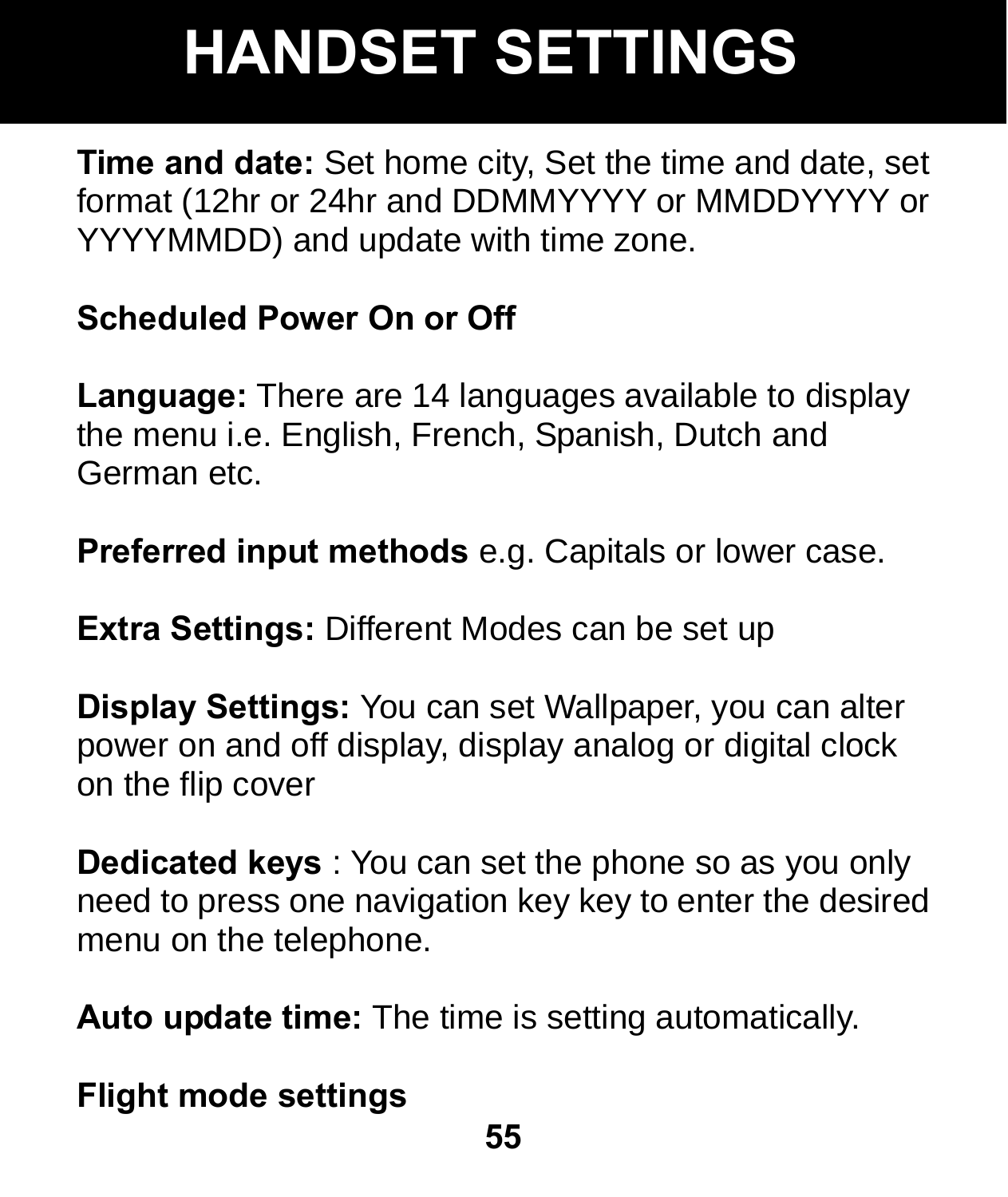**Backlight Settings:** Brightness and Time that the light is kept on for

## **Network Settings**

SIM and GPRS settings can be changed

## **Security Settings**

This mobile telephone allows you to set up passwords to help protect your telephone from unauthorized use.

The PIN and PIN2 codes are supplied with your SIM card. The PIN code helps to protect the SIM card from unauthorized use. The PIN2 code is required to access certain services.

You can set the screen to auto lock and set the time taken to do this

There is also a Phone lock

## **Connectivity**

Enter the Data account information.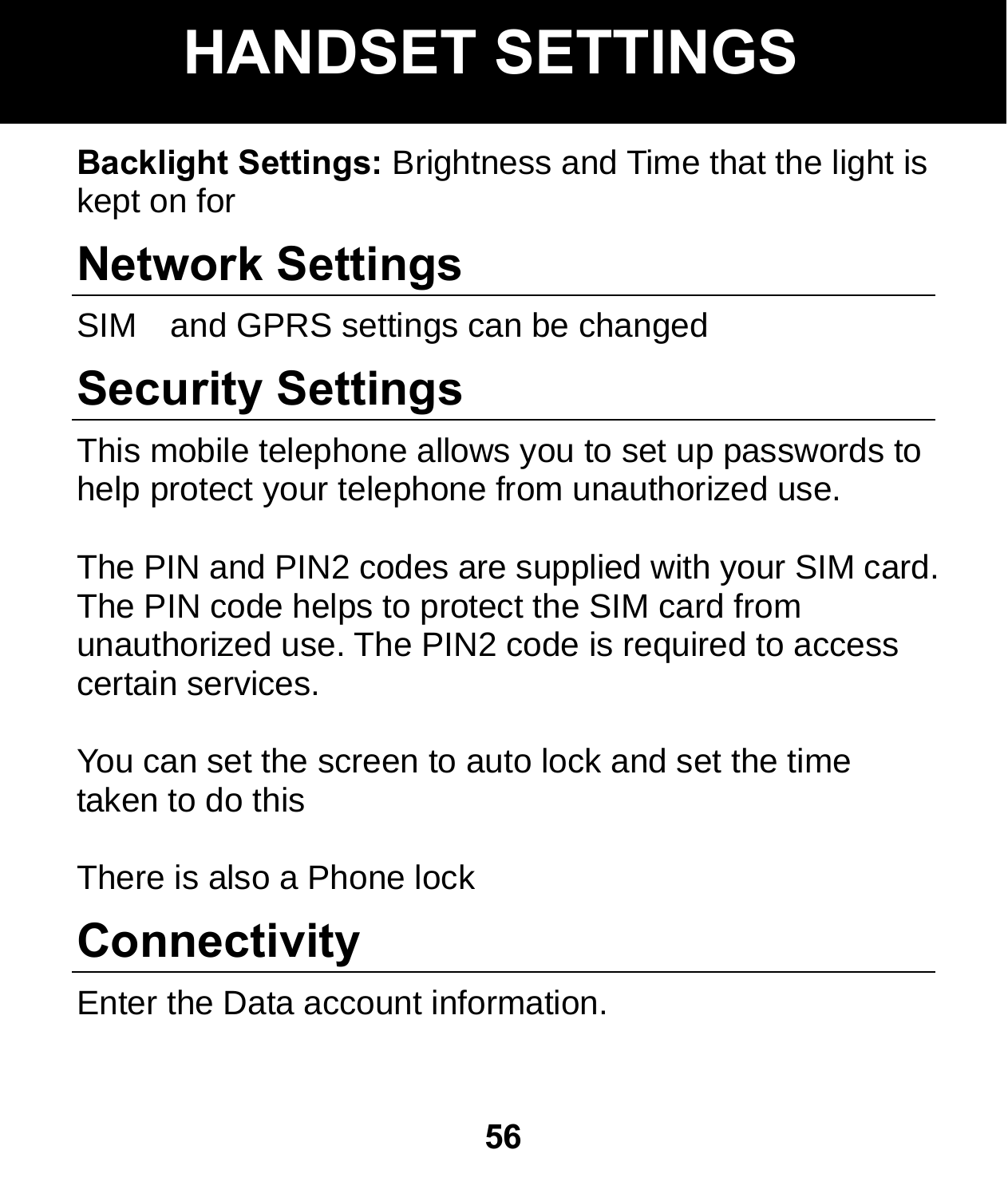## **Restore Default**

You can undo all the changes you have made to the telephone settings and restore to the factory settings. The default password is 0000.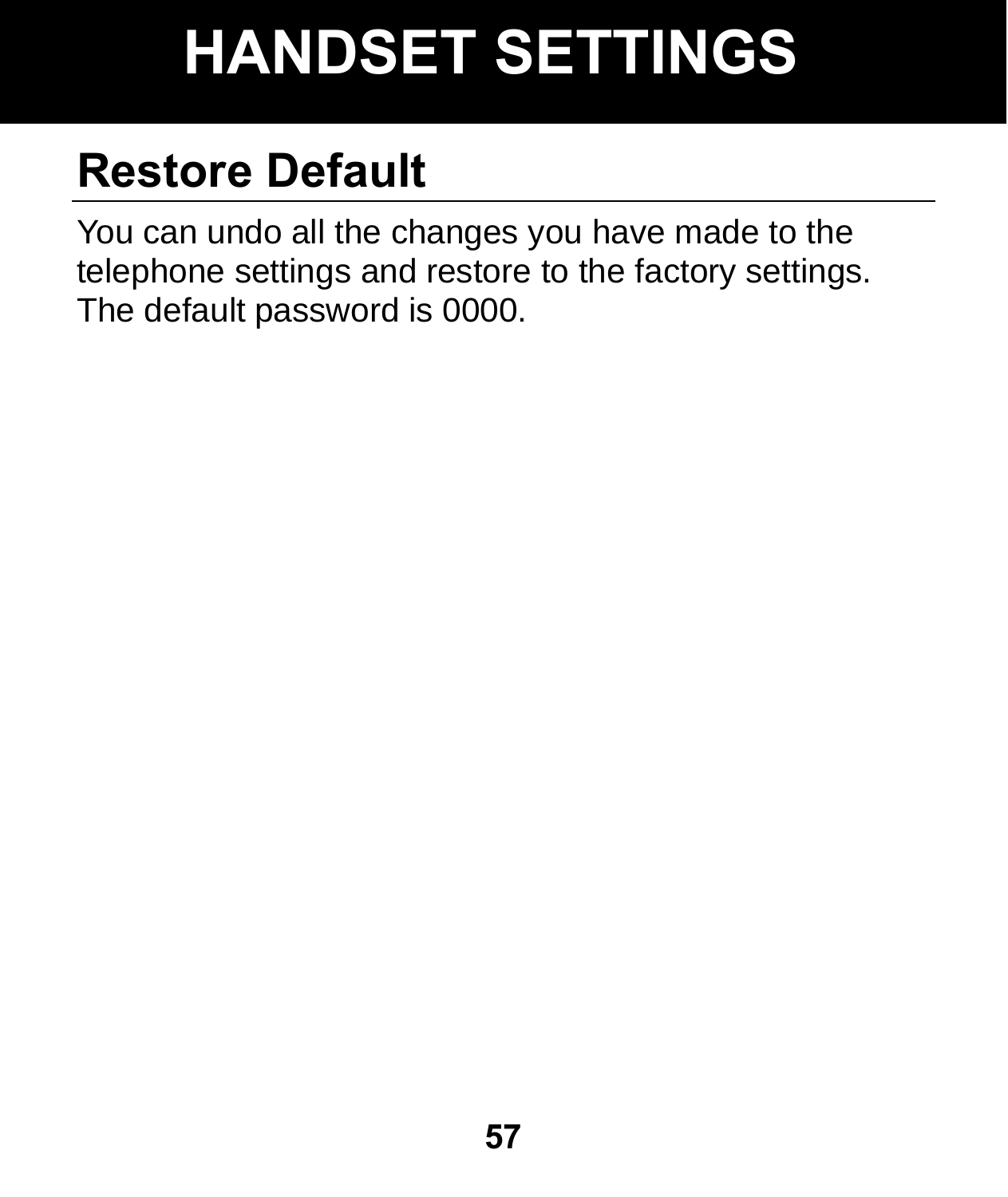## **SOS**

## **SOS Function**

In an emergency, you can press the **SOS** button for help during 3 seconds.

If you have preset an SOS text message and set the SMS **RECEIVER** (generally another mobile phone), once you press the **SOS** button, the phone will send the SOS text message to the receiver.

Up to 5 numbers can be preset on the **SOS number**. The phone will dial numbers on this SOS list automatically one by one. If a busy tone is detected or a call is aborted by user, the next number will be dialled immediately. The phone will dial these numbers until the handset is powered off.

If you want to quit the SOS mode press **SOS** button again 3 seconds.

**Note:** When SOS is switched ON, you cannot turn the telephone OFF. You must switch the SOS mode OFF before turning the phone off.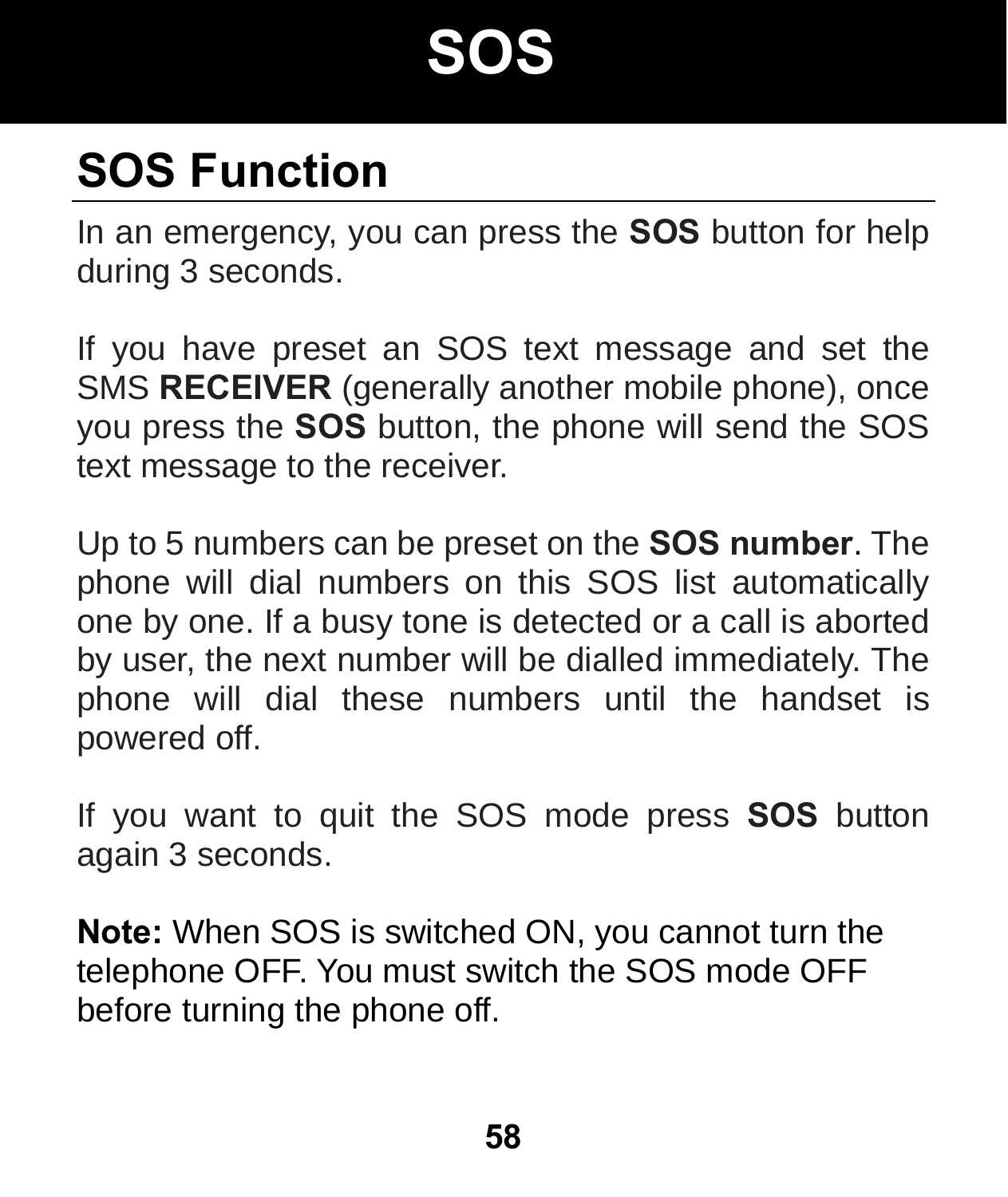## **SOS**

## **SOS Number Settings**

You can set up to 5 SOS numbers or set a number for a call centre.

1. Menu--->SOS--->SOS--->Set SOS number--->Set 5 Numbers

#### **or**

Set Call centre (depending on whom you would like to call at a time of emergency).

2. Menu--->SOS--->SOS--->Set SOS

Number--->Edit--->Either add from Phonebook or Enter Number

#### **or**

3. Menu--->SOS--->Call Centre Number--->Enter the call centre number using the numeric keypad

### **SOS Message Record**

Record an informative message that will assist your helpers in time of emergency e.g. "This is Jane Smith calling, I have hurt myself. Please come to my house and help me."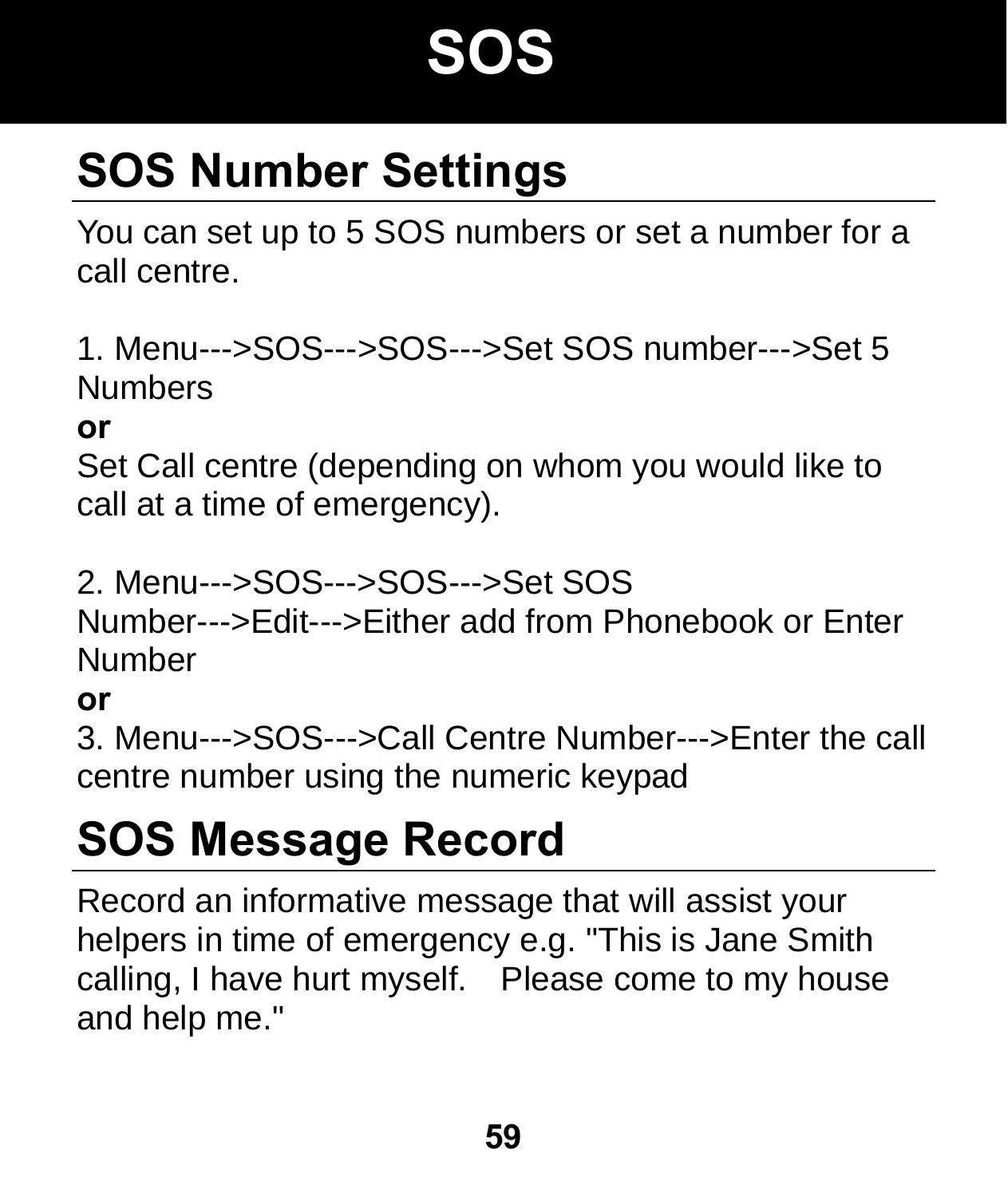## **SOS**

Menu--->SOS---Record SOS MSG----> Recite your message clearly---> Press Stop on completion (the message can be up to 20 seconds long)

### **SOS Text Message**

You can enter the SOS text message. This will be sent to mobile phones on your list.

Menu--->SOS---> SOS SMS--->Type an informative text message--->Options--->Done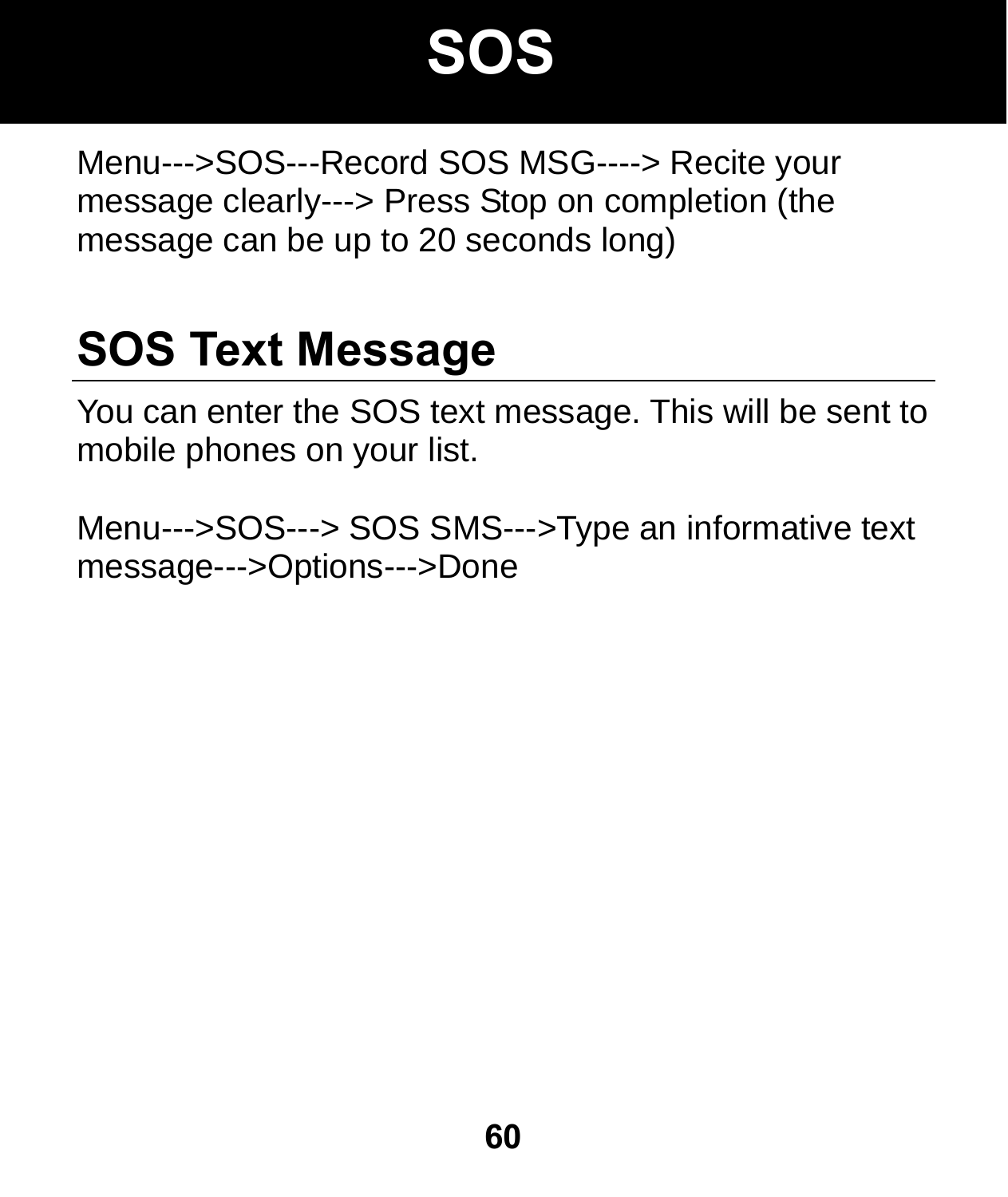# **ADVANCED FUNCTIONS**

## **Organizer**

There are many useful functions within organizer.

### **Human Voice**

You can set Human Voice Prompt, Intelligent Call alert (telephone number announced when call is received), Key Number Reporting (announcement of key pressed) and Volume of voice announcement

### **Calendar**

You can review the calendar, move to a certain date quickly and add events (with an alarm) if required.

### **Tasks**

You can set up a prioritised To Do list (with alarm reminders if required)

### **Alarm**

An alarm can also be set to sound at specific times if required. The alarm can be set to go off only once or repeatedly on a weekly schedule. Five different alarm times can be set up. Press any key to stop the alarm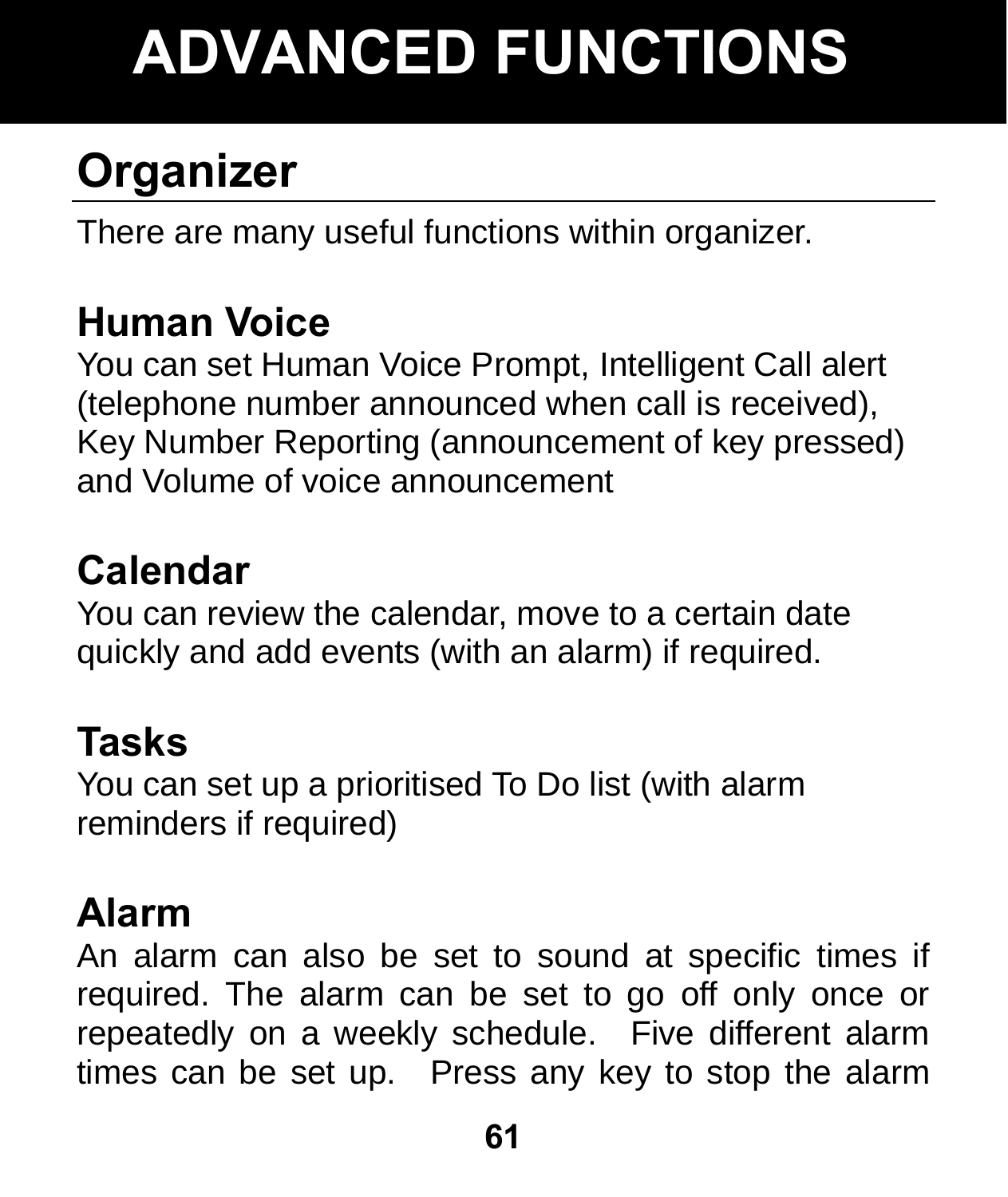# **ADVANCED FUNCTIONS**

sound. The alarm will keep ringing every 5 minutes until you actually turn the alarm setting to Off or press M1 or



The alarm still works when the telephone is switched off.

Ensure the phone ringing tones are not set to silent, otherwise you will not hear the alarm!

### **Bluetooth**

simply press

CL8500 supports bluetooth. Other bluetooth devices can be searched for and likewise the CL8500 can be found. Bluetooth password is 0000. You can connect with a bluetooth headset or perhaps with another phone. This would enable file transfer via bluetooth.e.g. Photo transfer, MP3 and MP4.

You can also stop the bluetooth function so that other devices will not find it.

### **World Clock**

Look at a map of the world, find the city required and see what the time is.

#### **Shortcuts**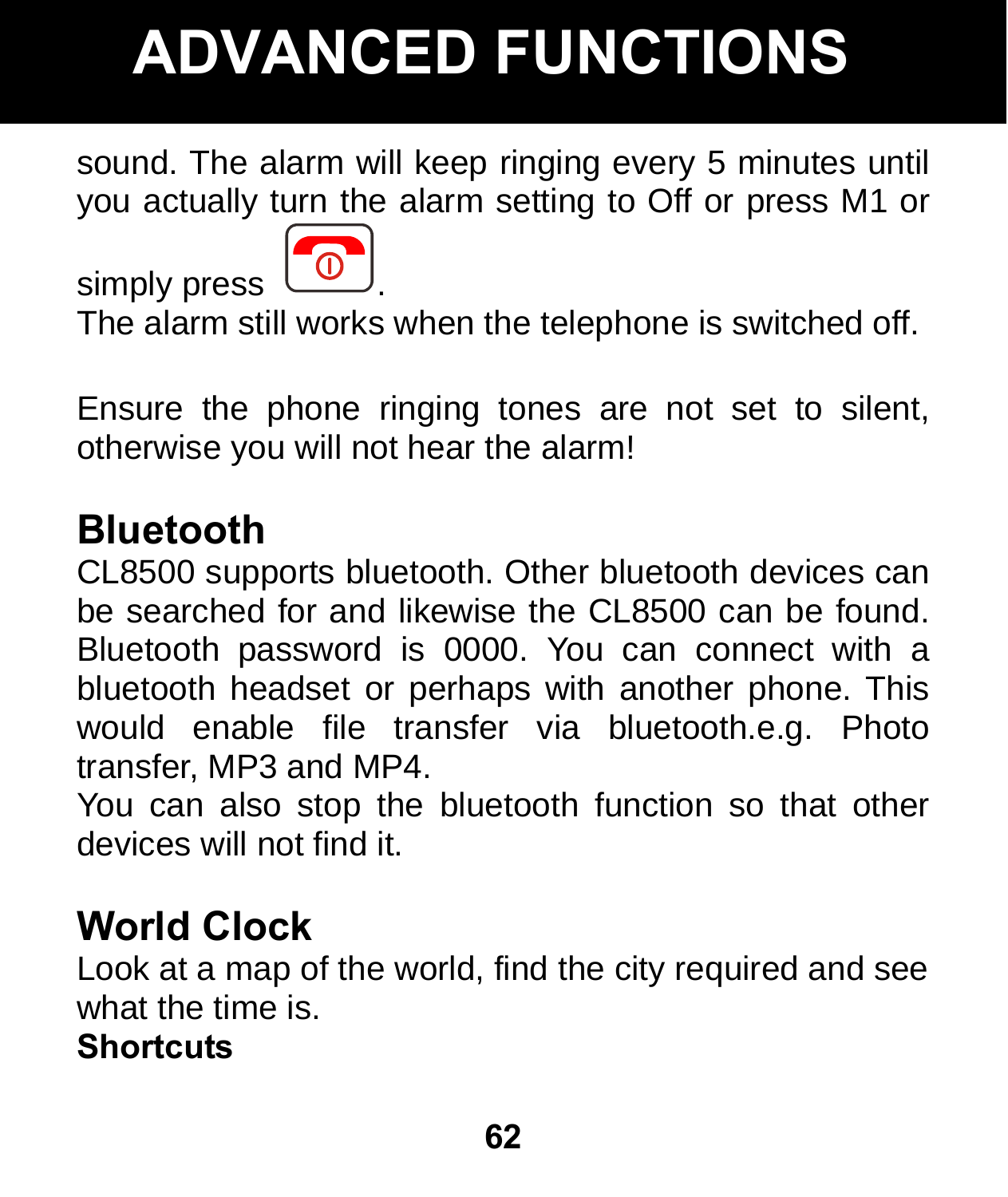# **ADVANCED FUNCTIONS**

Set up list of functions you wish to access quickly via the Shortcuts menu.

### **Multimedia**

There is superb multimedia options available on the CL8500.

There is a Camera, Camera, Gallery, Video, Audio Player, Sound Recorder and FM Radio.

## **File Manager**

All the files used in the many applications on the phone can be found within File Manager. There is a folder for each of the following:

Answer Machine Audio My Music Photos Videos

You can do standard file manipulation for each of the files within the folder e.g. View, Rename, Delete, Sort, Copy, Move, Details, Send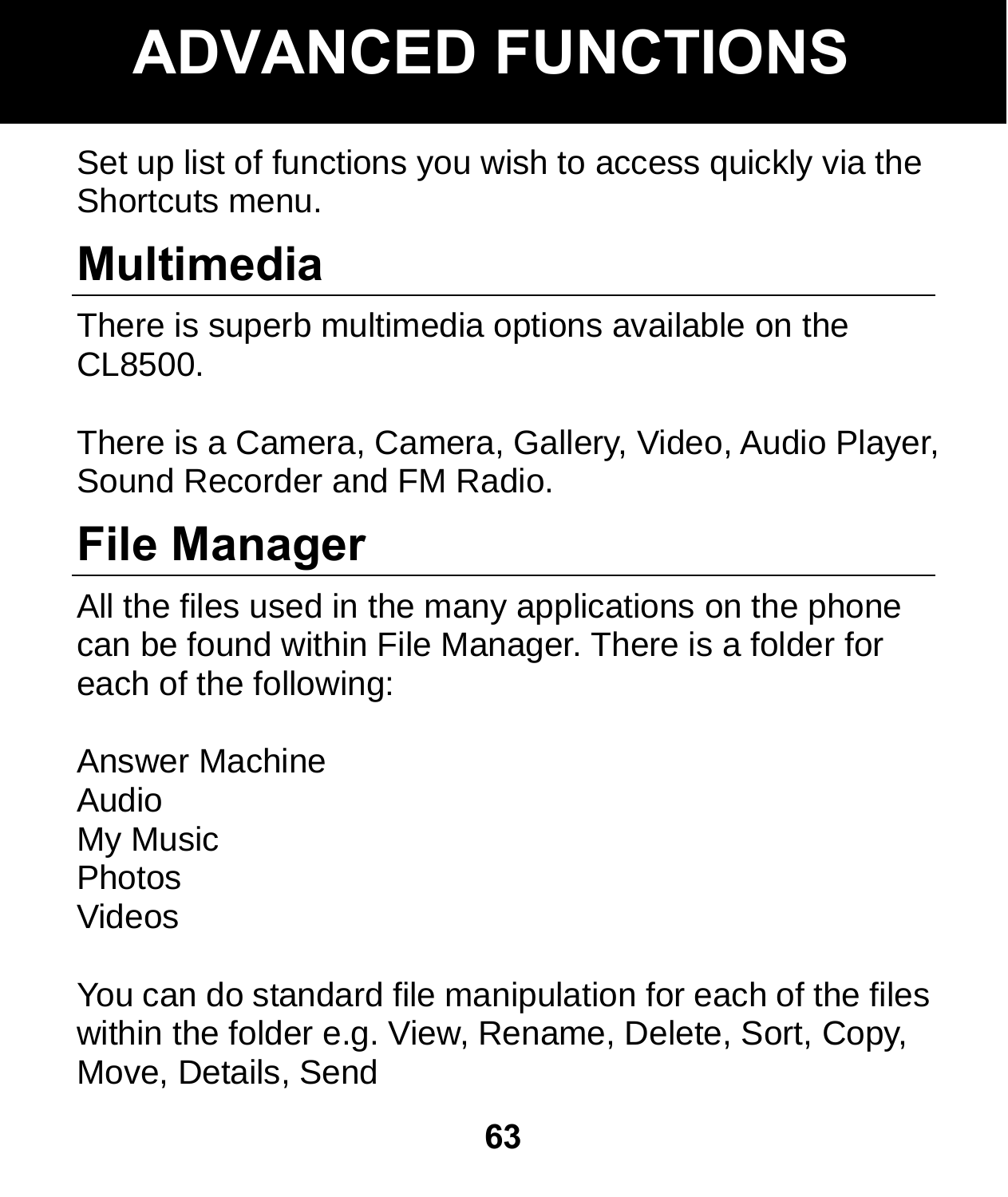# **TROUBLESHOOTING**

### **Telephone cannot be switched on**

• Check battery is inserted and check that it is inserted correctly

### **Nothing appears on the display**

- Check the handset is switched on
- Check the battery and SIM are inserted correctly

### **Display is locked when the telephone is switched on**

• Enter the PUK to unlock the SIM

### **No signal icon is displayed**

- There is no network connection. Move around to try and get to an area where there may be coverage
- Contact your service provider

### **Message to say that a function is not possible**

• Your service provider might not provide the function in question or you may need to subscribe to that service. Contact the service provider.

### **No display during the charging process**

- The battery charge is very low. Wait a few minutes. **"Insert Sim" or "Limited Service" message is displayed**
- Ensure the SIM is inserted correctly

#### **The battery is discharged quickly or cannot be charged at all.**

• Charge the battery for 4 hours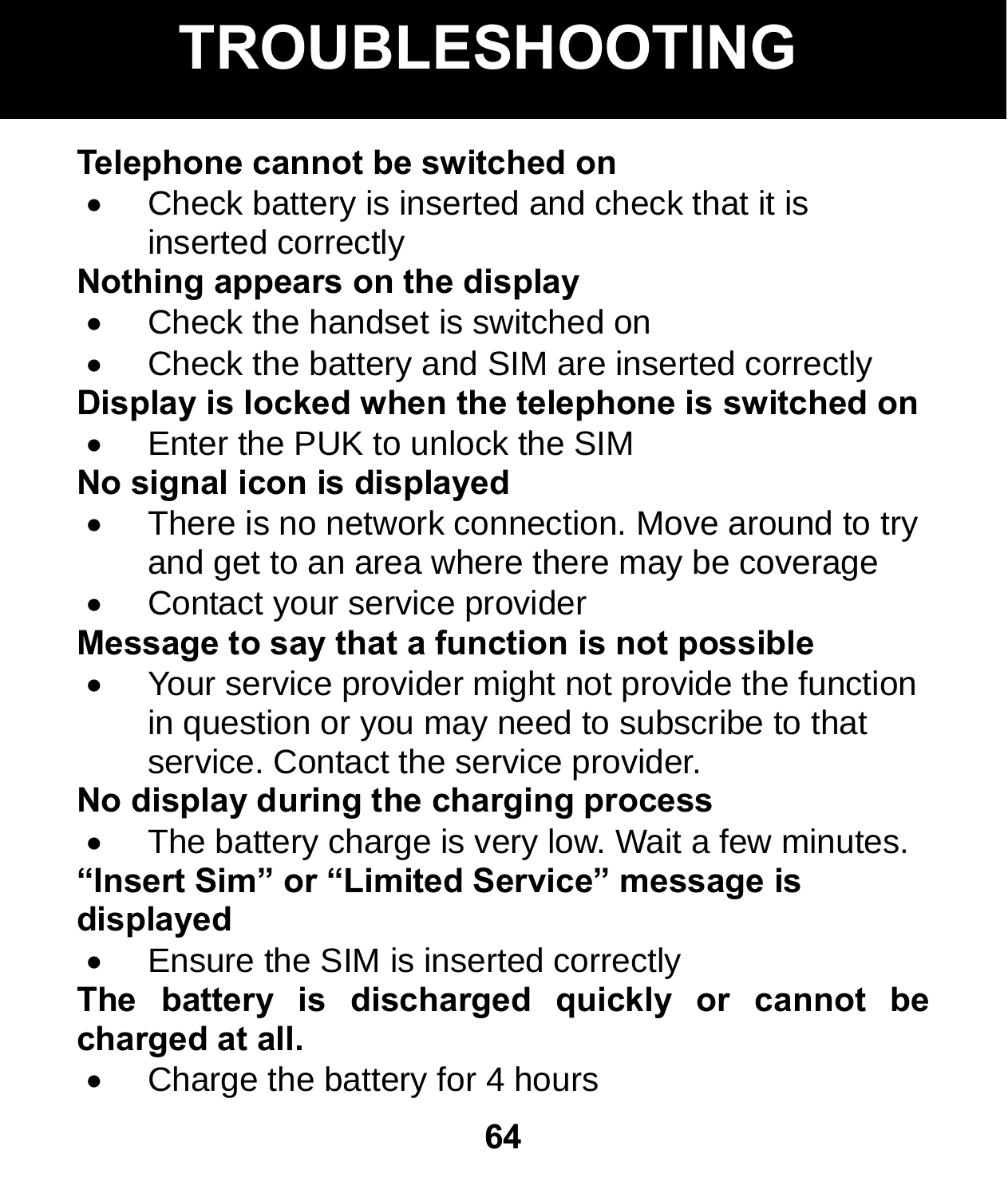# **TROUBLESHOOTING**

- Place the phone correctly in the charging unit or connect the charging unit properly. Clean the contact surfaces on the mobile phone and charging unit with a soft, dry cloth.
- Try a new battery

### **Unable to Charge the phone**

- Check the adaptor connections
- If temperature is below -10 $°C$  or higher than 55 $°C$ move to a place without such extremes of temperature
- Try a new battery

### **Failure to link to the network**

- The signal is too weak, or there may be some radio interference
- Is the SIM card installed incorrectly or damaged? If the SIM card is damaged, please ask your service provider for a replacement.

### **Cannot make a Call**

- Check that mobile fees have been paid
- Check that the SIM card is valid
- Check if fixed dialling is set
- Ensure you have pressed the green dial button
- Is the SIM card registered to the network
- Is the bar outgoing calls feature enabled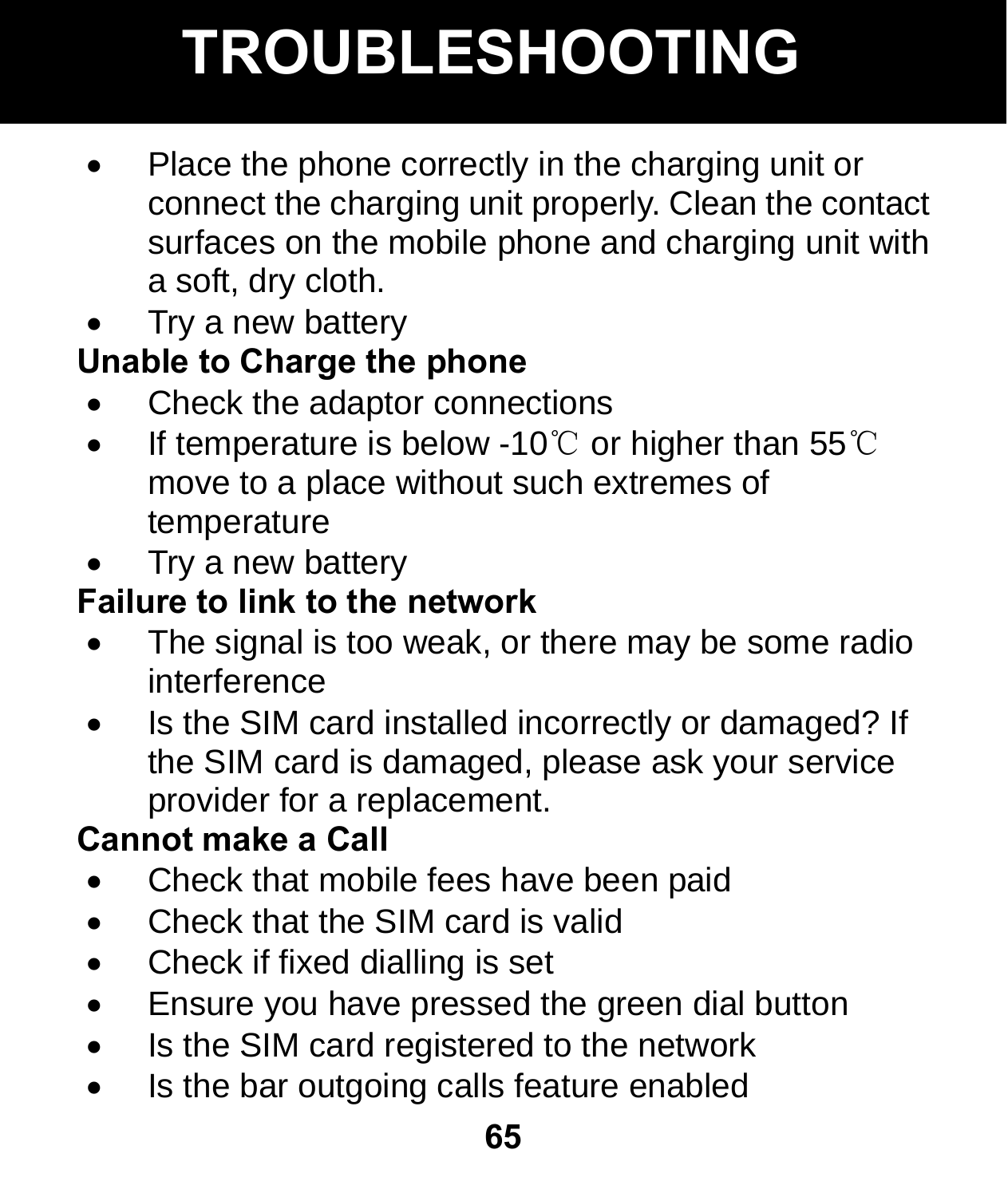# **TROUBLESHOOTING**

- There may be a problem with the network, call your service provider
- Check the service provider number, local area number or NMC number (see Handset Settings)

#### **Cannot answer a call:**

- Check that mobile fees have been paid
- Check that the SIM card is valid
- Check if fixed dialling is set
- Is the bar incoming calls feature enabled
- Is the call diverting function enabled

### **The keys appear to be locked**

• Power the phone off and then on

### **Caller Number is not displayed**

- Ensure you have subscribed to the Caller ID service. Contact your service provider
- The caller may have withheld their details
- Let the phone ring a few times as there may be a delay in receiving the Caller ID information

### **Any problems not referred to above**

- Check through the User Guide
- Power off and then on again. Check to see if the problem persists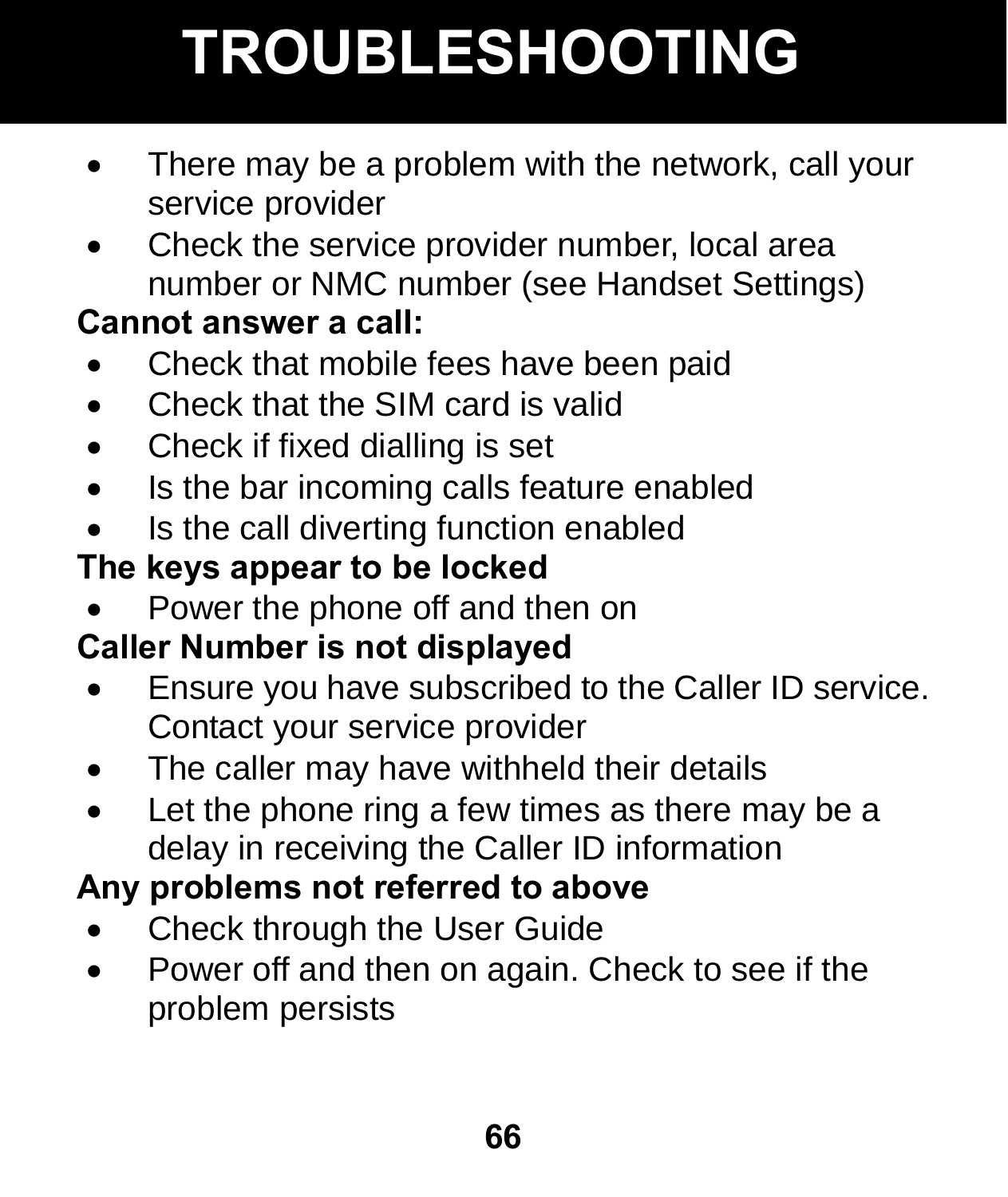# **SAFETY INFORMATION**

### **General**

Only use the power supply included with the product.

Only use the approved rechargeable battery supplied.

Do not open the handset (except to replace the handset batteries or SIM) or base. Contact the helpline for all repairs.

Never dispose of batteries in a fire. There is a serious risk of explosion and/ or the release of toxic chemicals.

If you are sure you are not going to use the telephone for over a month, remove the battery

## **Cleaning**

Clean the telephone with a soft cloth. Keep the base and handset charging contacts clean. Never use polishes or cleaning agents - they could damage the finish or the electrics inside.

## **Environmental**

Do not expose to direct sunlight.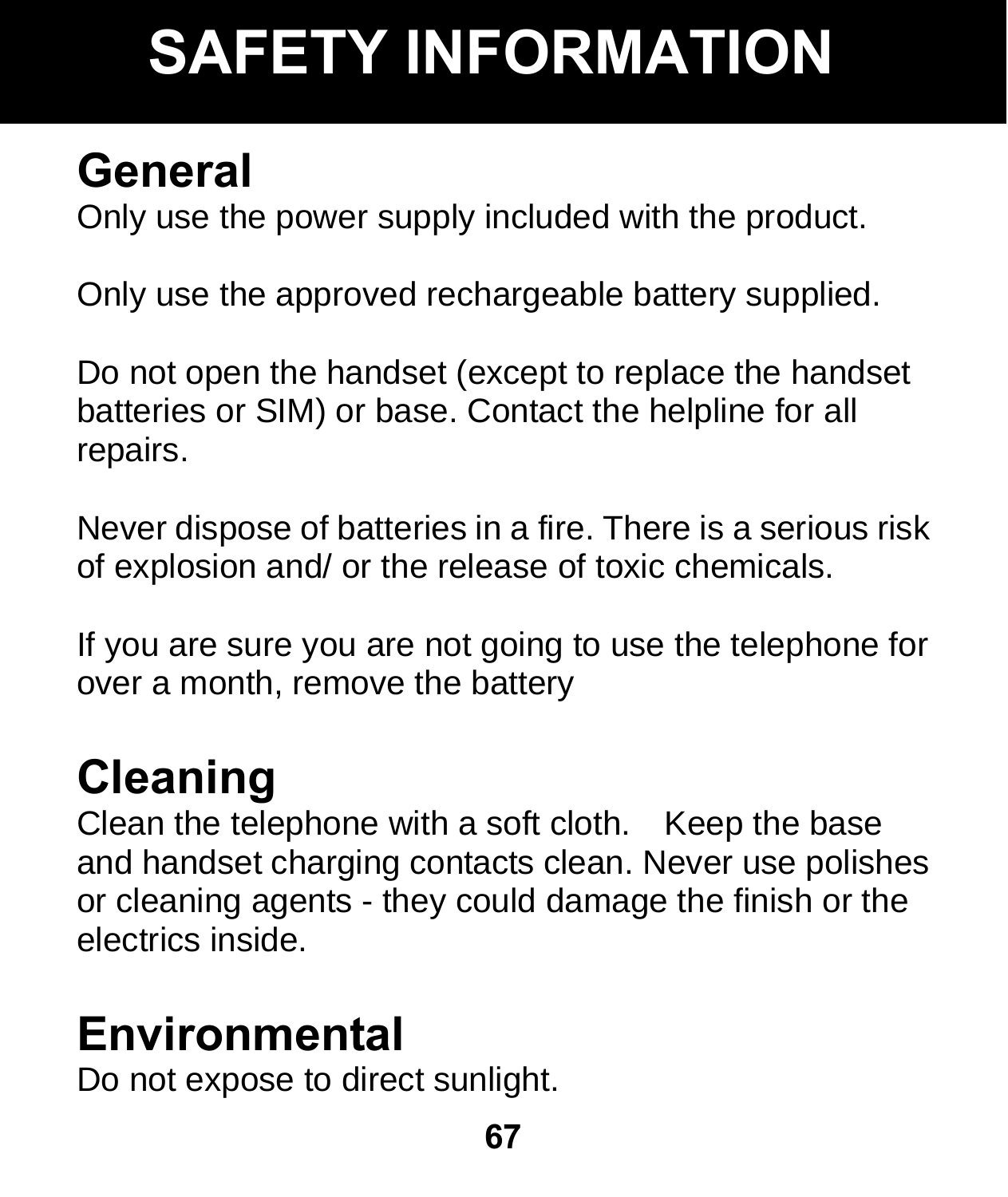# **SAFETY INFORMATION**

Always ensure there is a free flow of air over the surfaces of the telephone.

Do not place any part of your product in water and do not use it in damp or humid conditions e.g. bathrooms. Do not expose your product to fire or other hazardous conditions.

The telephone is designed for working within a temperature range of -10°C to 55°C.

## **Usage**

In summary, read these simple guidelines. Not following them may be dangerous or illegal.

SWITCH ON SAFELY

Do not switch the device on when wireless phone use is prohibited or when it may cause interference or danger. ROAD SAFETY COMES FIRST

Obey all local laws. Always keep your hands free to operate the vehicle while driving. Your first consideration while driving should be road safety.

INTERFERENCE

All wireless devices may be susceptible to interference. This could affect performance.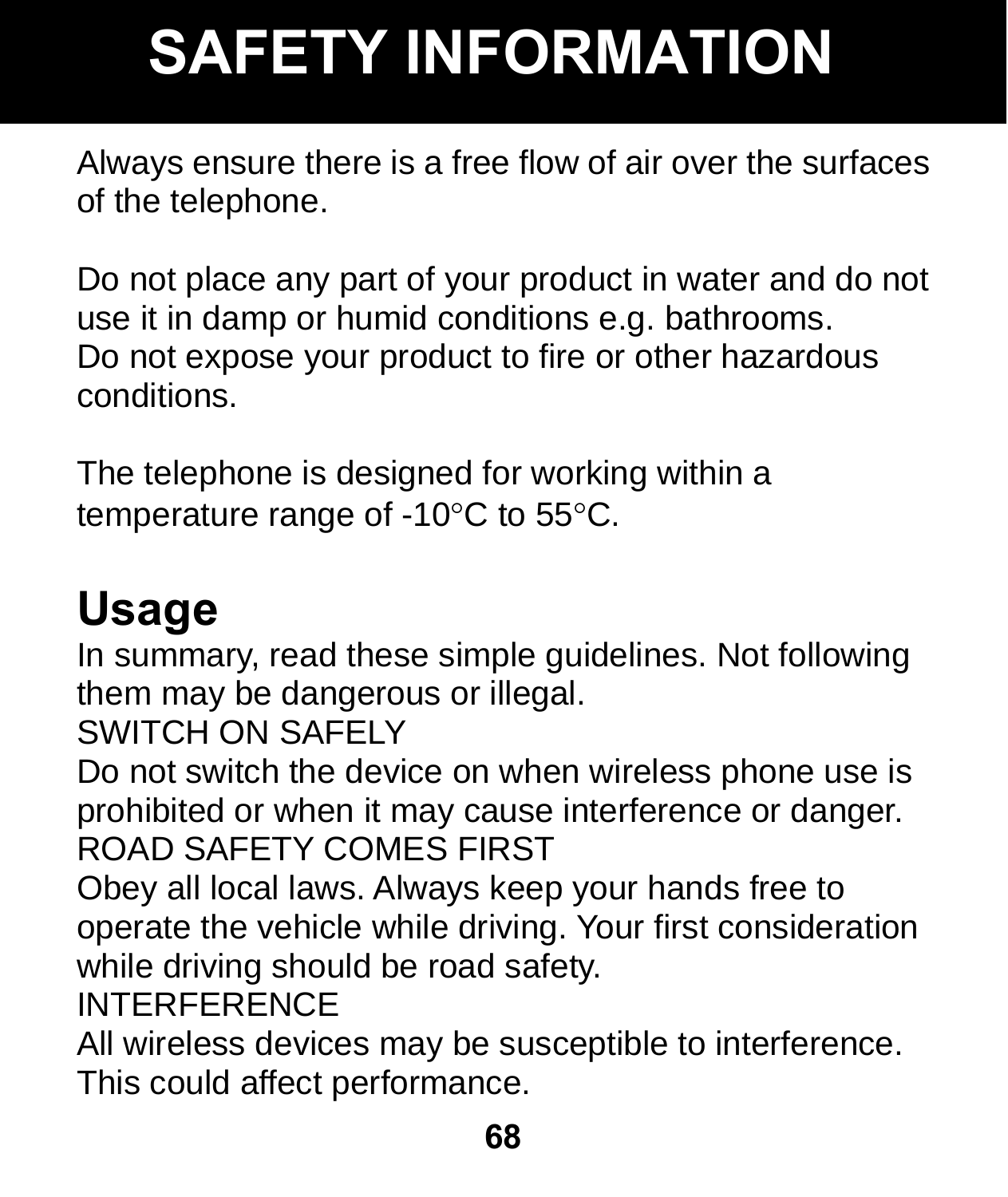# **SAFETY INFORMATION**

### SWITCH OFF IN HOSPITALS

Follow any restrictions. Switch the device off near medical equipment.

SWITCH OFF IN AIRCRAFT

Follow any restrictions. Wireless devices can cause interference in aircraft.

SWITCH OFF WHEN REFUELLING

Do not use the device at a refuelling point. Do not use near fuel or chemicals.

SWITCH OFF NEAR BLASTING

Follow any restrictions. Do not use the device where blasting is in progress.

USE SENSIBLY

Use only in the normal position as explained in the product documentation.

BACK-UP COPIES

Remember to make back-up copies or keep a written record of all-important information.

CHARGING

Do not use the telephone during charging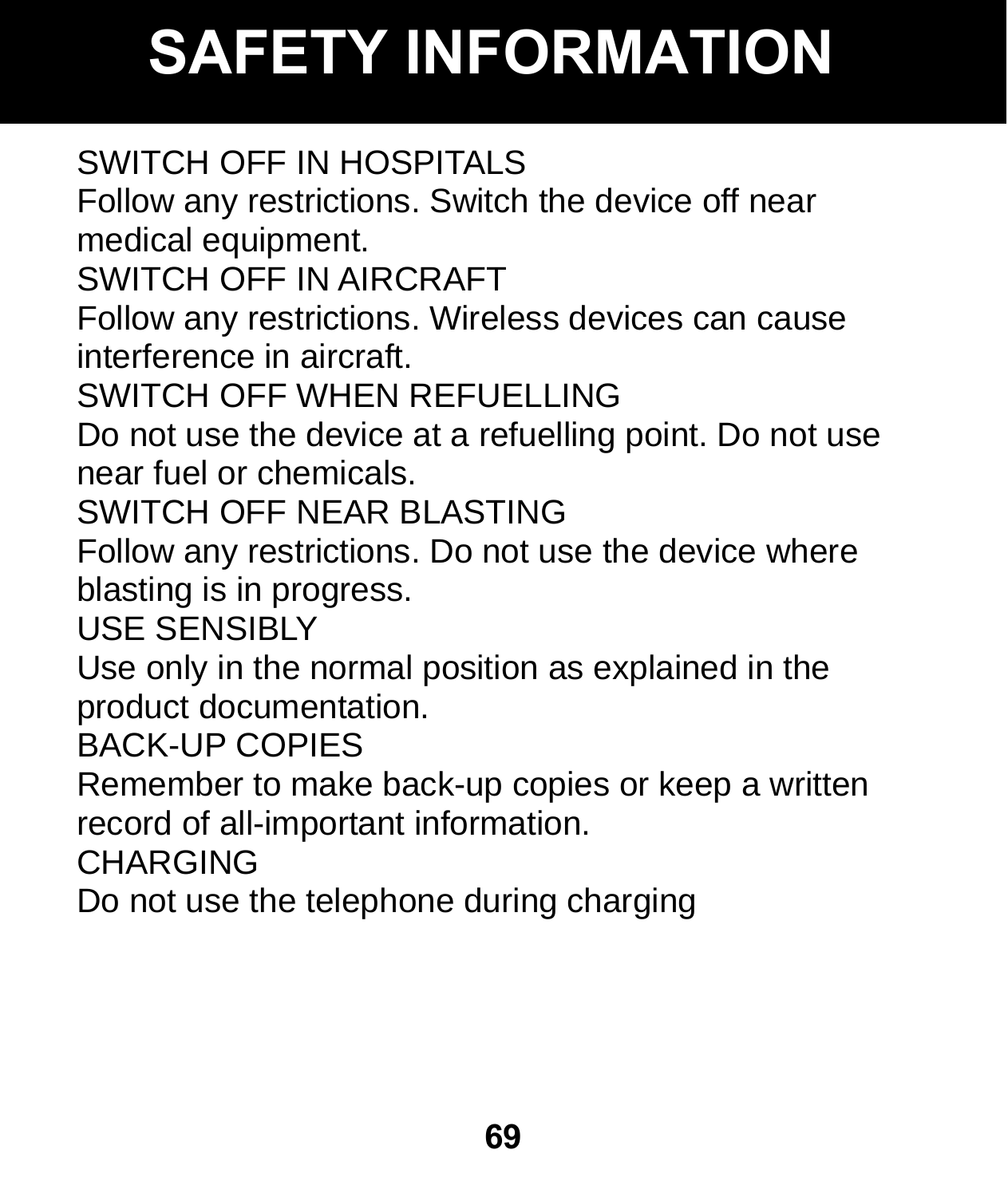# **HEARING AID INFORMATION**

Some phones are measured for compatibility with hearing aids. If the box for your particular model has "Rated for Hearing Aids" printed on it, the following explanation applies. When some mobile phones are used near some hearing devices (hearing aids and cochlear implants), users may detect a buzzing, humming, or whining noise. Some hearing devices are more immune than others to this interference noise, and phones also vary in the amount of interference they generate. The wireless telephone industry has developed ratings for some of their mobile phones, to assist hearing device users in finding phones that may be compatible with their hearing devices. Not all phones have been rated. Phones that are rated have the rating on their box or a label on the box. The ratings are not guarantees. Results will vary depending on the user's hearing device and hearing loss. If your hearing device happens to be vulnerable to interference, you may not be able to use a rated phone successfully. Trying out the phone with your hearing device is the best way to evaluate it for your personal needs.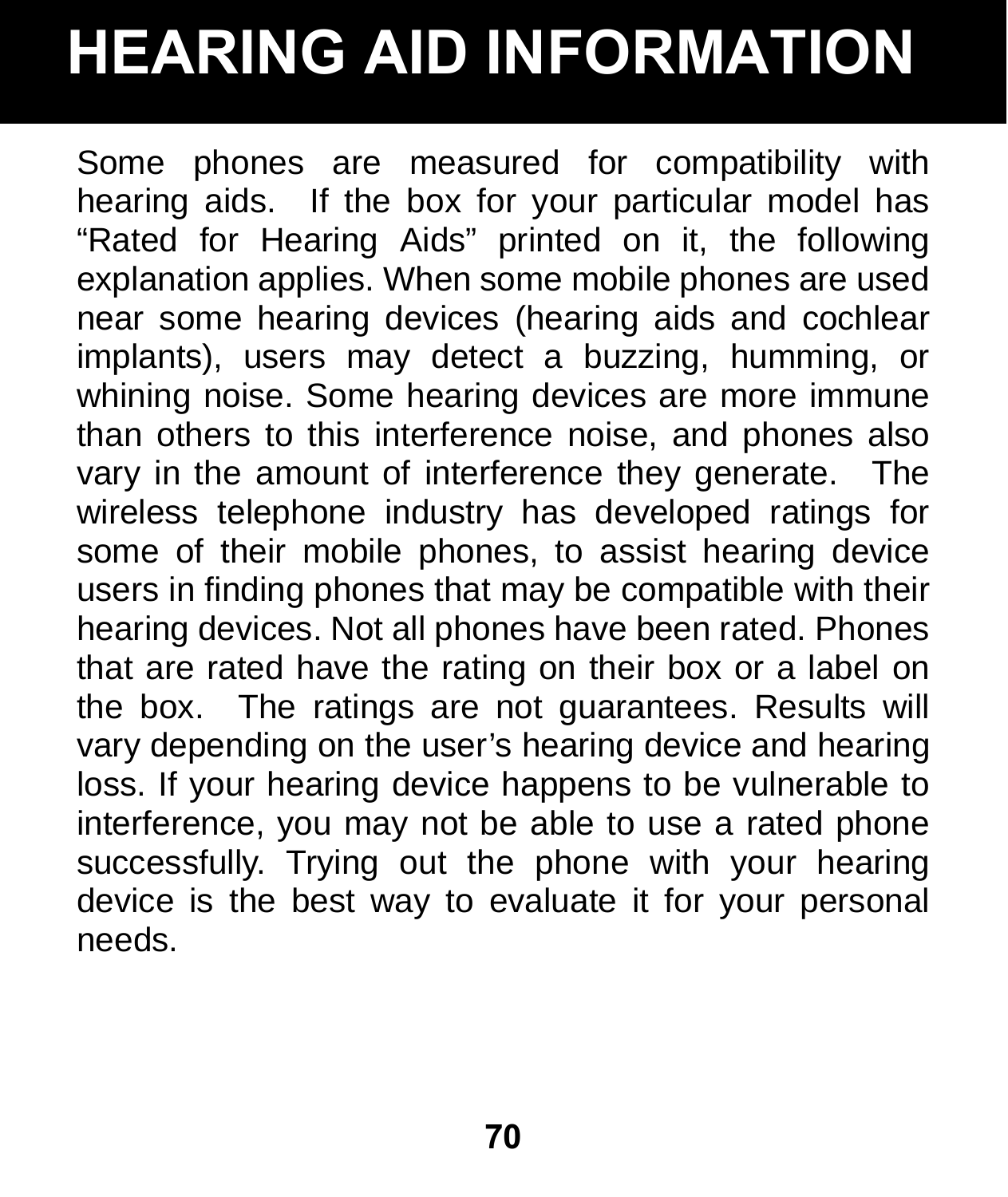## **NETWORK SERVICES**

To use the phone you must have service from a wireless service provider. Many of the features in this device depend on features in the wireless network to function. These network services may not be available on all networks or you may have to make specific arrangements with your service provider before you can utilize network services. Your service provider may need to give you additional instructions for their use and explain what charges will apply. Some networks may have limitations that affect how you can use network services. For instance, some networks may not support all language-dependent characters and services.

Your service provider may have requested that certain features be disabled or not activated in your device. If so, they will not appear on your device menu. Your device may also have been specially configured. This configuration may include changes in menu names, menu order and icons. Contact your service provider for more information.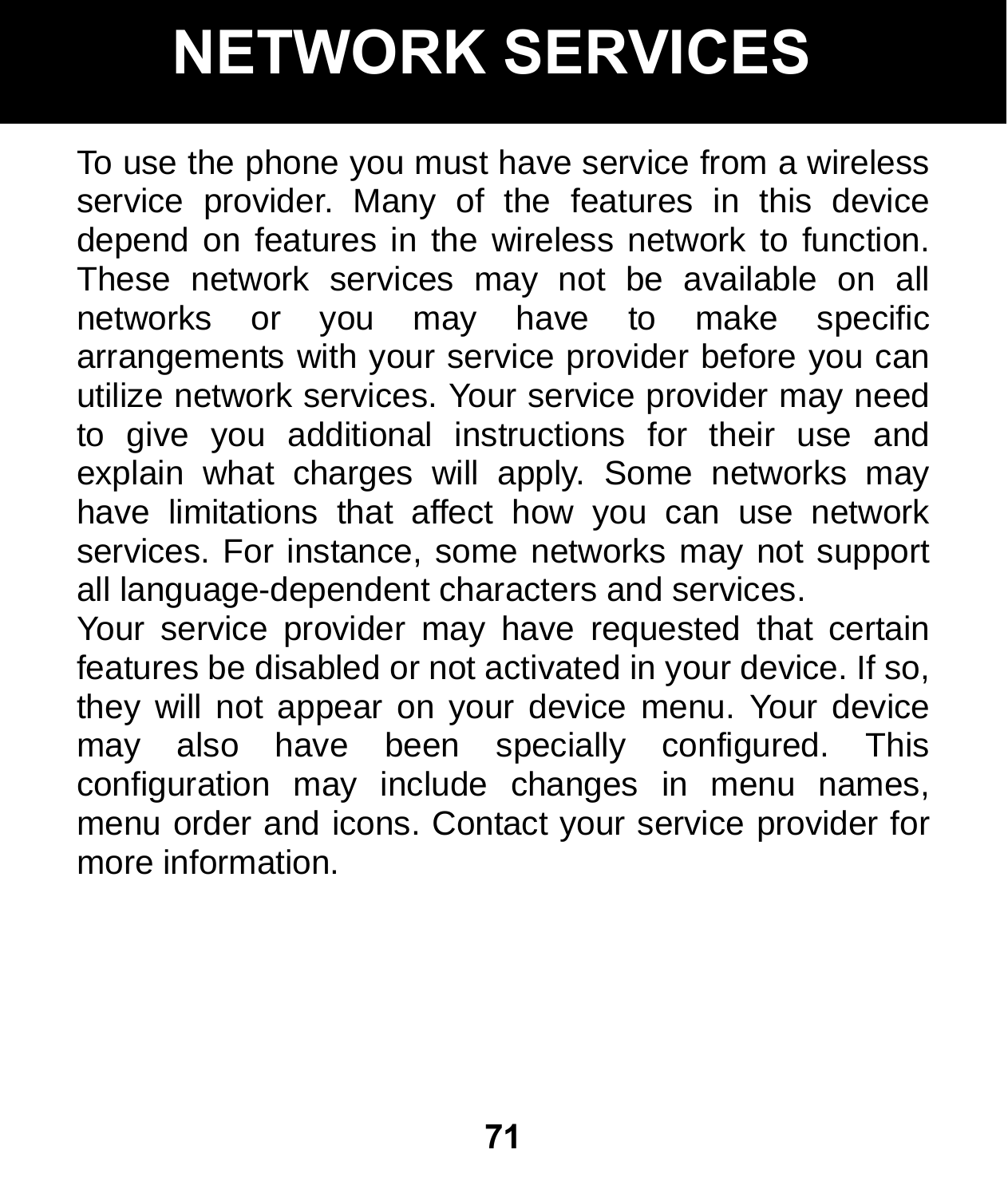## **GUARANTEE**

From the moment your Geemarc product is purchased, Geemarc guarantee it for the period of two years. During this time, all repairs or replacements (at our discretion) are free of charge. Should you experience a problem then contact our help line or visit our website at www.geemarc.com. The guarantee does not cover accidents, negligence or breakages to any parts. The product must not be tampered with or taken apart by anyone who is not an authorized Geemarc representative. The Geemarc guarantee in no way limits your legal rights.

IMPORTANT: YOUR RECEIPT IS PART OF YOUR GUARANTEE AND MUST BE RETAINED AND PRODUCED IN THE EVENT OF AWARRANTY CLAIM.

Please note: The guarantee applies to the United Kingdom only

**DECLARATION:** Geemarc Telecom SA hereby declares that this product is in compliance with the essential requirements and other relevant provisions of the Radio and Telecommunications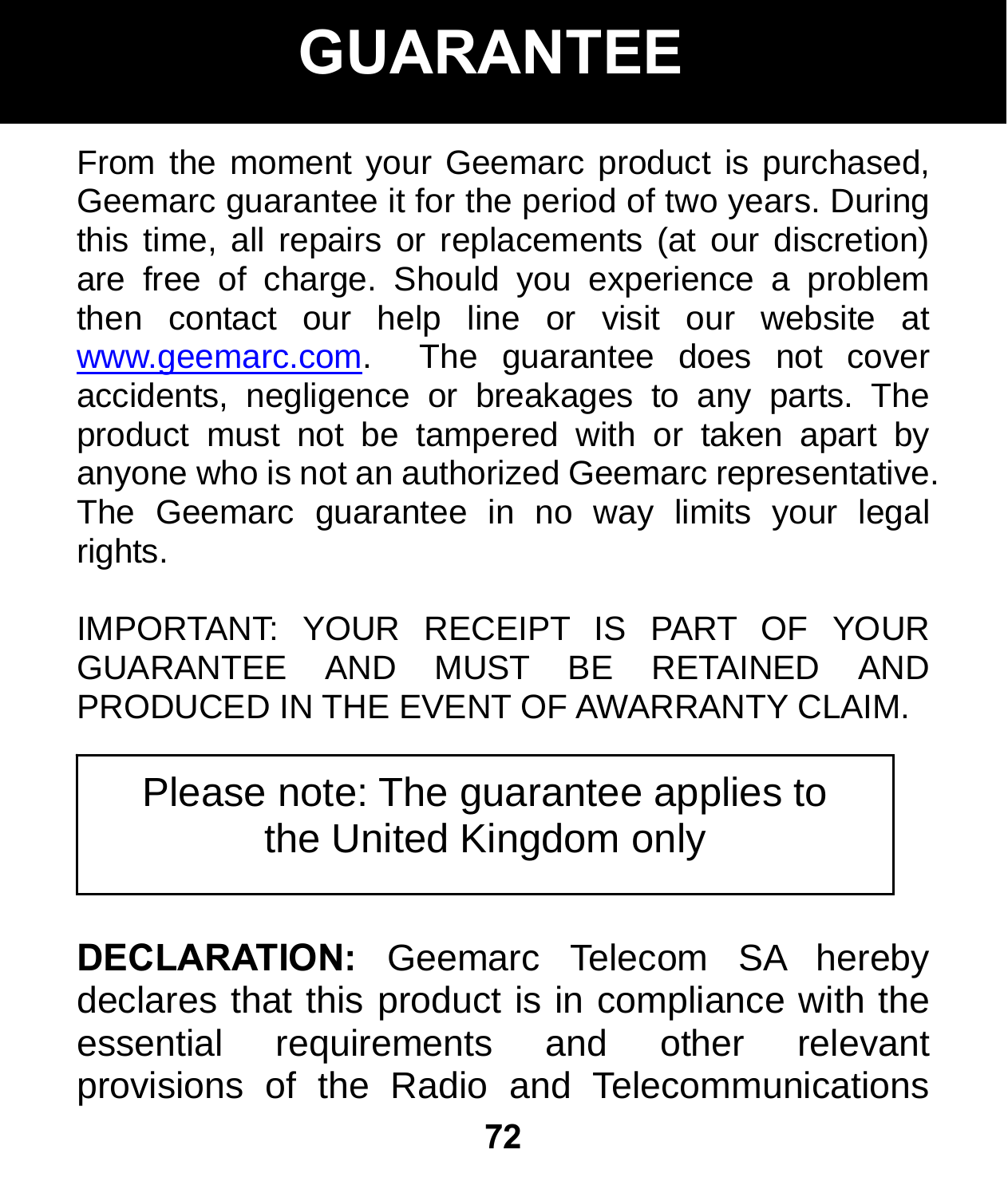## **GUARANTEE**

Terminal Equipment Directive 2014/53/UE and in particular article 3 section 1a, 1b and section 2. The telephone does not operate if the line current is lower than 18 mA.

**Electrical connection:** The apparatus is designed to operate from a 230V 50Hz supply only. (Classified as 'hazardous voltage' according to EN60950 standard). The apparatus does not incorporate an integral power on/off switch. To disconnect the power, either switch off supply at the mains power socket or unplug the AC adaptor. When installing the apparatus, ensure that the mains power socket is readily accessible.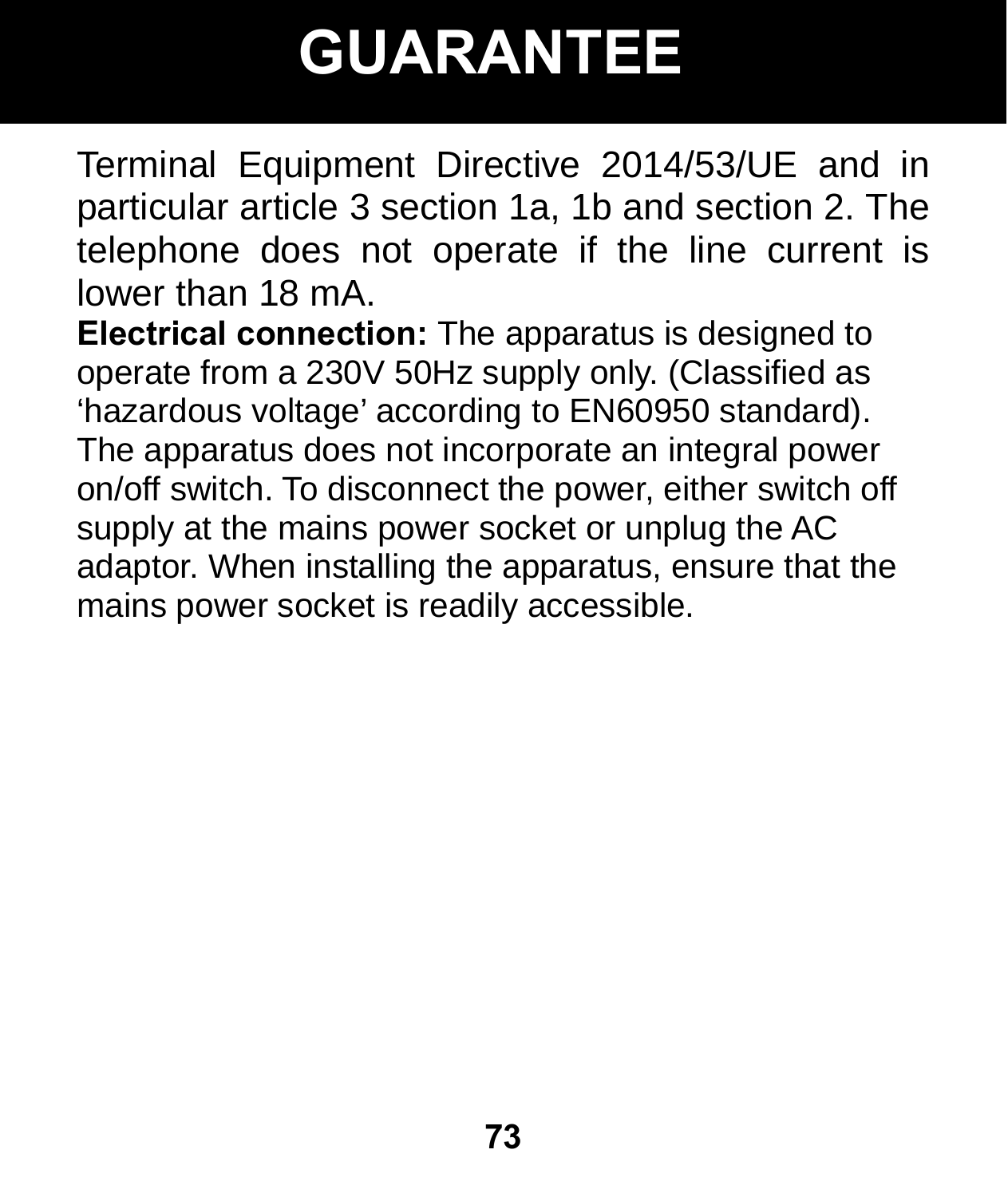## **RECYCLING DIRECTIVES**

The WEEE (Waste Electrical and Electronic Equipment) has been put in place for the products at the end of their useful life are recycled in the best way.

When this product is finished with, please do not put it in your domestic waste bin.

Please use one of the following disposal options:

Remove the batteries and deposit them in an appropriate WEEE skip. Deposit the product in an appropriate WEEE skip.

- Or, hand the old product to the retailer. If you purchase a new one, they should accept it.

Thus if you respect these instructions you ensure human health and environmental protection.<br>  $\mathsf{C}\in\mathbf{\hat{M}}$   $\bullet$   $\mathbb{\mathbb{R}}$ 



For product support and help visit our website at www.geemarc.com Telephone 01707 384438 Or fax 01707 372529